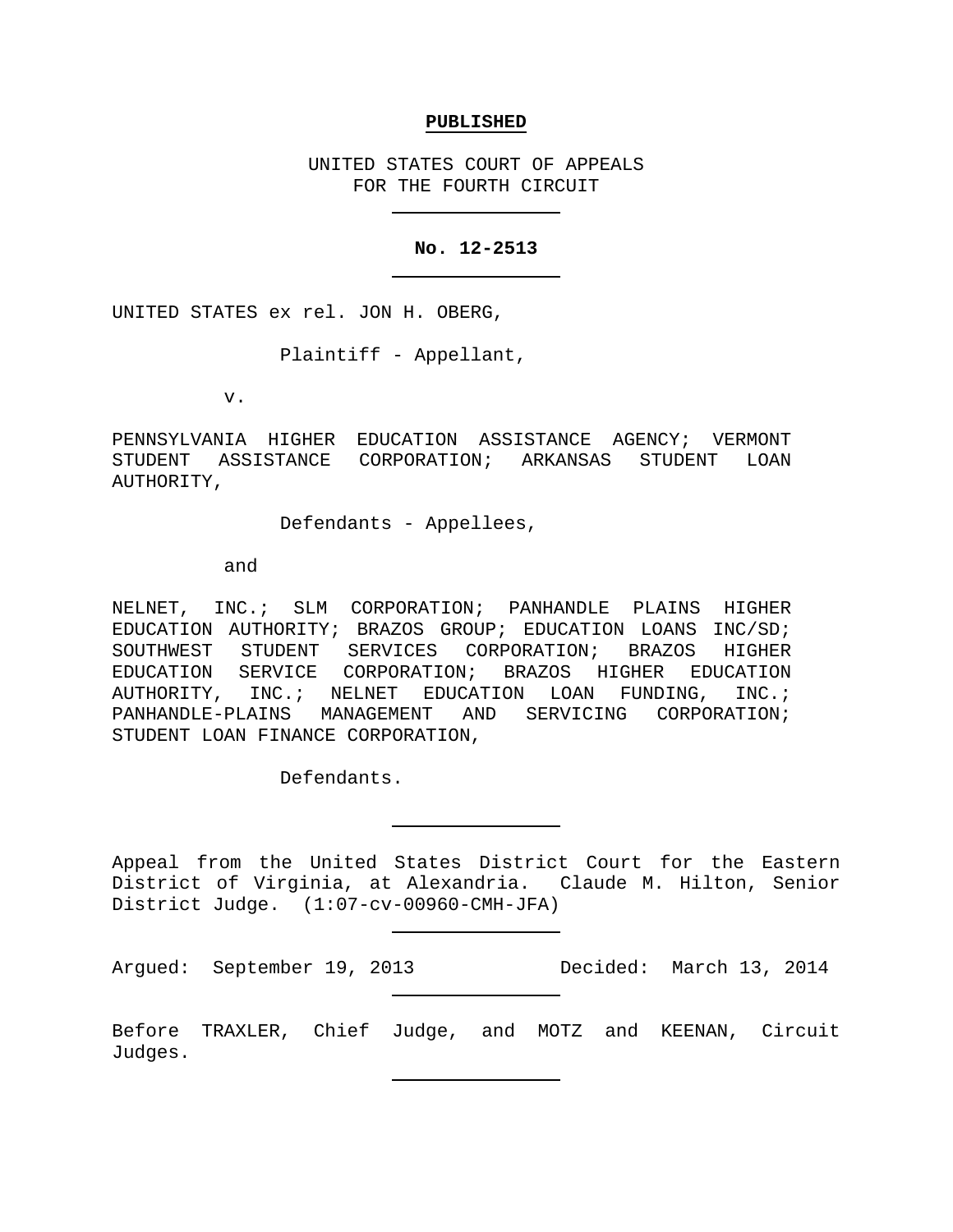Affirmed in part, vacated in part, and remanded by published opinion. Judge Motz wrote the opinion, in which Judge Keenan joined. Chief Judge Traxler wrote a separate opinion concurring in the judgment in part and dissenting in part.

**ARGUED:** Bert Walter Rein, WILEY REIN, LLP, Washington, D.C., for Appellant. Daniel B. Huyett, STEVENS & LEE, Reading, Pennsylvania; John Stone West, TROUTMAN SANDERS, LLP, Richmond, Virginia; N. Thomas Connally, III, HOGAN LOVELLS US LLP, McLean,<br>Virginia, for Appellees. ON BRIEF: Michael L. Sturm, Virginia, for Appellees. **ON BRIEF:** Michael L. Sturm, Christopher M. Mills, Brendan J. Morrissey, WILEY REIN, LLP, Washington, D.C., for Appellant. Thomas L. Appler, WILSON ELSER MOSKOWITZ EDELMAN & DICKER LLP, McLean, Virginia, for Appellee Kentucky Higher Education Student Loan Corporation. Megan C. Rahman, TROUTMAN SANDERS LLP, Richmond, Virginia, for Appellee<br>Vermont Student Assistance Corporation. Thomas M. Trucksess, Vermont Student Assistance Corporation. HOGAN LOVELLS US LLP, McLean, Virginia; Dustin McDaniel, Arkansas Attorney General, Dennis R. Hansen, Deputy Attorney General, Mark N. Ohrenberger, Assistant Attorney General, OFFICE OF THE ARKANSAS ATTORNEY GENERAL, Little Rock, Arkansas, for<br>Appellee Arkansas Student Loan Authority. Meil C. Schur, Appellee Arkansas Student Loan Authority. STEVENS & LEE, P.C., Philadelphia, Pennsylvania; Jill M. DeGraffenreid, McLean, Virginia, Joseph P. Esposito, HUNTON & WILLIAMS LLP, Washington, D.C., for Appellee Pennsylvania Higher Education Assistance Agency.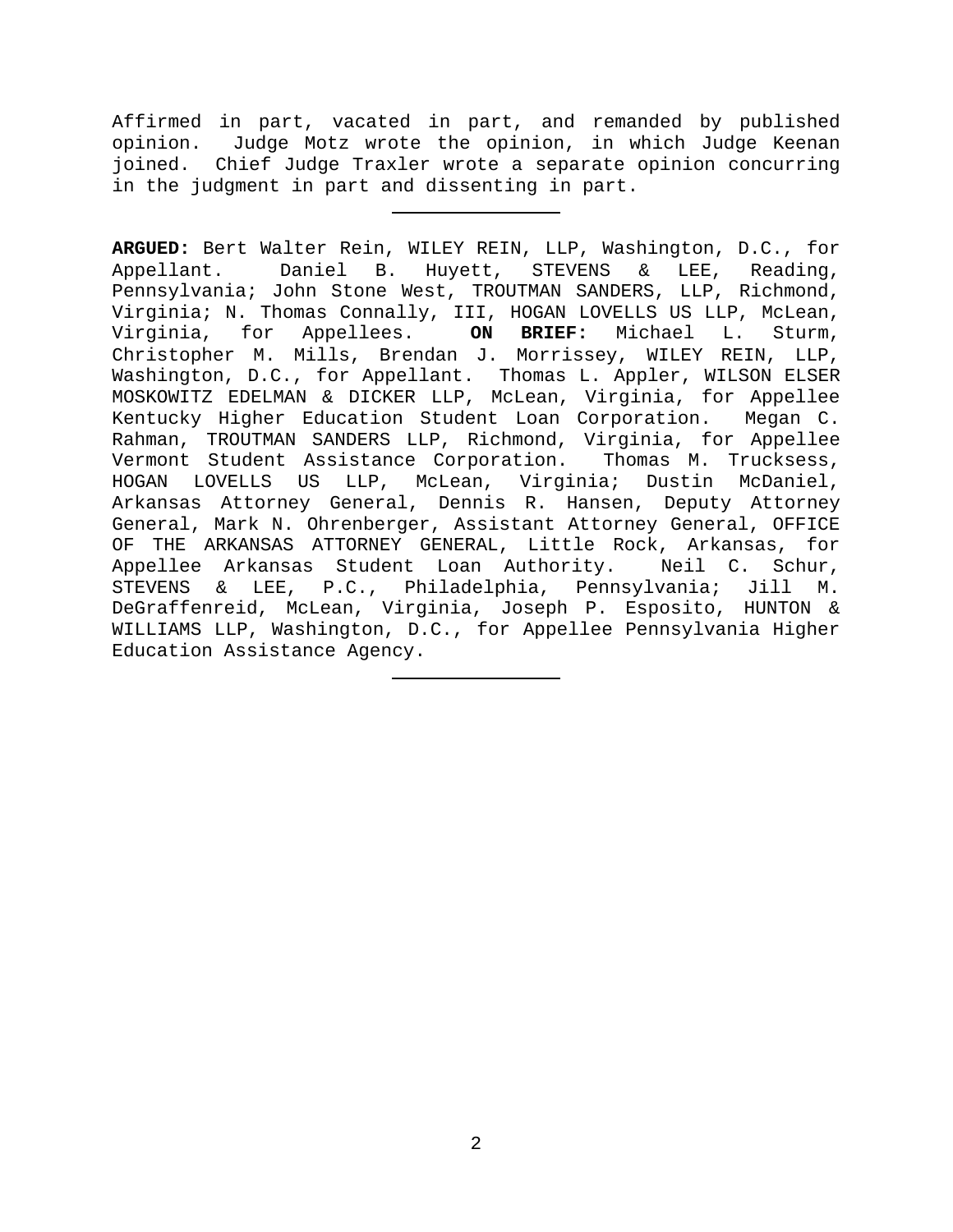DIANA GRIBBON MOTZ, Circuit Judge:

This appeal returns to us after remand to the district court. Dr. Jon Oberg, as relator for the United States, brought this action against certain student loan corporations, alleging that they defrauded the Department of Education and so violated the False Claims Act ("FCA" or "the Act"), 31 U.S.C. §§ 3729 et seq. (2006). The district court initially dismissed the complaint in its entirety. When Dr. Oberg appealed, we held that the court had not employed the proper legal framework - the arm-of-the-state analysis -- in reaching its conclusion and thus vacated its judgment and remanded the case. See U.S. ex rel. Oberg v. Ky. Higher Educ. Student Loan Corp., 681 F.3d 575, 579-81 (4th Cir. 2012) ("Oberg I"). After applying the arm-ofthe-state analysis on remand, the district court again concluded that all of the student loan corporations constituted state agencies not subject to suit under the Act and so again granted their motions to dismiss. For the reasons that follow, we affirm in part, vacate in part, and remand for further proceedings consistent with this opinion.

I.

On behalf of the United States, Dr. Oberg brought this action against the Pennsylvania Higher Education Assistance Agency, the Vermont Student Assistance Corporation, and the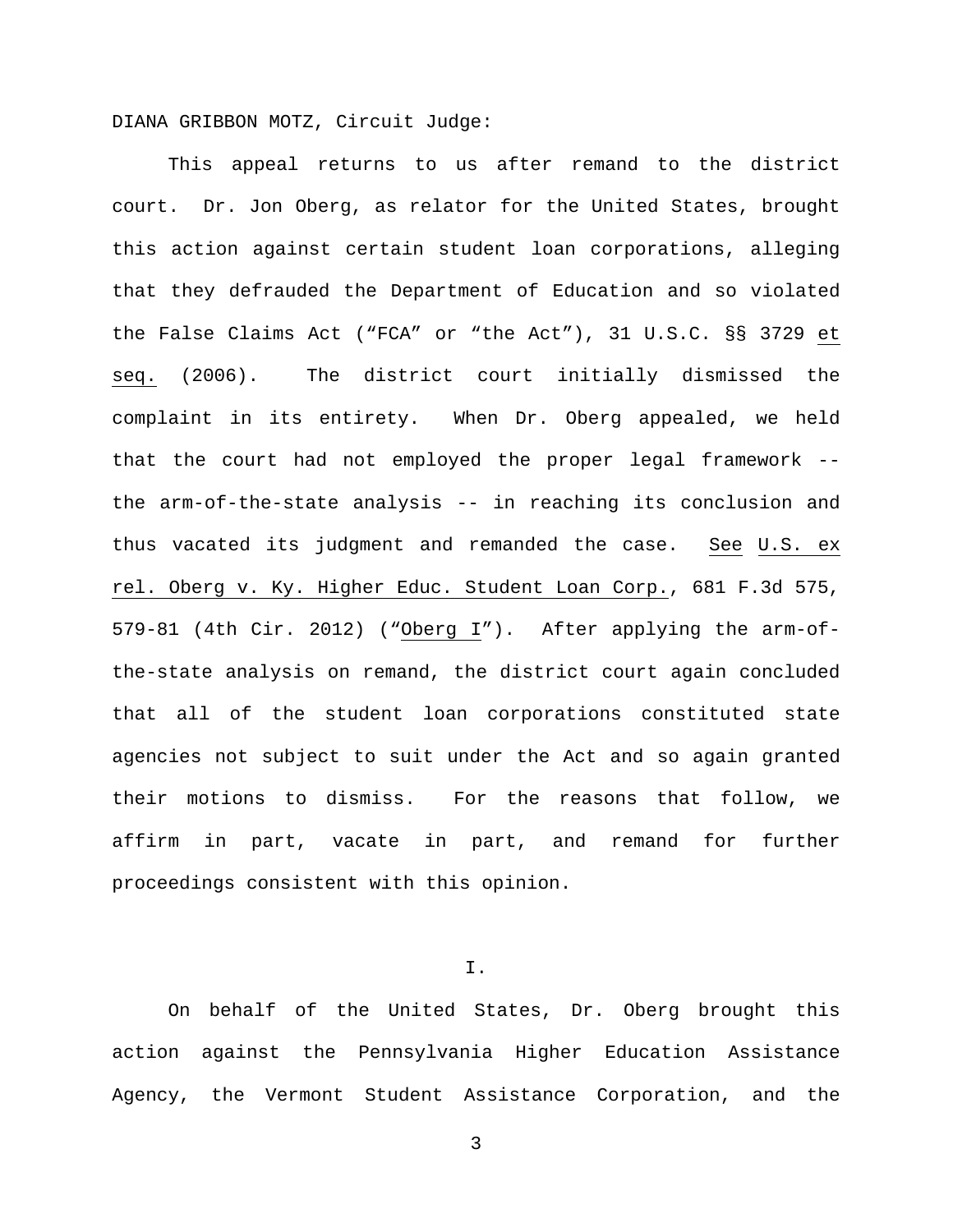Arkansas Student Loan Authority (collectively "appellees"). Appellees are corporate entities established by their respective states to improve access to higher education by originating, financing, and guaranteeing student loans. $<sup>1</sup>$  $<sup>1</sup>$  $<sup>1</sup>$ </sup>

Dr. Oberg alleges that appellees defrauded the Department of Education by submitting false claims for Special Allowance Payments ("SAP"), a generous federal student loan interest subsidy. According to Dr. Oberg, appellees engaged in noneconomic sham transactions to inflate their loan portfolios eligible for SAP, and the Department of Education overpaid hundreds of millions of dollars to appellees as a result of the scheme. Dr. Oberg alleges that appellees violated the FCA when they knowingly submitted these false SAP claims.

The FCA provides a cause of action against "any person" who engages in certain fraudulent conduct, including "knowingly present[ing], or caus[ing] to be presented, a false or fraudulent claim for payment or approval" to an officer, employee, or agent of the United States. 31 U.S.C. § 3729(a)(1)(A). The Act does not define the term "person." In Vermont Agency of Natural Resources v. United States, ex rel.

<span id="page-3-0"></span> $1$  Dr. Oberg also sued other defendants not parties to this appeal. Among those defendants was another student loan Among those defendants was another student loan corporation, the Kentucky Higher Education Student Loan Corporation, which reached a settlement with Dr. Oberg shortly before the most recent appeal.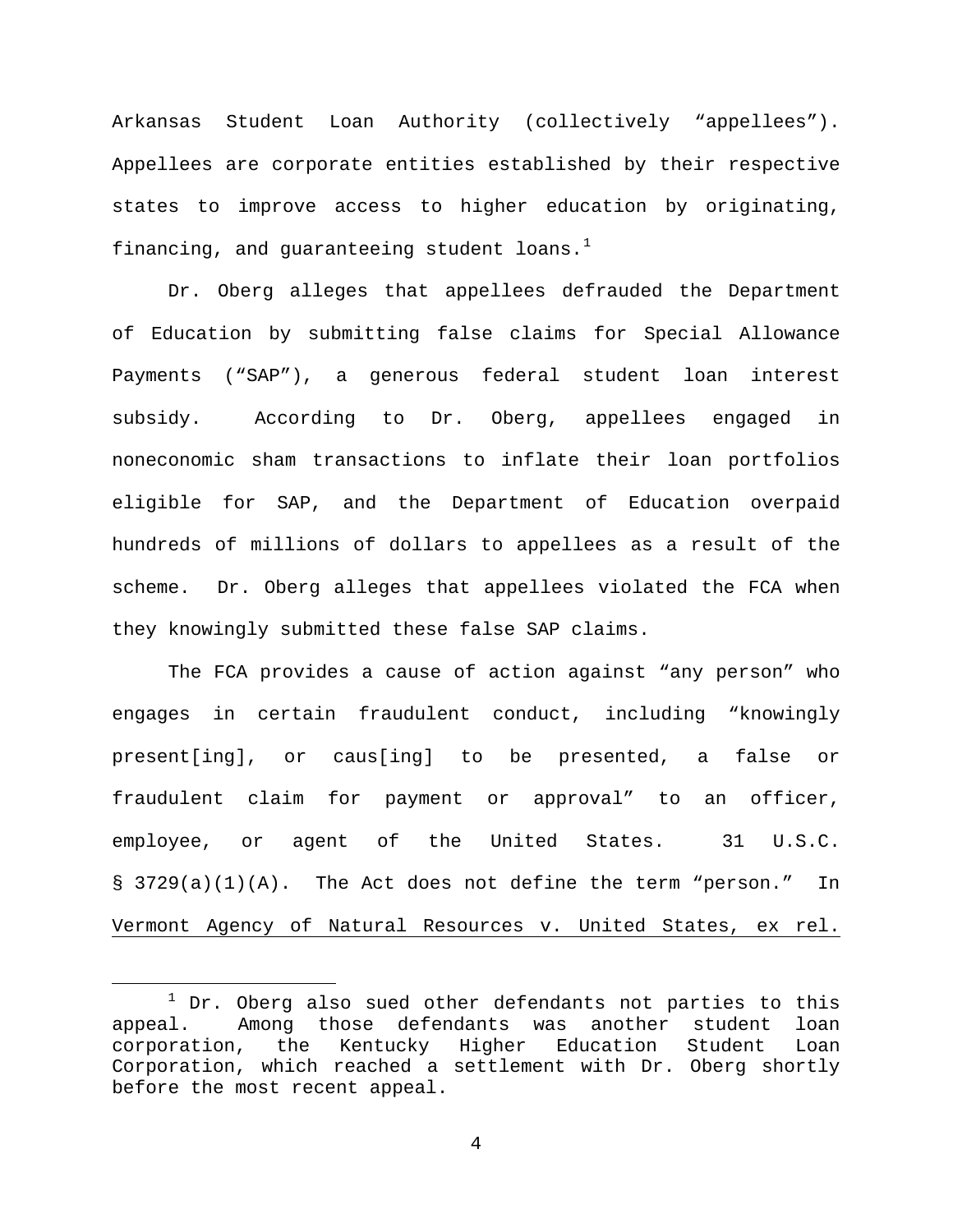Stevens, 529 U.S. 765, 787-88 (2000), the Supreme Court held that a state or state agency does not constitute a "person" subject to liability under the Act. But the Court also noted that corporations, by contrast, are "presumptively covered by the term 'person.'" Id. at 782 (emphasis in original). And three years later, the Court applied the latter presumption and held that municipal corporations like counties are 'persons' subject to suit under the FCA. See Cook Cnty. v. U.S. ex rel. Chandler, 538 U.S. 119, 122 (2003).

Accordingly, a court must walk a careful line between two competing presumptions to determine if a state-created corporation is "truly subject to sufficient state control to render [it] a part of the state, and not a 'person,' for FCA purposes."  $\hbox{\rm Oberg I}$ , 681 F.3d at 579. $^2$  $^2$  In the prior appeal, we held that the appropriate legal framework for this delicate inquiry is the arm-of-the-state analysis used in the Eleventh Amendment context. Id. at 579-80. Because the district court had not undertaken this analysis, we vacated its judgment and

<span id="page-4-0"></span> $2^2$  Dr. Oberg insists that only one presumption applies: that all corporate entities -- regardless of their affiliation with a state -- must overcome a "presumption of 'personhood.'"<br>Appellant's Br. 15. The dissent seems to agree. See Dissent. The dissent seems to agree. See Dissent. Op. at 34. But this assertion ignores the Supreme Court's clear instruction that in the context of corporations created by and sponsored by a state, competing presumptions are at play. See Stevens, 529 U.S. at 782 (observing that "the presumption with regard to corporations is just the opposite of the one governing [state entities]").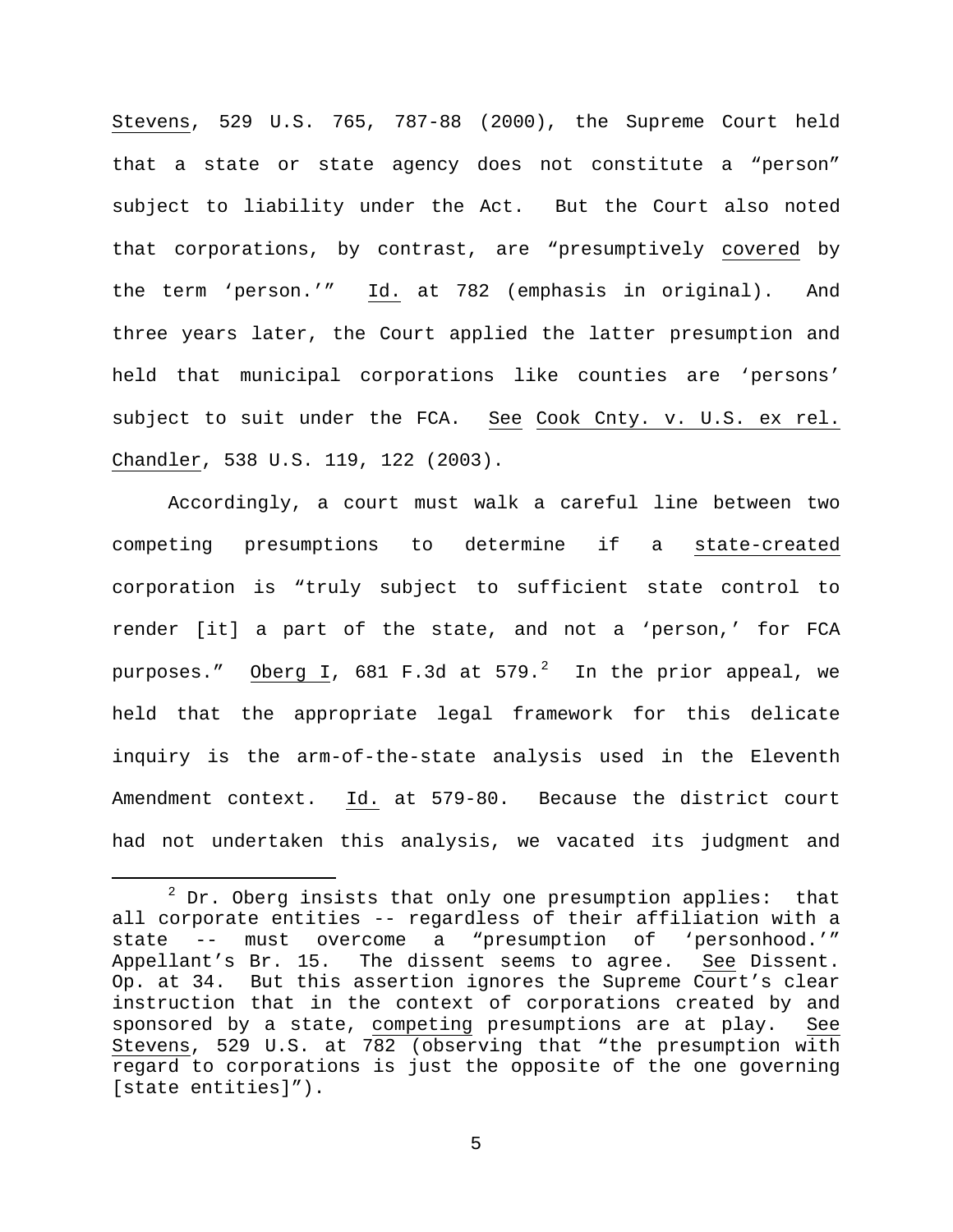remanded the case to the district court for application of the proper legal framework. Id. at 581.

On remand, after applying the arm-of-the-state analysis, the district court concluded that each appellee is part of its respective state and thus not a "person" under the Act, and so again granted appellees' motions to dismiss pursuant to Fed. R. Civ. P. 12(b)(6). Dr. Oberg then timely noted this appeal.

On review of a Rule 12(b)(6) dismissal, we consider a case de novo. See E.I. du Pont de Nemours & Co. v. Kolon Indus., Inc., 637 F.3d 435, 440 (4th Cir. 2011). We evaluate only whether the complaint states "a claim to relief that is plausible on its face." Bell Atl. Corp. v. Twombly, 550 U.S. 544, 547 (2007). In doing so, we construe "facts in the light most favorable to the plaintiff," Nemet Chevrolet, Ltd. v. Consumeraffairs.com, Inc., 591 F.3d 250, 255 (4th Cir. 2009), and "draw all reasonable inferences in [his] favor" Kolon Indus., 637 F.3d at 440. Yet "we need not accept as true unwarranted inferences, unreasonable conclusions, or arguments." Kloth v. Microsoft Corp.*,* 444 F.3d 312, 319 (4th Cir. 2006). Nor do we credit allegations that offer only "naked assertions devoid of further factual enhancement." Ashcroft v. Iqbal, 556 U.S. 662, 678 (2009) (internal quotations marks, alteration, and citation omitted).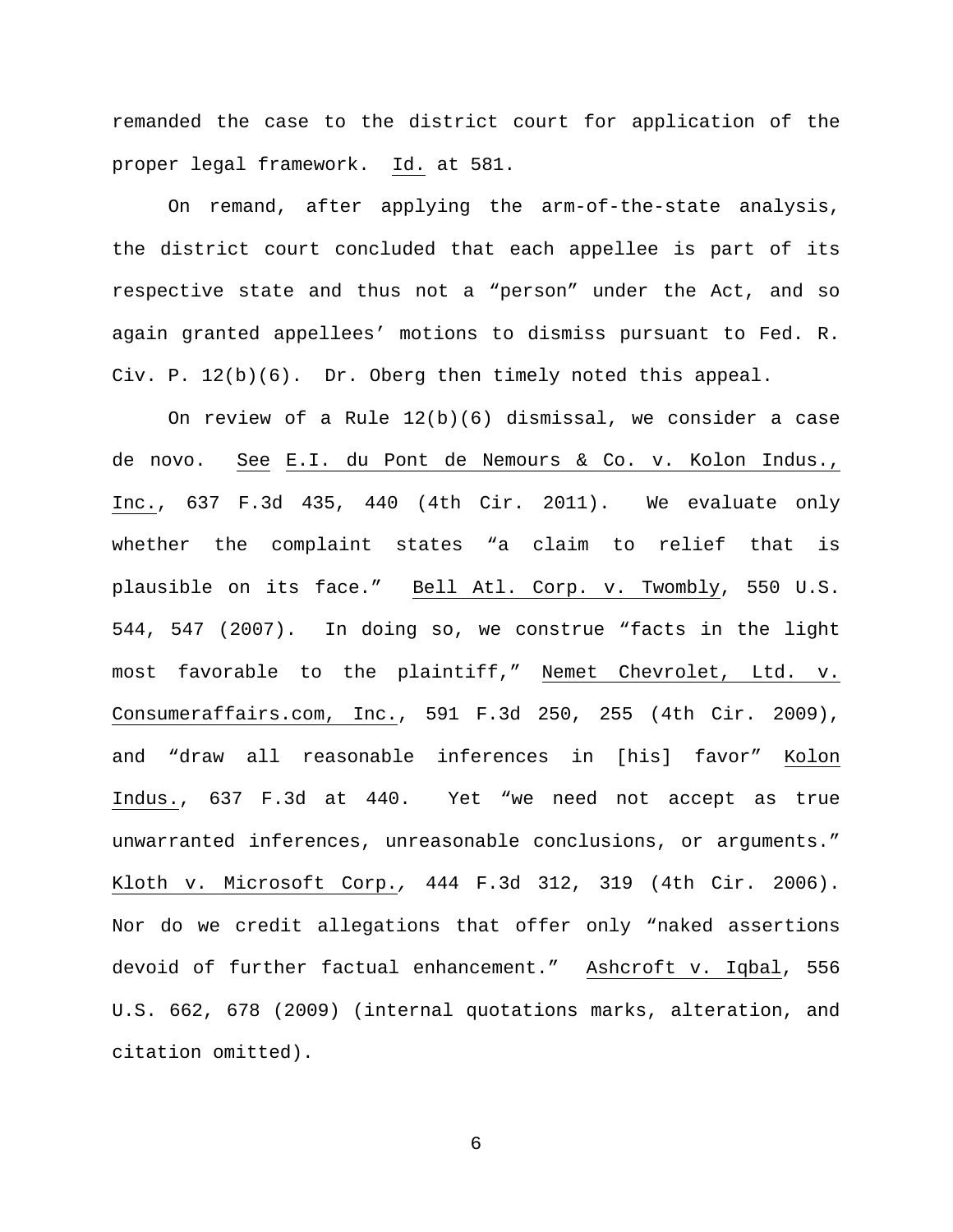Moreover, in reviewing a Rule 12(b)(6) dismissal, we are not confined to the four corners of the complaint. It is well established that "we may properly take judicial notice of matters of public record," including statutes. Philips v. Pitt Cnty. Mem'l Hosp., 572 F.3d 176, 180 (4th Cir. 2009). We may also consider "documents incorporated into the complaint by reference," Tellabs, Inc. v. Makor Issues & Rights, Ltd., 551 U.S. 308, 322 (2007), "as well as those attached to the motion to dismiss, so long as they are integral to the complaint and authentic," Philips, 572 F.3d at 180. Thus, before us, the parties properly cite to and rely on state statutes and exhibits integral to the complaint.

Finally, we note that although arm-of-the-state status may well constitute an affirmative defense in the related Eleventh Amendment context, this is not so in an FCA case. To succeed in an FCA case, a relator must demonstrate that a defendant is a "person" within the meaning of the Act. As the dissent recognizes, this is "a statutory question." Dissent. Op. at 36. That is, personhood is an element of the statutory FCA claim, not an immunity providing a defense from suit as in the Eleventh Amendment context. See, e.g., U.S. ex rel. Adrian v. Regents of Univ. of Cal., 363 F.3d 398, 401-02 (5th Cir. 2004) (dismissing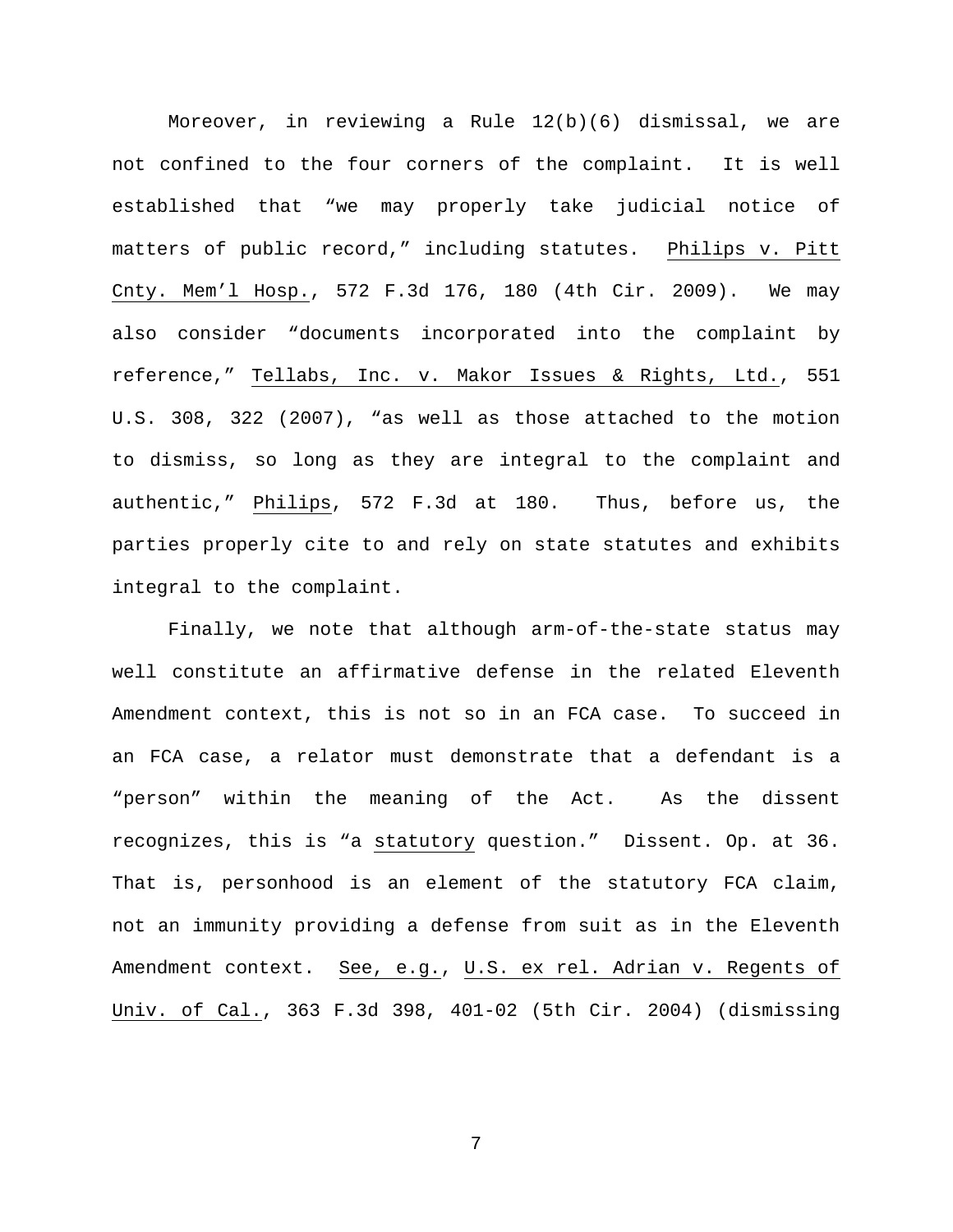FCA action on 12(b)(6) motion because "the FCA does not provide a cause of action against state agencies").<sup>[3](#page-7-0)</sup>

#### II.

In applying the arm-of-the-state analysis, we consider four nonexclusive factors to determine whether an entity is "truly subject to sufficient state control to render [it] a part of the state." Oberg I, 681 F.3d at 579.

First, when (as here), an entity is a defendant, we ask "whether any judgment against the entity as defendant will be paid by the State." Oberg I, 681 F.3d at 580 (quoting S.C. Dep't Disabilities & Special Needs v. Hoover Universal, Inc., 535 F.3d 300, 303 ([4](#page-7-1)th  $Cir. 2008)$ ).<sup>4</sup> The Supreme Court has

<span id="page-7-0"></span><sup>&</sup>lt;sup>3</sup> The dissent's suggestion to the contrary thus misses the mark. Tellingly, it offers only Eleventh Amendment cases in support of its contention that arm-of-the-state status is an affirmative defense. See Dissent. Op. at 35-36. But the Supreme Court has made clear that the statutory FCA question is distinct from the Eleventh Amendment inquiry. See Stevens, 529 U.S. at 779-80 (explaining that the Court initially considers whether "the [FCA] itself permits the cause of action it creates to be asserted against States" before reaching the Eleventh Amendment sovereign immunity question).

<span id="page-7-1"></span> $4$  When an entity is a plaintiff, this factor requires us to determine "whether any recovery by the entity as plaintiff will inure to the benefit of the State." Hoover Universal, 535 F.3d at 303. We previously regarded the first factor as "the most important consideration," Ram Ditta v. Md. Nat'l Capital Park & Planning Comm'n*,* 822 F.2d 456, 457 (4th Cir. 1987), and the dissent seems to regard it as dispositive, see Dissent. Op. at 41. But as we noted in Oberg I, 681 F.3d at 580 n.3, more (Continued)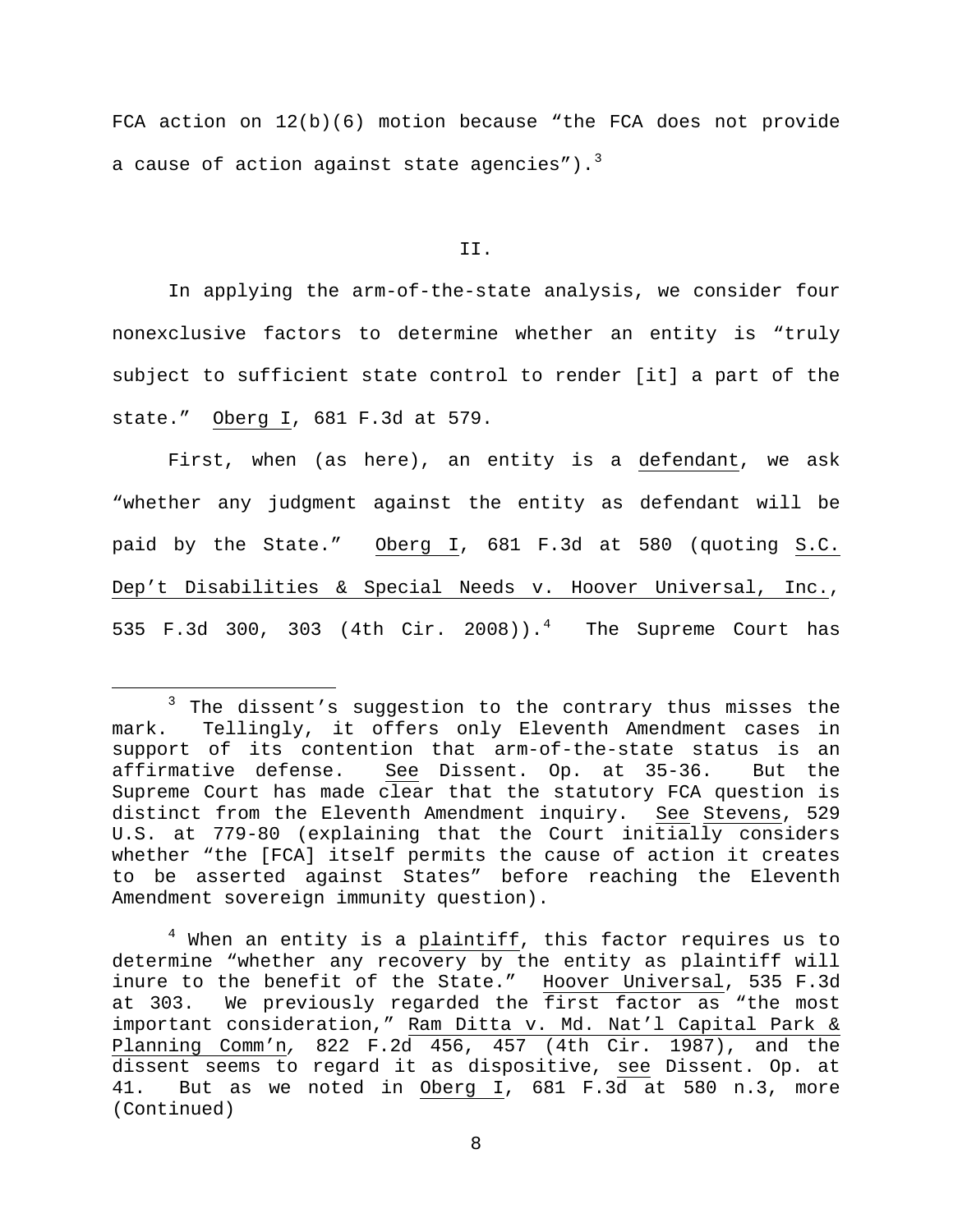instructed that in assessing this factor, an entity's "potential legal liability" is key. Regents, 519 U.S. at 431; see also Parker v. Franklin Cnty. Cmty. Sch. Corp., 667 F.3d 910, 927-28 (7th Cir. 2012) (focusing on legal liability for payment of a judgment in the wake of Regents); Cooper v. Se. Penn. Transp. Auth., 548 F.3d 296, 303 (3d Cir. 2008)(same); U.S. ex rel. Sikkenga v. Regence Bluecross Blueshield of Utah, 472 F.3d 702, 718 (10th Cir. 2006) (same). Thus, we consider whether state law "provides that obligations of [the entity] shall not be binding on [the] State." Lake Country Estates, Inc. v. Tahoe Reg'l Planning Agency, 440 U.S. 391, 402 (1979) (emphasis in original). In doing so, we look to whether "State law indicates that a judgment against [the entity] can be enforced against the State." Cash v. Granville Cnty. Bd. of Educ., 242 F.3d 219, 224 (4th Cir. 2001).

An entity may also constitute an arm of the state "where the state is functionally liable, even if not legally liable." Stoner v. Santa Clara Cnty. Office of Educ., 502 F.3d 1116, 1122 (9th Cir. 2007) (emphasis added); see also Hess v. Port Auth. Trans-Hudson Corp., 513 U.S. 30, 50 (1994) ("Where an agency is

Ĩ.

recent Supreme Court precedent suggests that although this factor remains of "considerable importance," Regents of the Univ. of Cal. v. Doe, 519 U.S. 425, 430 (1997), it does not deserve dispositive preeminence, see Fed. Maritime Comm'n v. S.C. State Ports Auth.*,* 535 U.S. 743, 765 (2002).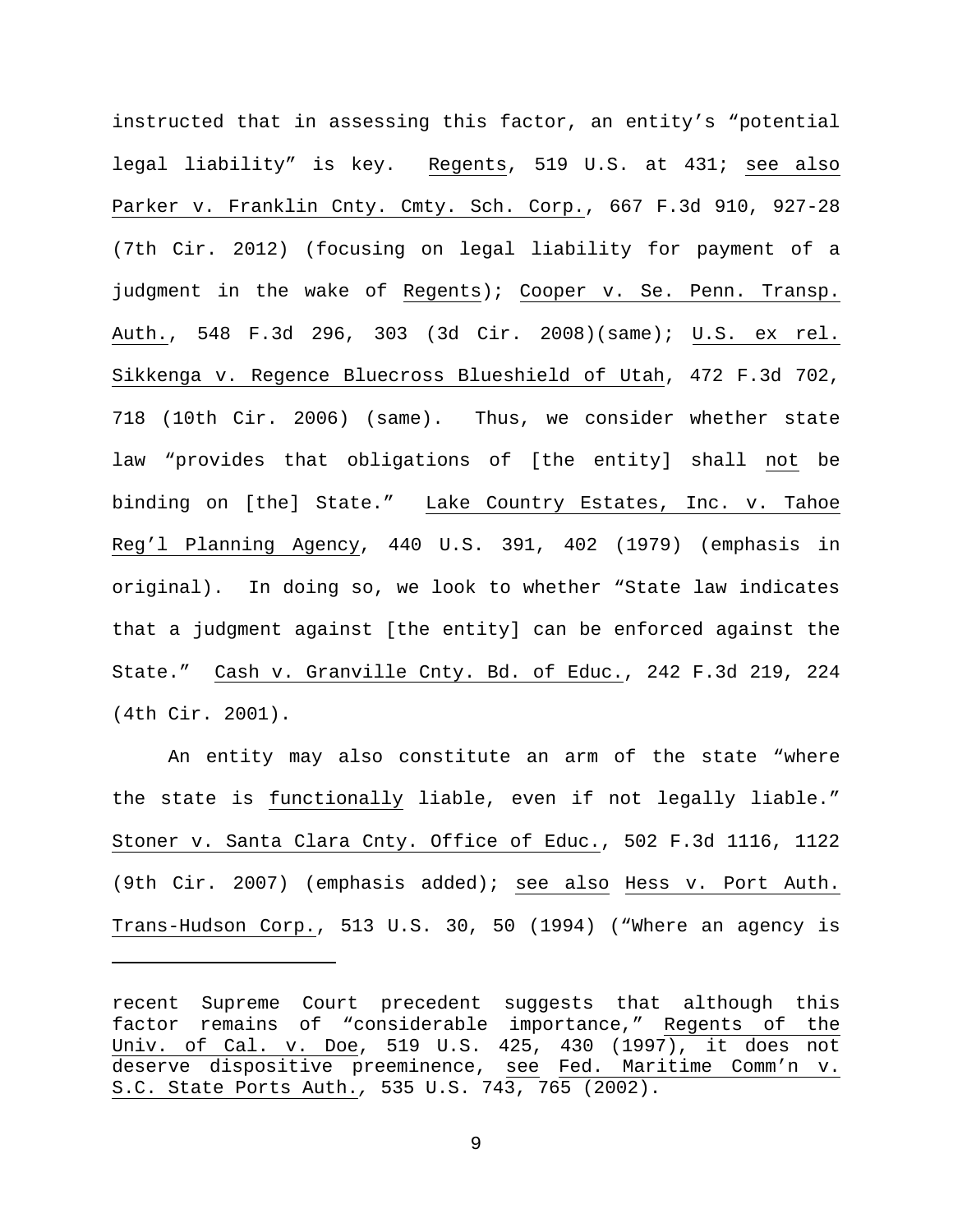so structured that, as a practical matter, if the agency is to survive, a judgment must expend itself against state treasuries, common sense and the rationale of the eleventh amendment require that sovereign immunity attach to the agency.") (internal quotation marks and alteration omitted).

Second, we assess "the degree of autonomy exercised by the entity, including such circumstances as who appoints the entity's directors or officers, who funds the entity, and whether the State retains a veto over the entity's actions." Oberg I, 681 F.3d at 580 (quoting Hoover Universal, 535 F.3d at 303). Also relevant to the autonomy inquiry is the determination whether an entity has the ability to contract, sue and be sued, and purchase and sell property, see Cash, 242 F.3d at 225; Ram Ditta, 822 F.2d at 458, and whether it is represented in legal matters by the state attorney general, see, e.g., Md. Stadium Auth. v. Ellerbe Becket, Inc., 407 F.3d 255, 264 (4th Cir. 2005).

Third, we consider "whether the entity is involved with state concerns as distinct from non-state concerns, including local concerns." Oberg I, 681 F.3d at 580 (quoting Hoover Universal, 535 F.3d at 303). "Non-state concerns," however, do not mean only "local" concerns, but rather also encompass other non-state interests like out-of-state operations. See Hoover Universal, 535 F.3d at 307 (characterizing this factor as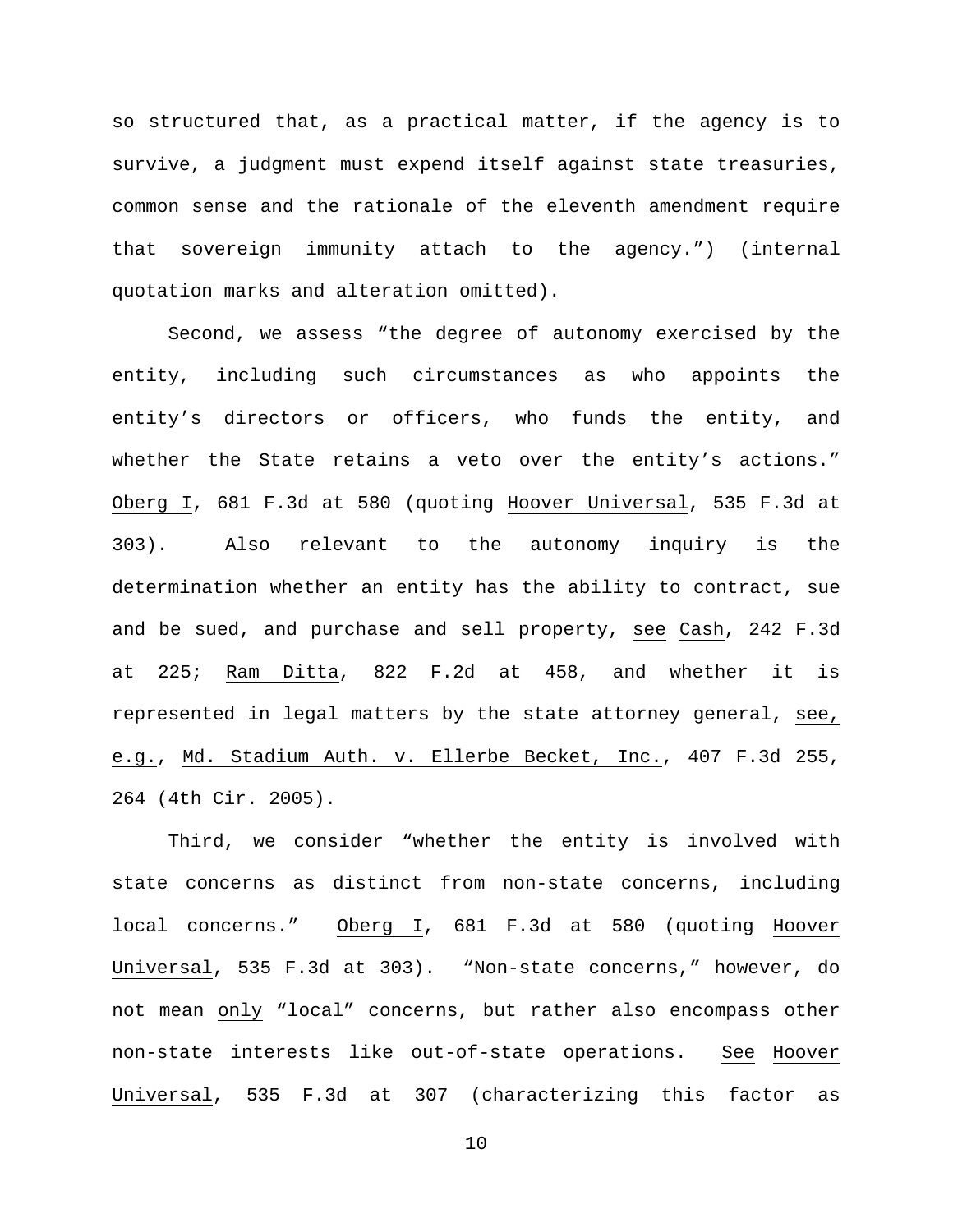"whether the entity is involved with statewide, as opposed to local or other non-state concerns") (emphasis added).

Fourth, we look to "how the entity is treated under state law, such as whether the entity's relationship with the State is sufficiently close to make the entity an arm of the State." Oberg I, 681 F.3d at 580 (quoting Hoover Universal, 535 F.3d at 303). Whether an entity is an arm of the state is ultimately a question of federal law, "[b]ut that federal question can be answered only after considering the provisions of state law that define the agency's character." Regents, 519 U.S. at 429 n.5. "In addressing this factor, a court may consider both the relevant state statutes, regulations, and constitutional provisions which characterize the entity, and the holdings of state courts on the question." Md. Stadium Auth., 407 F.3d at 265 (internal quotation marks omitted).

With these principles in mind, we now apply arm-of-thestate analysis to each of the appellees.

## III.

We initially consider the Pennsylvania Higher Education Assistance Agency ("PHEAA"). In 1963, the Pennsylvania General Assembly created PHEAA, which, according to PHEAA itself, now constitutes one of the nation's largest providers of student financial aid services. Although PHEAA continues to administer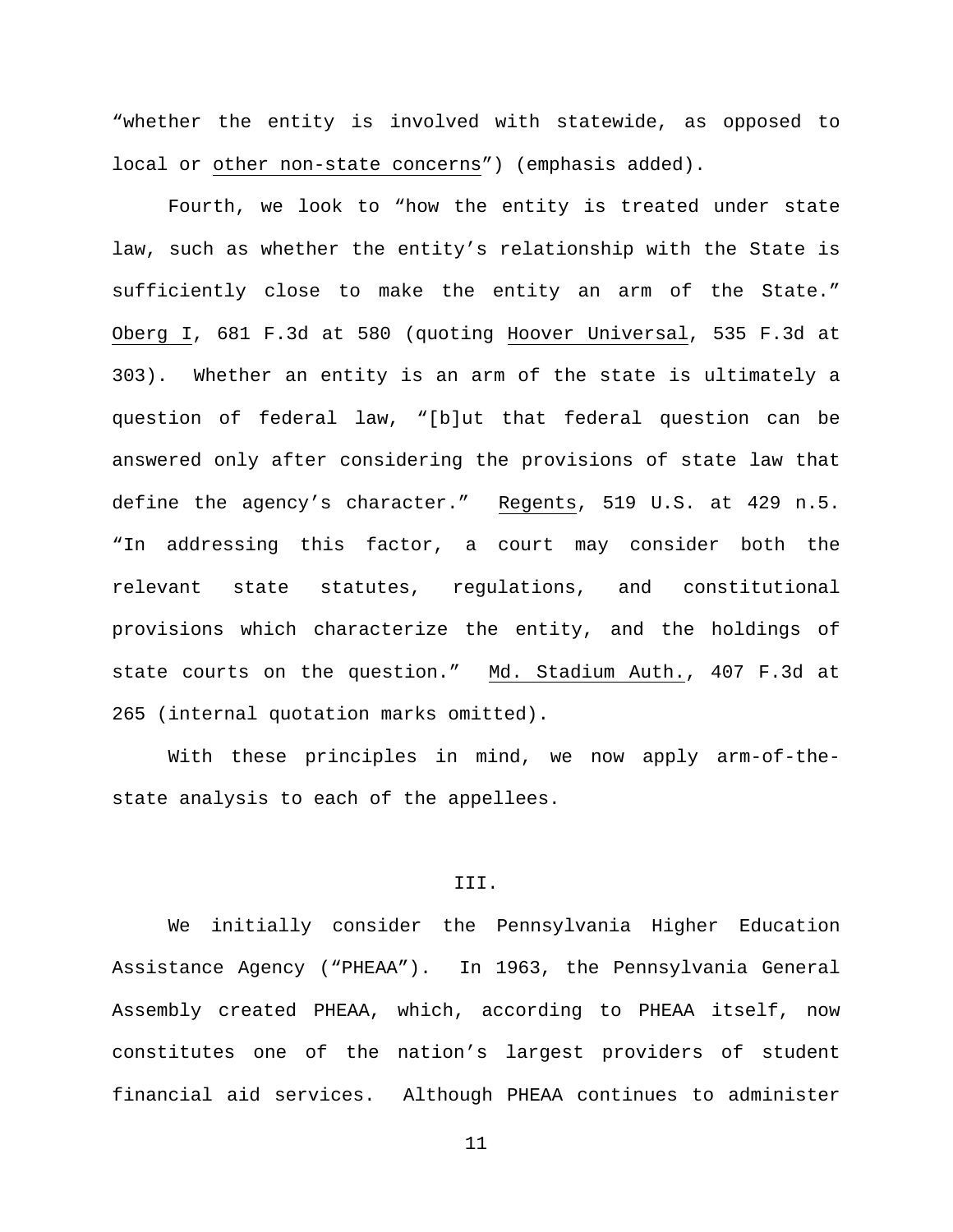state-funded student aid programs in Pennsylvania, it acknowledges that it also operates nationally under the names American Education Services and FedLoan Servicing.

The first factor in the arm-of-the-state analysis, whether Pennsylvania would pay a judgment against PHEAA in this case, weighs decidedly against holding that PHEAA is an arm of the state. For "instead of the state treasury being directly responsible for judgments against [PHEAA], [state law] expressly provides that obligations of [PHEAA] shall not be binding on [the] State." Lake Country Estates, 440 U.S. at 402 (emphasis in original). Pennsylvania explicitly disavows liability for all of PHEAA's debts. See 24 Pa. Cons. Stat. § 5104(3)(2012) ("no obligation of the agency shall be a debt of the State"). In addition, state law emphasizes that PHEAA's debts are not "payable out of any moneys except those of the corporation." Id. Aside from state appropriations that go directly to students in the form of education grants, moreover, PHEAA's substantial "moneys" derive exclusively from its own operations. The Pennsylvania treasury is thus neither legally nor functionally liable for any judgment against PHEAA. See Stoner, 502 F.3d at 1122.

Nevertheless, PHEAA contends that the important first factor weighs in favor of concluding that it is an arm of the state because state statutes require that its funds be deposited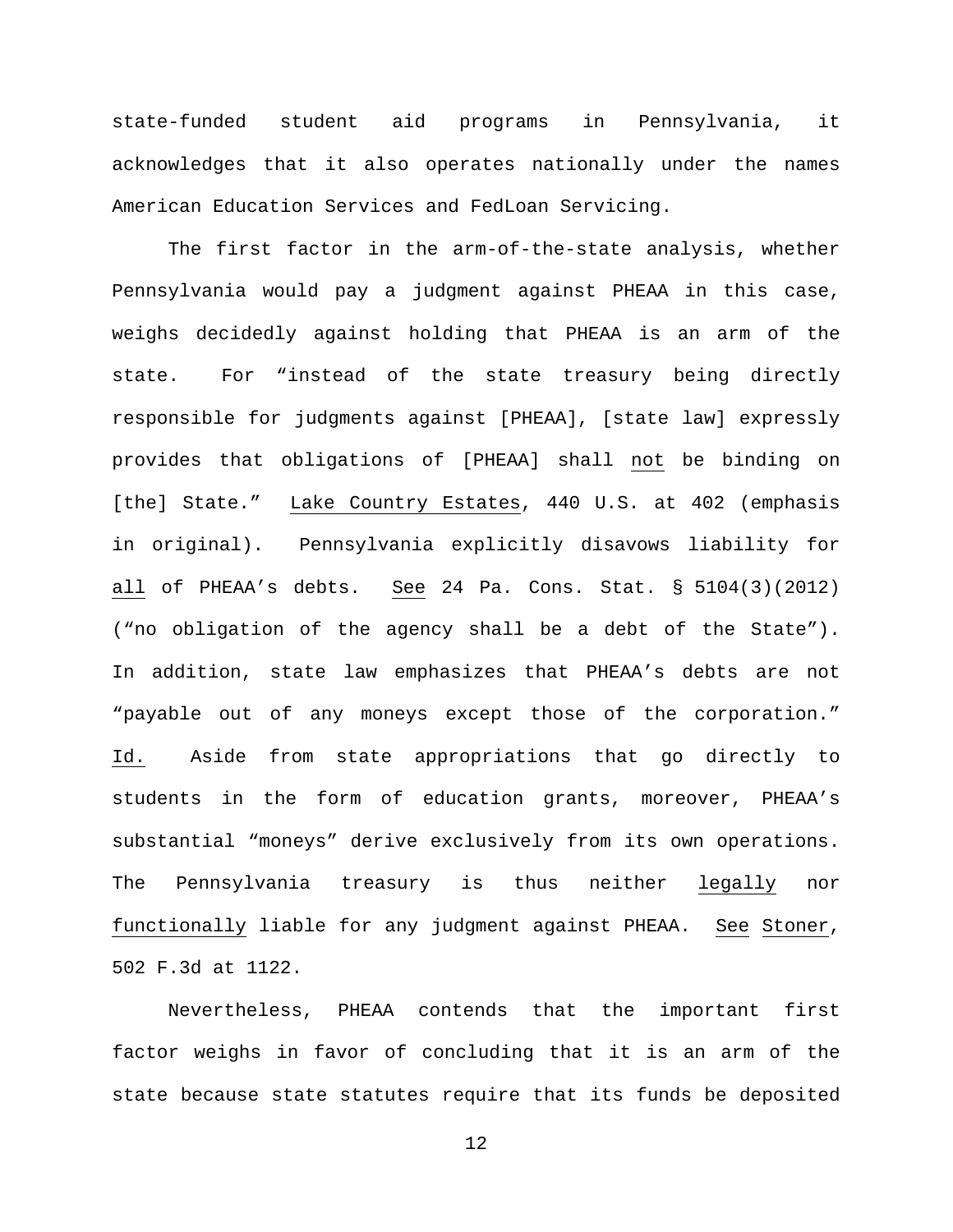into the state treasury and that "no money" be paid from the treasury without approval from the state treasurer. See 24 Pa. Cons. Stat. § 5104(3); 72 Pa. Cons. Stat. § 307 (2013). This argument, however, ignores "a commonplace of statutory construction that the specific governs the general." Morales v. Trans World Airlines, 504 U.S. 374, 384 (1992). The statutory provisions specifically outlining PHEAA's "powers and duties" clearly indicate that PHEAA's board of directors -– not the state treasurer -– controls PHEAA's funds. Those statutes provide that PHEAA's funds "shall be available to the agency" and "may be utilized at the discretion of the board of directors for carrying out any of the corporate purposes of the agency." 24 Pa. Cons. Stat. § 5104(3). Further, the state treasurer may use PHEAA's funds only for purposes "consistent with guidelines approved by the board of directors." Id.

Moreover, PHEAA's funds are held in a segregated account apart from general state funds. Id. § 5105.10. Our sister circuits have recognized that such an arrangement counsels against establishing arm-of-the-state status under this factor. The First Circuit, for instance, held that the University of Rhode Island is not an arm of its state in part because its funds are not "merged with[] the general fund, but are kept in segregated accounts [in the state treasury] pending discretionary disbursement by the [University's] Board." Univ.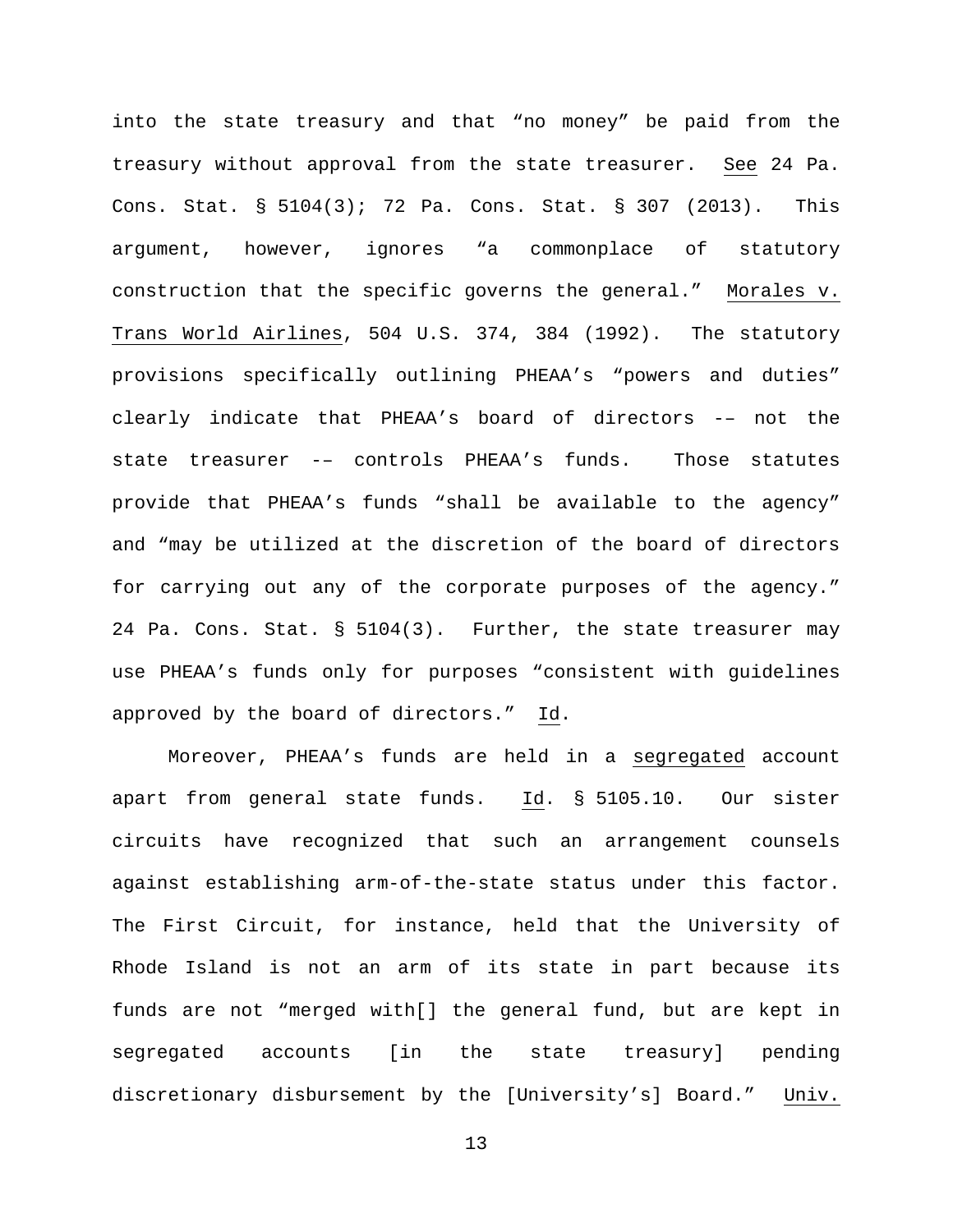of R.I. v. A.W. Chesterton Co., 2 F.3d 1200, 1210 (1st Cir. 1993). Similarly, the Third Circuit, in assessing whether the Public School Employees' Retirement Board of Pennsylvania was an arm of the state, remanded the case for further consideration in part because -– like PHEEA's account -- the entity's fund was "set apart in the state treasury from general state funds and [] administered by the State Treasurer at the discretion of the Board." Blake v. Kline, 612 F.2d 718, 723 (3d. Cir. 1979) (footnote and citations omitted). In sum, because state law instructs that PHEAA would pay any judgment in this case with its own moneys from its segregated fund, see 24 Pa. Cons. Stat. § 5104(3)(2012), the first factor weighs heavily against holding that PHEAA is an arm of the state.

The second factor, the degree of autonomy exercised by the entity, presents a closer question. PHEAA's board of directors is composed of gubernatorial appointees and state legislators or officials. See 24 Pa. Cons. Stat. § 5103 (repealed July 2010, but effective during the period when PHEAA allegedly violated the FCA). Such an arrangement frequently indicates state control. See Md. Stadium Auth., 407 F.3d at 264. Further, state officials exercise some degree of veto power over PHEAA's operations. For example, the Auditor General may review PHEAA's activities, 24 Pa. Cons. Stat. § 5108, and PHEAA must seek the approval of the Governor in order to issue notes and bonds, id.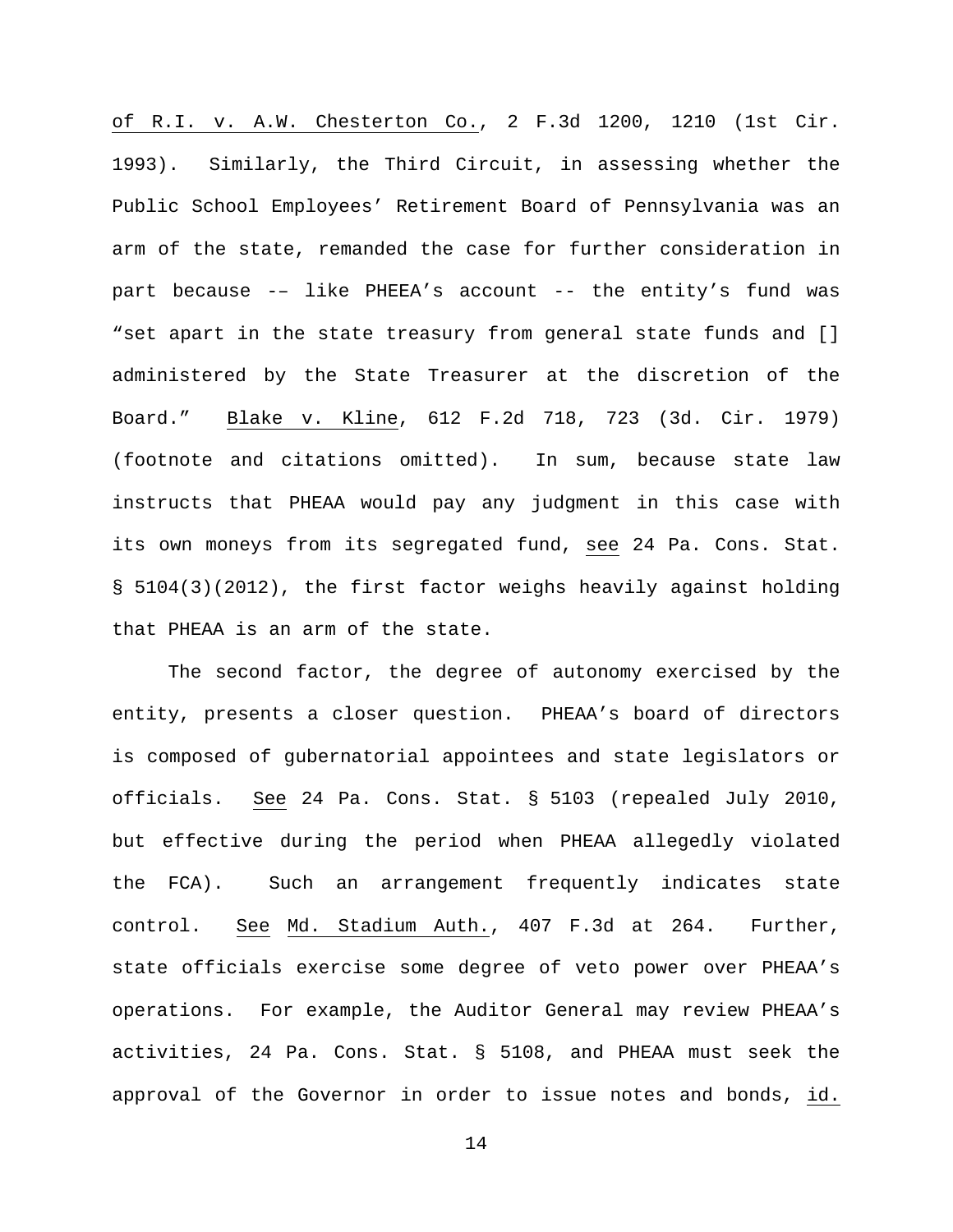§ 5104(3). These factors may mean, as PHEAA contends, that it is simply a tool of the state.

But other indicia relevant to the autonomy analysis -- PHEAA's source of funding, control over its revenues, and corporate powers –- strongly suggest that PHEAA is not an arm of the state. Most critically, PHEAA is financially independent. According to its annual reports, which were attached to the amended complaint, PHEAA receives no operational funding from Pennsylvania. See also Appellees' Br. 53 (conceding the point). Pennsylvania law, moreover, expressly instructs that PHEAA's funds "shall be available to the agency," and that PHEAA's board may use those funds in any manner that furthers the agency's corporate purposes. 24 Pa. Cons. Stat. § 5104(3). Meanwhile, the state treasurer's use of PHEAA's funds must adhere to "guidelines approved by the board" of PHEAA. Id. Finally, PHEAA has the power to enter into contracts, sue and be sued, and purchase and sell property in its own name, all of which suggest operational autonomy. See Cash, 242 F.3d at 225; Ram Ditta, 822 F.2d at 458. Although the facts relevant to this second factor cut both ways, when we consider "all reasonable inferences in favor of the plaintiff" as we must at this stage, Kolon Indus., 637 F.3d at 440, we conclude that this factor also counsels against holding that PHEAA is an arm of the state.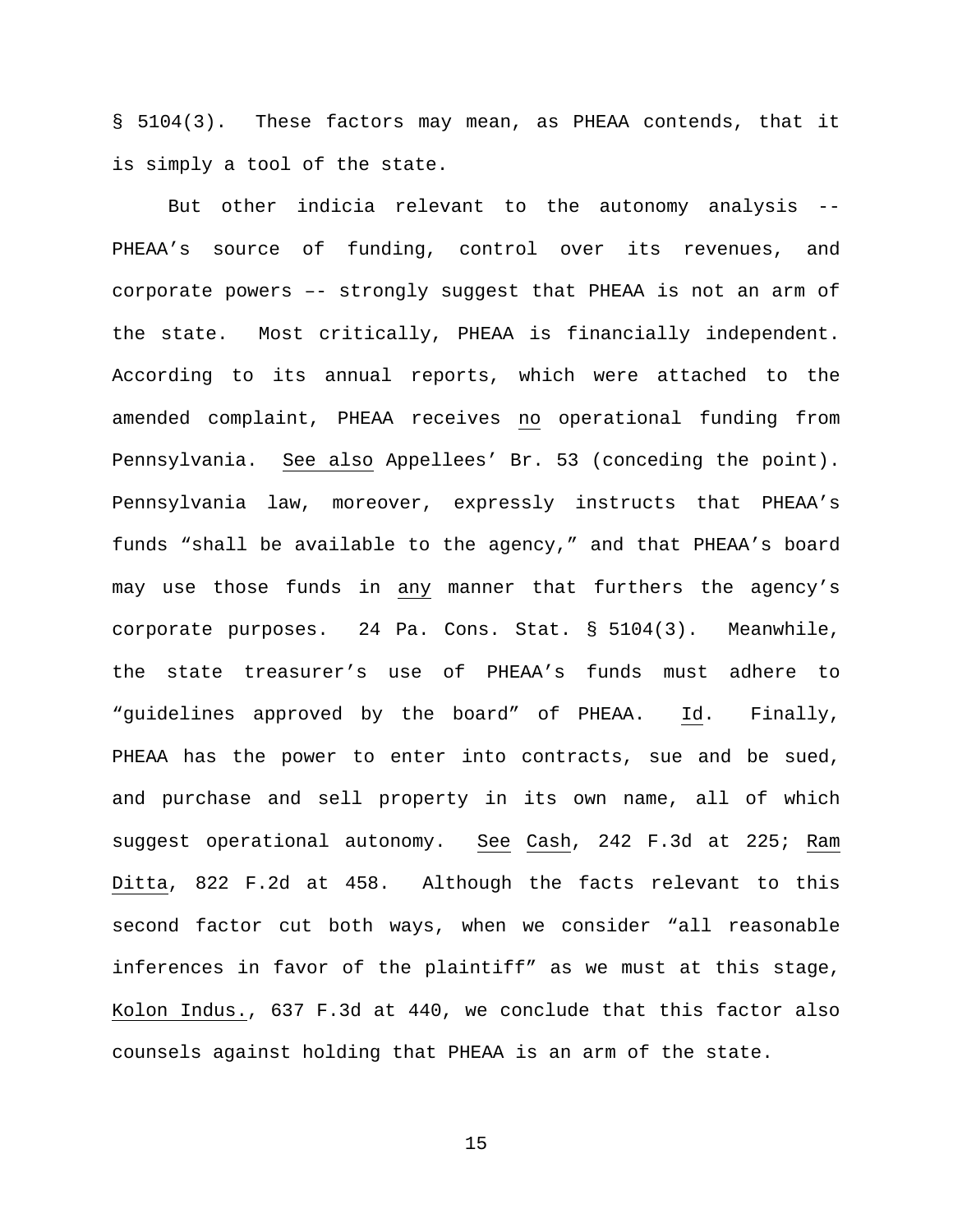The third factor is whether PHEAA "is involved with statewide, as opposed to local or other non-state concerns." Hoover Universal, 535 F.3d at 307. Dr. Oberg poses two arguments relevant to this factor.

Initially, he contends that due to PHEAA's commercial focus, its operations do not involve an area of legitimate state concern. See Appellant's Br. 43; Reply Br. 25-26. This argument fails. Pennsylvania created PHEAA to finance, make, and guarantee loans for higher education, and "[h]igher education is an area of quintessential state concern and a traditional state government function." Md. Stadium Auth., 407 F.3d at 265. PHEAA does not provide higher education directly, but it nonetheless facilitates the attainment of education by supplying student financial aid services. This work is clearly of legitimate state concern.

Dr. Oberg's remaining argument as to the third factor is that PHEAA's operations from 2002 to 2006 -- during the time in which PHEAA allegedly conducted fraudulent transactions in violation of the FCA -- were so focused out of state that PHEAA was not involved <u>primarily</u> with state concerns.<sup>[5](#page-15-0)</sup> <u>See</u> Ram Ditta,

<span id="page-15-0"></span> <sup>5</sup> PHEAA counters that out-of-state operations are irrelevant because this factor is concerned only with whether an entity's<br>focus is statewide as opposed to local. The argument is focus is statewide as opposed to local. misguided. Rather, this factor looks to "whether the entity is (Continued)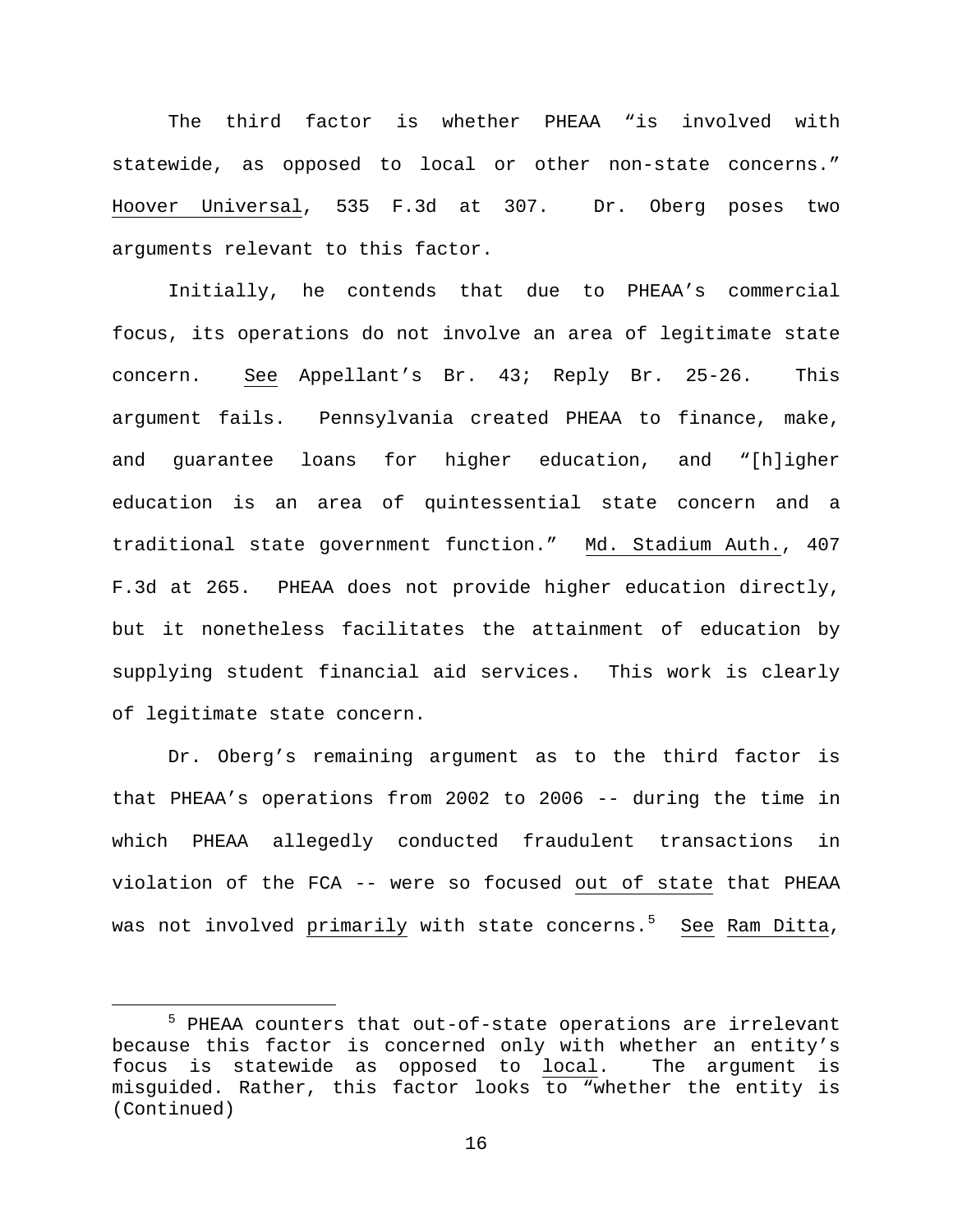822 F.2d at 459; cf. Hoover Universal, 535 F.3d at 307. To this end, Dr. Oberg alleges that "PHEAA conducts substantial operations outside of Pennsylvania," and that as early as 2005, "one-third of PHEAA's earnings c[a]me from outside the [C]ommonwealth," after which it further "expanded its operations." PHEAA's financial reports, cited throughout Dr. Oberg's complaint, tend to corroborate these claims, so there is little doubt that during the period in question PHEAA's operations extended well beyond the borders of Pennsylvania. Even so, if only one-third of PHEAA's earnings came from outside Pennsylvania in 2005, it does not seem plausible that by 2006 - the last year encompassed by Dr. Oberg's allegations -– PHEAA's operations focused primarily out of state. See Ram Ditta, 822 F.2d at 459; see also Iqbal, 556 U.S. at 678 (explaining that "[w]here a complaint pleads facts that are merely consistent with a defendant's liability, it stops short of the line between possibility and plausibility of entitlement to relief") (internal quotation marks and citation omitted). Therefore, we believe this factor weighs in favor of arm-of-the-state status for PHEAA.

Ĩ.

involved with statewide, as opposed to local or other non-state concerns." Hoover Universal, 535 F.3d at 307 (emphasis added).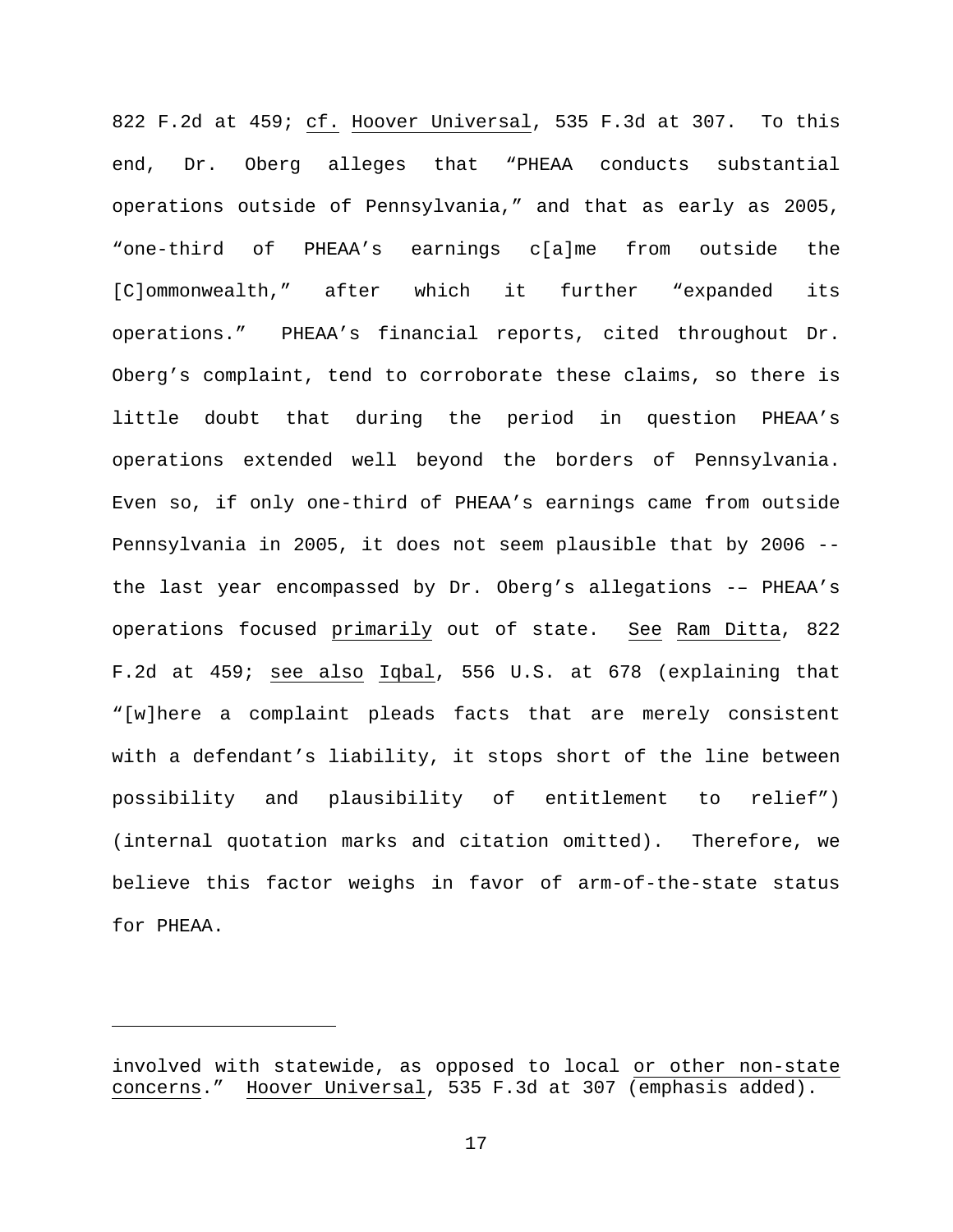The final factor, how PHEAA is treated under state law, also supports PHEAA's contention that it is an arm of Pennsylvania. A state statute provides that "the creation of the agency [was] in all respects for the benefit of the people . . . and the agency [performs] an essential governmental function." 24 Pa. Cons. Stat. § 5105.6. PHEAA's enabling legislation was made effective by "amendment to the Constitution of Pennsylvania authorizing grants or loans for higher education," id. § 5112, and Pennsylvania state courts have concluded that PHEAA is a state agency for jurisdictional purposes, see, e.g., Richmond v. Penn. Higher Educ. Assistance Agency, 297 A.2d 544, 546 (1972); Penn. Higher Educ. Assistance Agency v. Barksdale, 449 A.2d 688, 689-90 (1982).

In sum, although the third and fourth factors suggest that PHEAA is an arm of the state, the first (strongly) and second (albeit less strongly) point in the opposite direction. At this early stage, construing the facts in the light most favorable to the plaintiff, Nemet Chevrolet, 591 F.3d at 255, we must conclude that Dr. Oberg has alleged sufficient facts that PHEAA is not an arm of the state, but rather a "person" for FCA purposes. We therefore vacate the judgment of the district court as to PHEAA and remand to permit limited discovery on the question whether PHEAA is "truly subject to sufficient state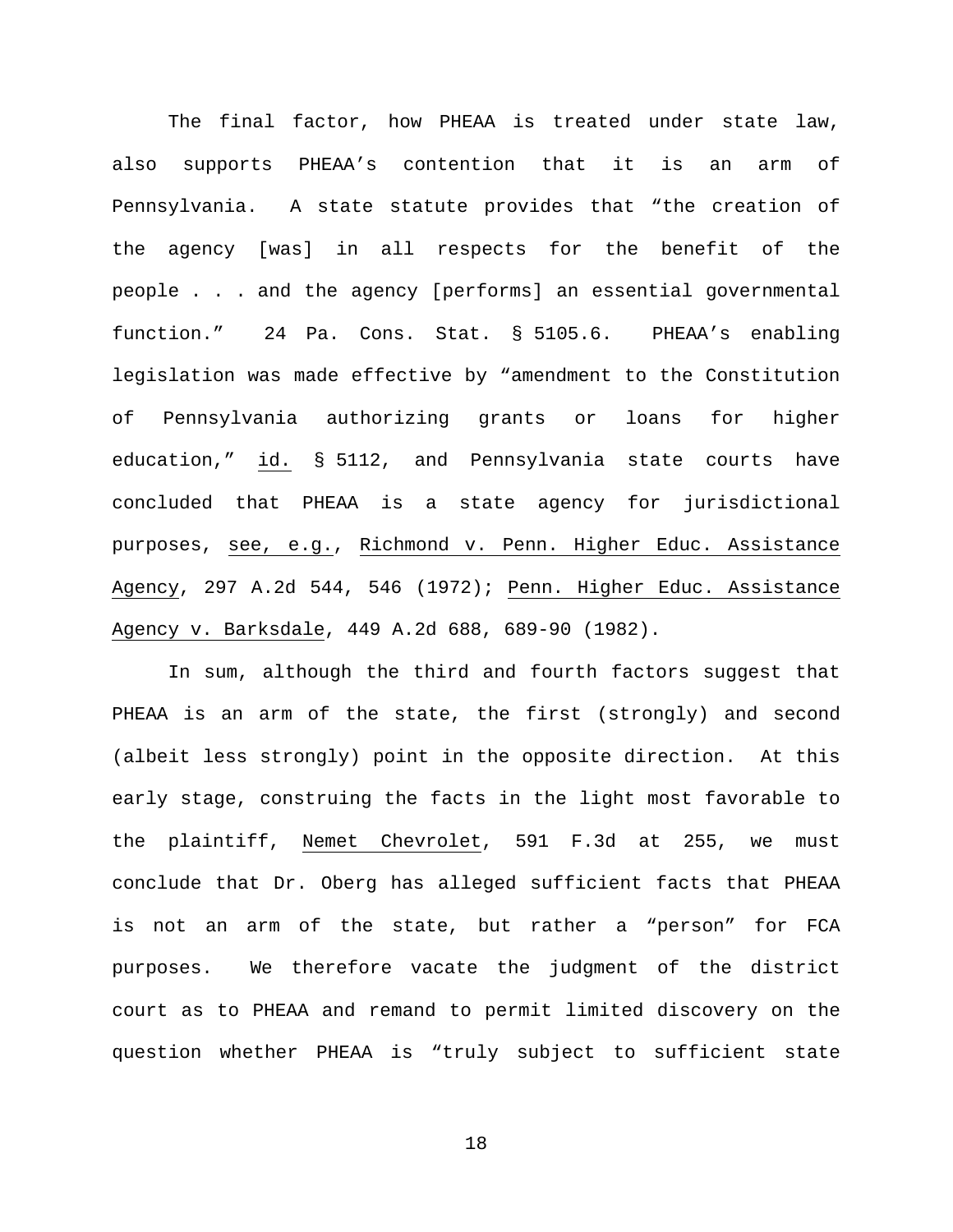control to render [it] a part of the state." Oberg  $I$ , 681 F.3d at 579.

## IV.

We next consider whether Dr. Oberg's complaint states a plausible claim that the Vermont Student Assistance Corporation ("VSAC") is a "person" subject to suit under the FCA. The Vermont legislature created VSAC in 1965 to provide Vermont residents with opportunities to attend college by awarding education grants and financing student loans. Vt. Stat. Ann. tit. 16, § 2821(a) (2013). According to VSAC's financial statements -– referenced repeatedly in Dr. Oberg's complaint - the agency currently administers a state grant program and a higher education investment plan; originates, services, and guarantees student loans; and provides higher education information and counseling services.

The upshot of the first arm-of-the-state factor -- who would pay a judgment in this case -– is unclear. State law provides no definite guidance. On one hand, Dr. Oberg alleges that Vermont would not pay a judgment because the state disclaims legal liability for VSAC's debts. Yet, in contrast to Pennsylvania, which disavows liability for any and all of PHEAA's obligations, see 24 Pa. Cons. Stat. § 5104(3), Vermont does so only with respect to VSAC's debt obligations issued to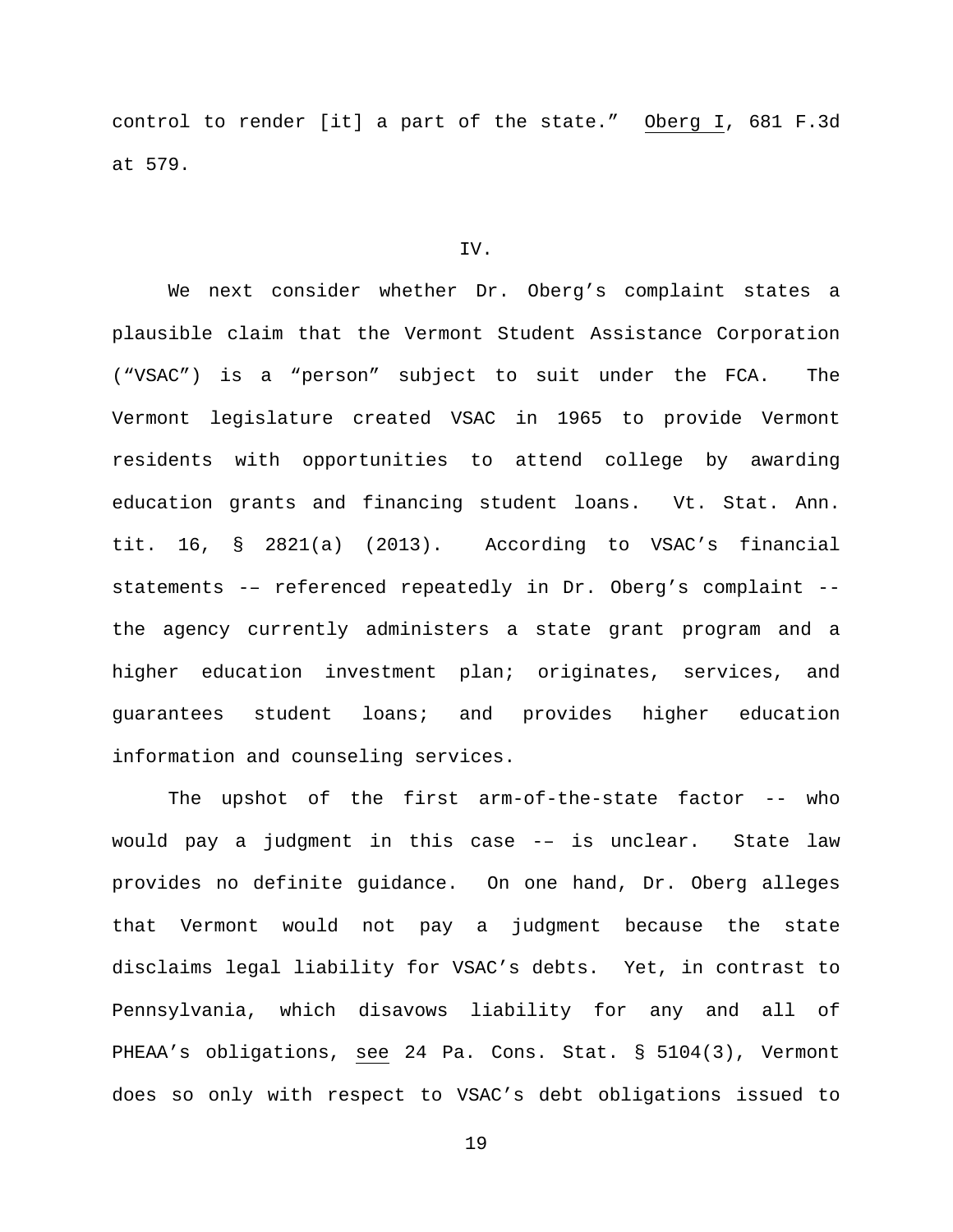finance loans for higher education, see Vt. Stat. Ann. tit. 16, § 2823(f); id at § 2868(i). Dr. Oberg has identified no state law indicating that a judgment obligation could not be enforced against the state, and we have found none. See Lake Country Estates, 440 U.S. at 402 (finding relevant whether state law "provides that obligations of [the entity] shall not be binding on [the] State").

On the other hand, VSAC's contention that Vermont would pay a judgment rests on the state's duty to "support and maintain" VSAC. Vt. Stat. Ann. tit. 16, § 2823(a). But an obligation stated in such general terms is not conclusive. Moreover, although state appropriations compose nearly twenty percent of VSAC's revenues, such funding goes entirely to students in the form of need-based grants. Thus, whether Vermont would be legally or functionally liable for a judgment here is unclear. At this stage, however, we must construe all facts in the light most favorable to the plaintiff, Nemet Chevrolet, 591 F.3d at 255, so we assume that this critical (albeit not dispositive) first factor weighs against arm-of-the-state status for VSAC.

The second factor, VSAC's degree of autonomy from the state, also presents a close question. Vermont law provides that eight members of VSAC's eleven-member board of directors are either state officials or gubernatorial appointees, and that the board elects the remaining three members. Vt. Stat. Ann.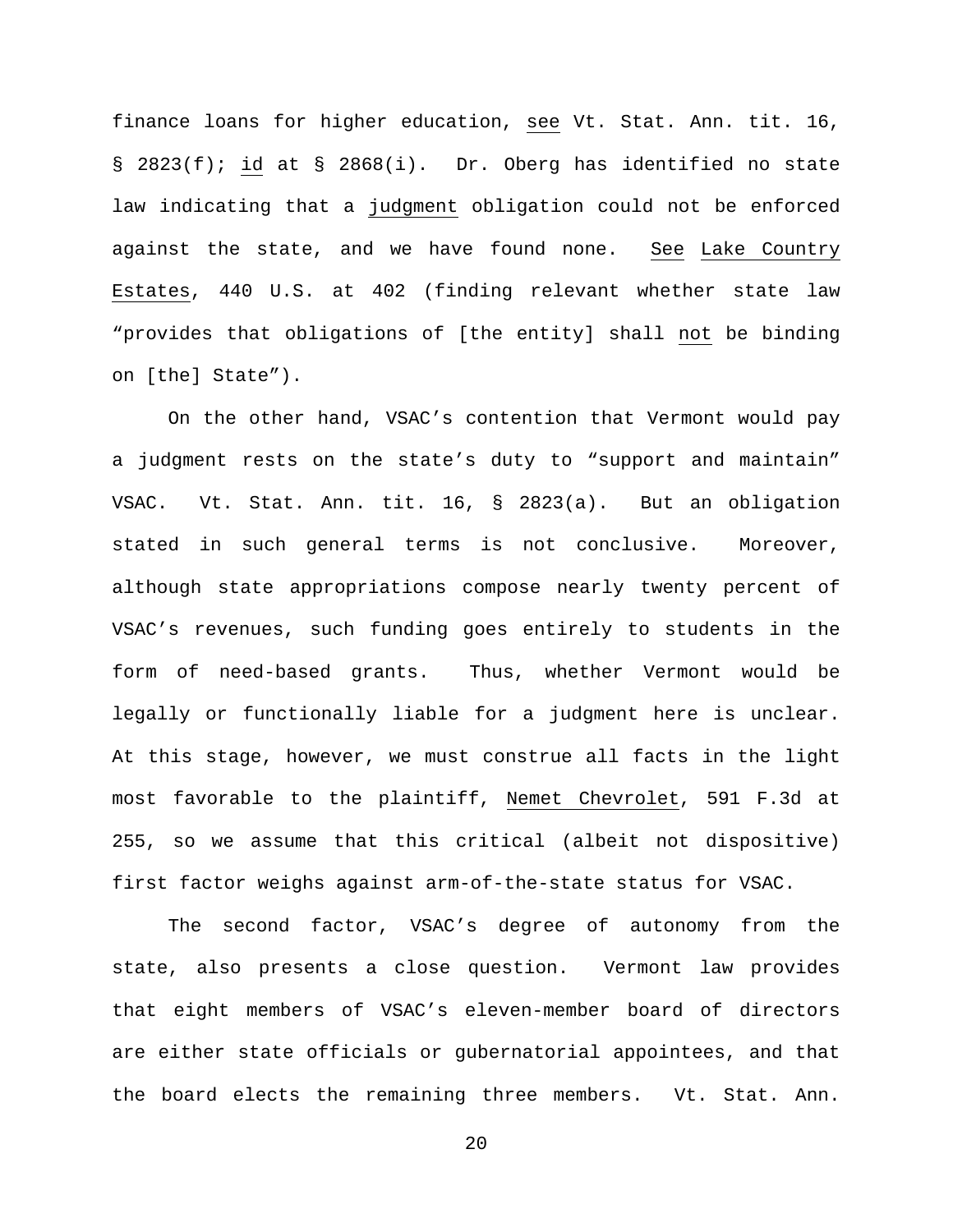tit. 16, § 2831. Moreover, Vermont retains important oversight authority over VSAC. The state "reserves the right at any time to alter, amend, repeal or otherwise change the structure, organization, programs, or activities" of VSAC, id. § 2821(b), and state law provides that VSAC may issue no debt obligation "without the approval in writing of the governor," id. § 2823(f).

Other autonomy indicators, however, counsel against holding that VSAC is an arm of the state. VSAC not only exercises corporate powers including the capacity to contract and sue and be sued, see Cash, 242 F.3d at 225, it is also, like PHEAA, financially independent. VSAC's financial statements, cited throughout the complaint, indicate that VSAC uses state appropriations only for need-based educational grants; no state funds finance its operations. In addition, VSAC's board is broadly empowered to adopt policies and regulations governing its lending activities, Vt. Stat. Ann. tit. 16, § 2834, and "to do any and all acts and things as may be necessary" to secure its debt obligations, id. § 2868(d). Thus, although we recognize that certain facts relevant to the autonomy analysis suggest that VSAC is an arm of the state, others weigh decidedly against that conclusion. Once again "draw[ing] all reasonable inferences in favor of the plaintiff," Kolon Indus., 637 F.3d at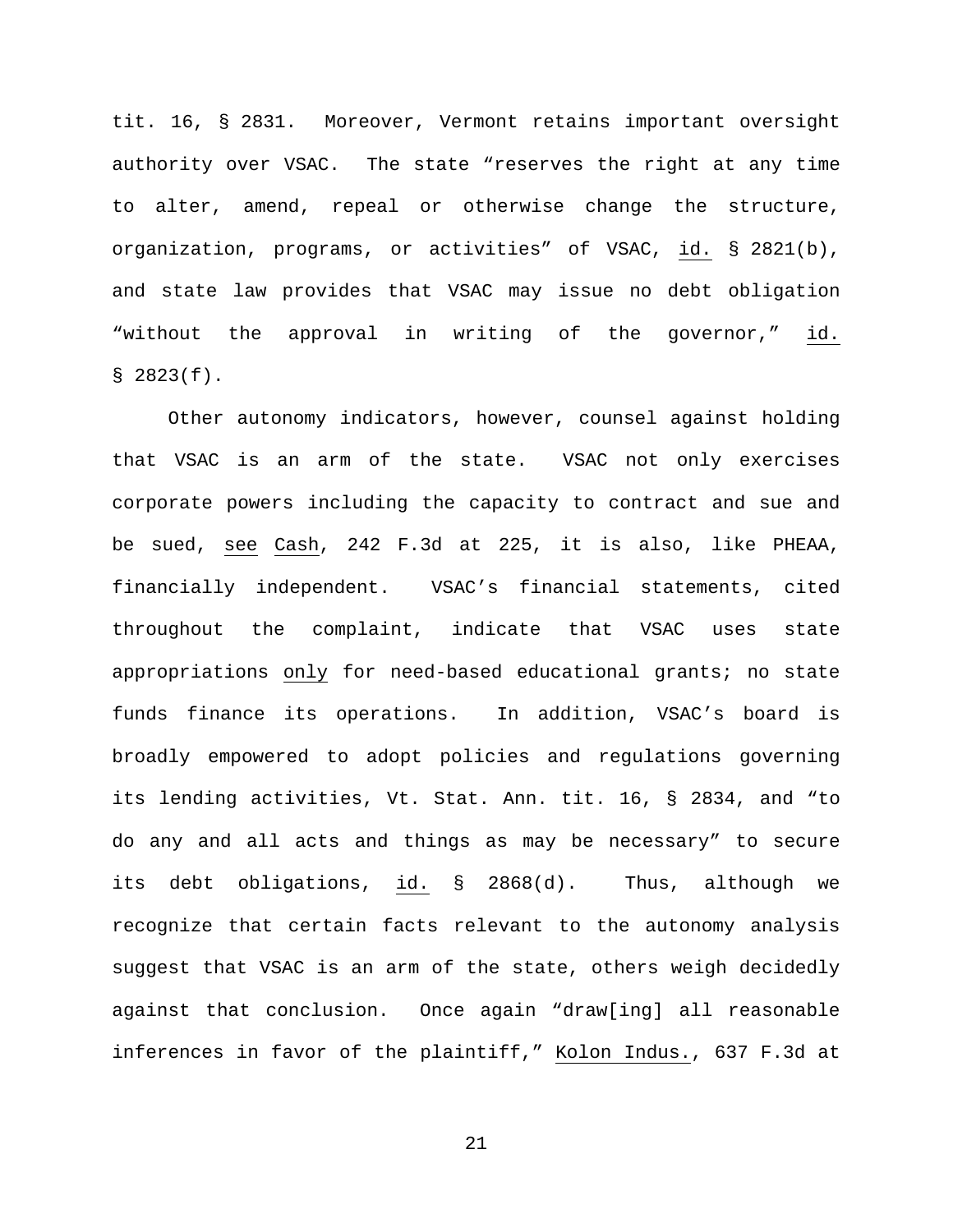440, we believe this factor also counsels against holding as a matter of law that VSAC is an arm of the state.

As to the third factor, whether VSAC is involved with statewide concerns, Dr. Oberg alleges that this factor weighs against holding that VSAC is an arm of the state because "Vermont law allows VSAC to conduct business in other States" and the agency has "contracted with borrowers and companies outside Vermont." But these assertions do not equate to an allegation that VSAC's operations centered primarily outside Vermont at any point in time. See Ram Ditta, 822 F.2d at 459. Indeed, Dr. Oberg's allegations here fall short even of those he offers as to PHEAA's extra-state operations, which we have held do not rise to the level of establishing a plausible claim of arm-of-the-state status under this factor. See Iqbal, 556 U.S. at 678. Rather, VSAC's financial statements indicate that during the period in question the agency was focused on the statewide concern of facilitating postsecondary educational opportunities for residents of Vermont.

With respect to the fourth factor, how state law treats the entity, Dr. Oberg alleges that Vermont does not treat VSAC as it treats "true agencies of the state." But in fact Vermont law expressly provides that VSAC "shall be an instrumentality of the state," Vt. Stat. Ann. tit. 16, § 2823(a), exempts VSAC from all taxation, id. § 2825, and "designate[s] [VSAC] as the state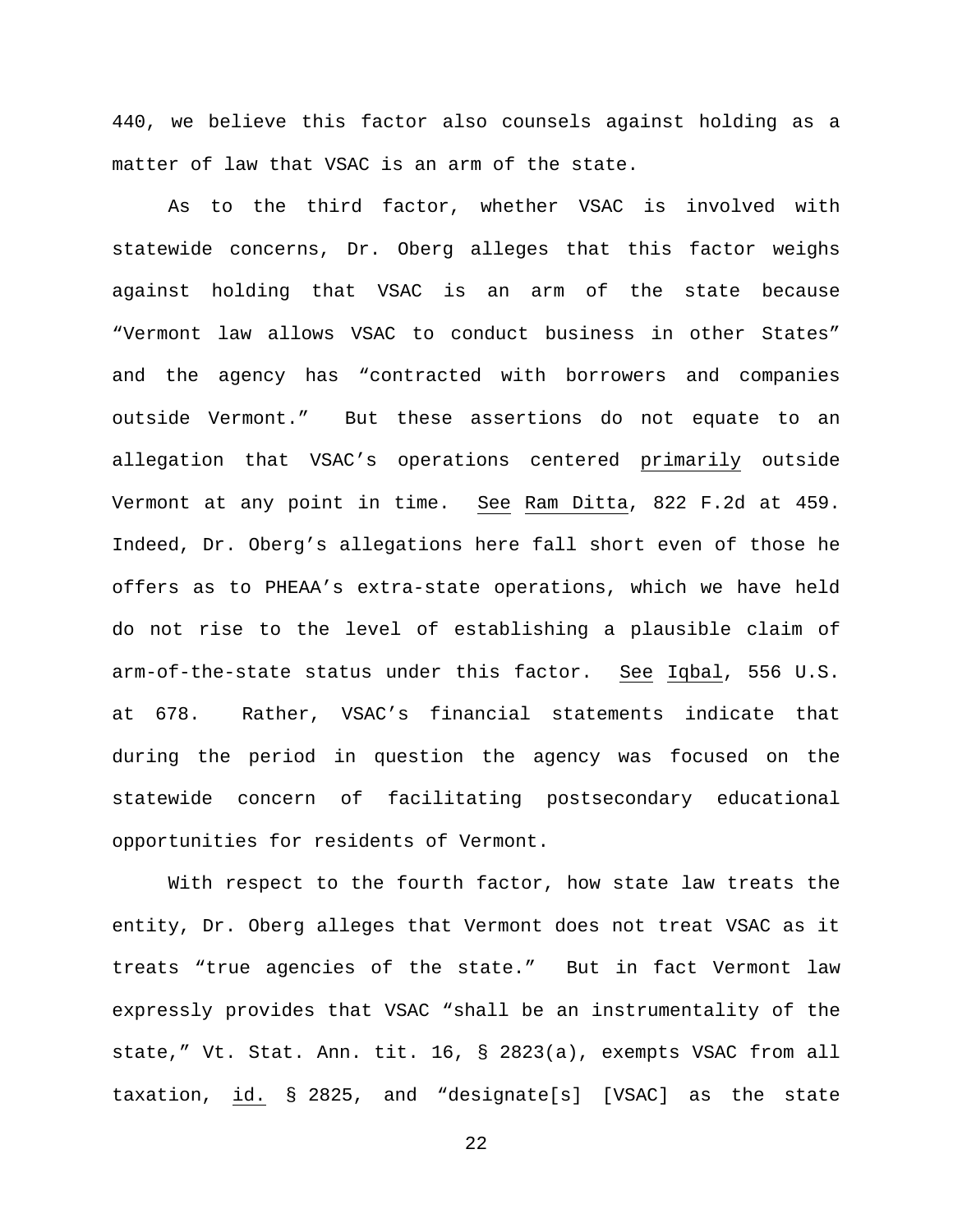agency to receive federal funds assigned to the state of Vermont for student financial aid programs," id. § 2823(c).

In sum, although the first and second factors present close questions, we must conclude in compliance with Rule  $12(b)(6)$ that both weigh against holding VSAC an arm of the state. Accordingly, while the third and fourth factors suggest otherwise, we must also hold that Dr. Oberg's allegations as to VSAC are sufficient to survive a motion to dismiss. This is so particularly given the first factor's enduring importance. See supra at 8 n.4. We recognize that some of Dr. Oberg's allegations test the outer bounds of the plausibility standard, but at this juncture, we must construe all facts in the light most favorable to the plaintiff. We therefore vacate the judgment of the district court with respect to VSAC and remand to permit limited discovery on this question.

## V.

Finally, we consider whether the Arkansas Student Loan Authority ("ASLA") is an arm of the state of Arkansas. The state legislature created ASLA in 1977 to help Arkansas provide higher educational opportunities for its residents. Ark. Code Ann. § 6-81-102 (2013). ASLA currently originates and disburses student loans at postsecondary schools throughout the state. It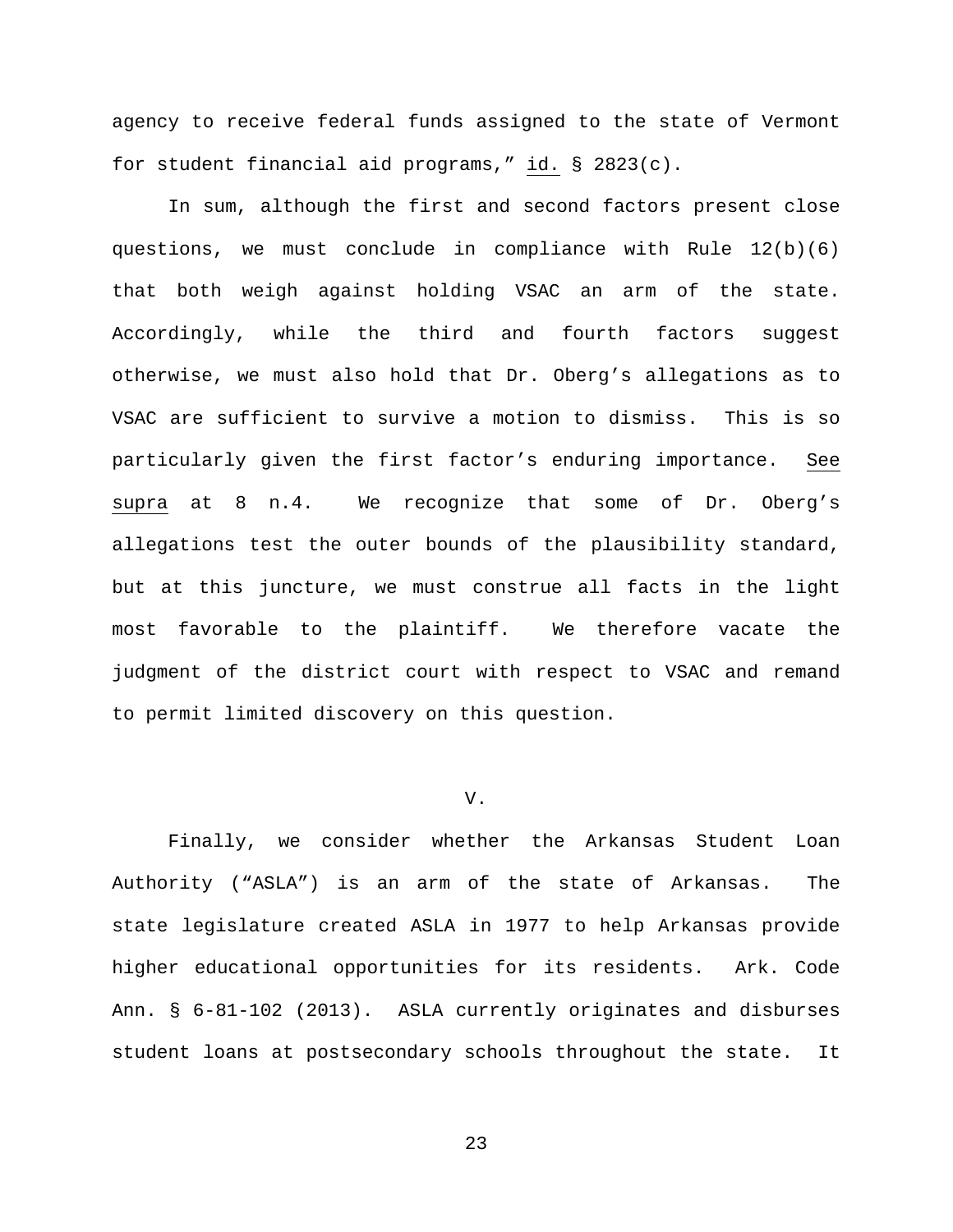also sponsors outreach services to increase awareness about financial aid in higher education.

In contrast to PHEAA and VSAC, all four factors weigh in favor of holding that ASLA is an arm of the state. First, although § 6-81-113 of the Arkansas Code disavows liability for debt obligations issued to finance student loans, it says nothing about liability for other debts like a judgment obligation. Critically, Arkansas statutes elsewhere indicate that state revenues would be used to satisfy a judgment against ASLA. State law instructs that "[a]ll moneys received by [ASLA]" from its lending operations are "specifically declared to be cash funds," and further, that "cash funds" are "revenues of the state." Id. at §§ 6-81-118(a)(1), 19-6-103. Accordingly, because ASLA's income derives overwhelmingly from its lending activities, and because such income statutorily belongs to Arkansas, it follows that the state would foot the bulk of any judgment against ASLA. Dr. Oberg's allegations to the contrary establish only a dubious possibility that ASLA could procure some "other income" with which to satisfy a judgment. See Reply Br. at 14. More is required to survive a motion to dismiss. See Iqbal, 556 U.S. at 678.

The dissent misses the mark in contending that Arkansas's statutory scheme is "similar in many ways to that in Pennsylvania," Dissent. Op. at 50 n.4, and that state funds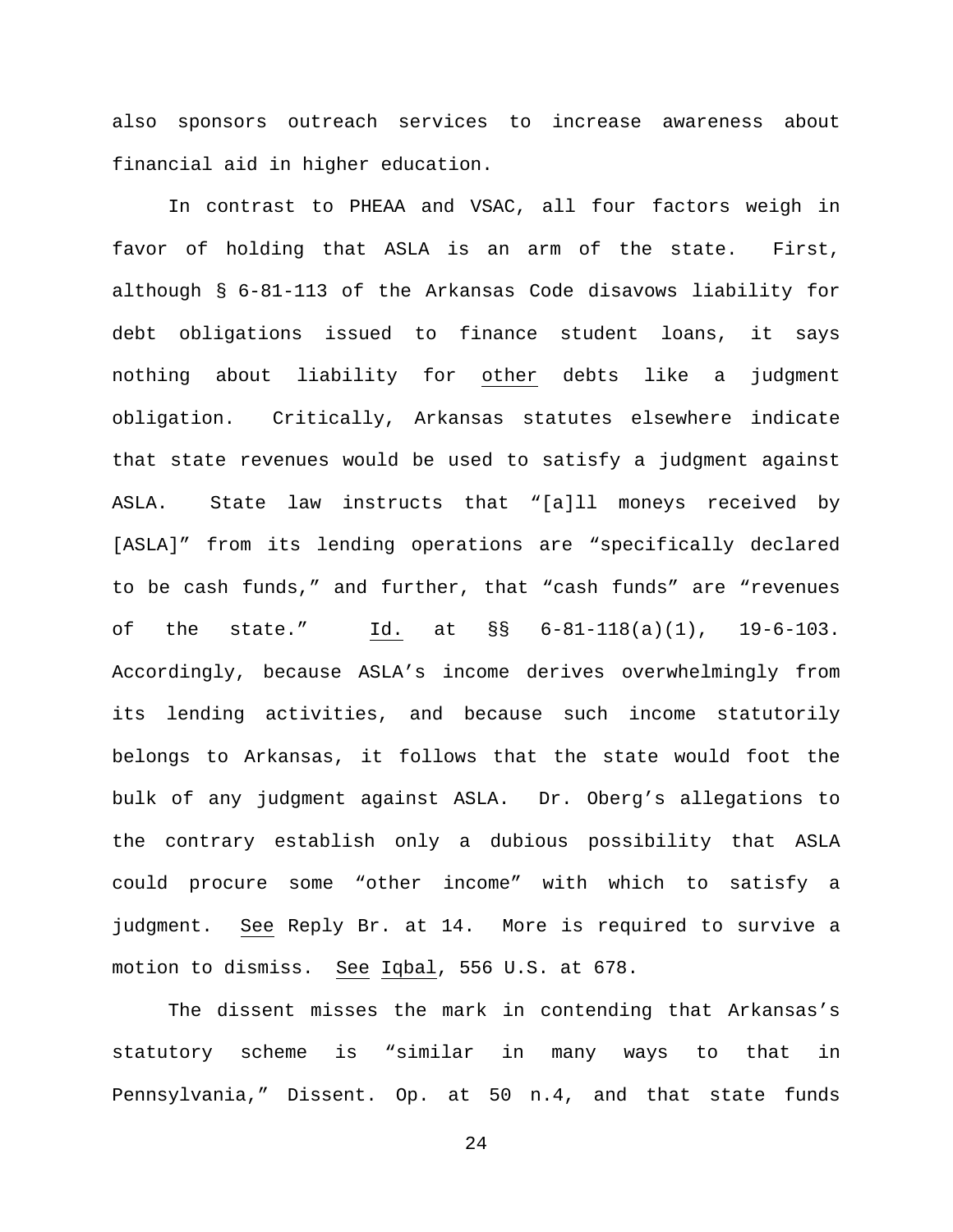would not be used to satisfy a judgment against ASLA because, "in reality," Arkansas "claims" only ASLA's "surplus revenues," Dissent. Op. at 51. Arkansas does not, "in reality," "claim" only ASLA's "surplus revenues" as revenues of the state. Arkansas law expressly provides that "all moneys" received by ASLA in connection with its lending activities are revenues of the state. Ark. Code Ann. §§ 6-81-118(a)(1), 19-6-103. And Arkansas law carefully cabins ASLA's use of those state revenues to certain lending costs, id. § 6-81-118(b)-(c), an arrangement far removed from the Pennsylvania scheme granting PHEAA "discretion[ary]" authority to use its funds for any corporate purpose, see 24 Pa. Cons. Stat. § 5104(3).

The dissent also misses the mark in suggesting that our analysis here is "directly contrary" to that in Hess v. Port Authority Trans-Hudson Corp., 513 U.S. 30 (1994), for this contention ignores crucial differences between the two cases. While ASLA is a corporation created by a single state to further educational opportunities in that state, the Port Authority in Hess is a bistate "Compact Clause entity" with "diffuse" political accountability. Id. at 42. Because Congress must authorize the creation of such bistate entities, see U.S. Const. art. 1, § 10, cl. 3, they "owe their existence to [both] state and federal sovereigns" and so "lack the tight tie to the people of one State that an instrument of single State has," Hess, 513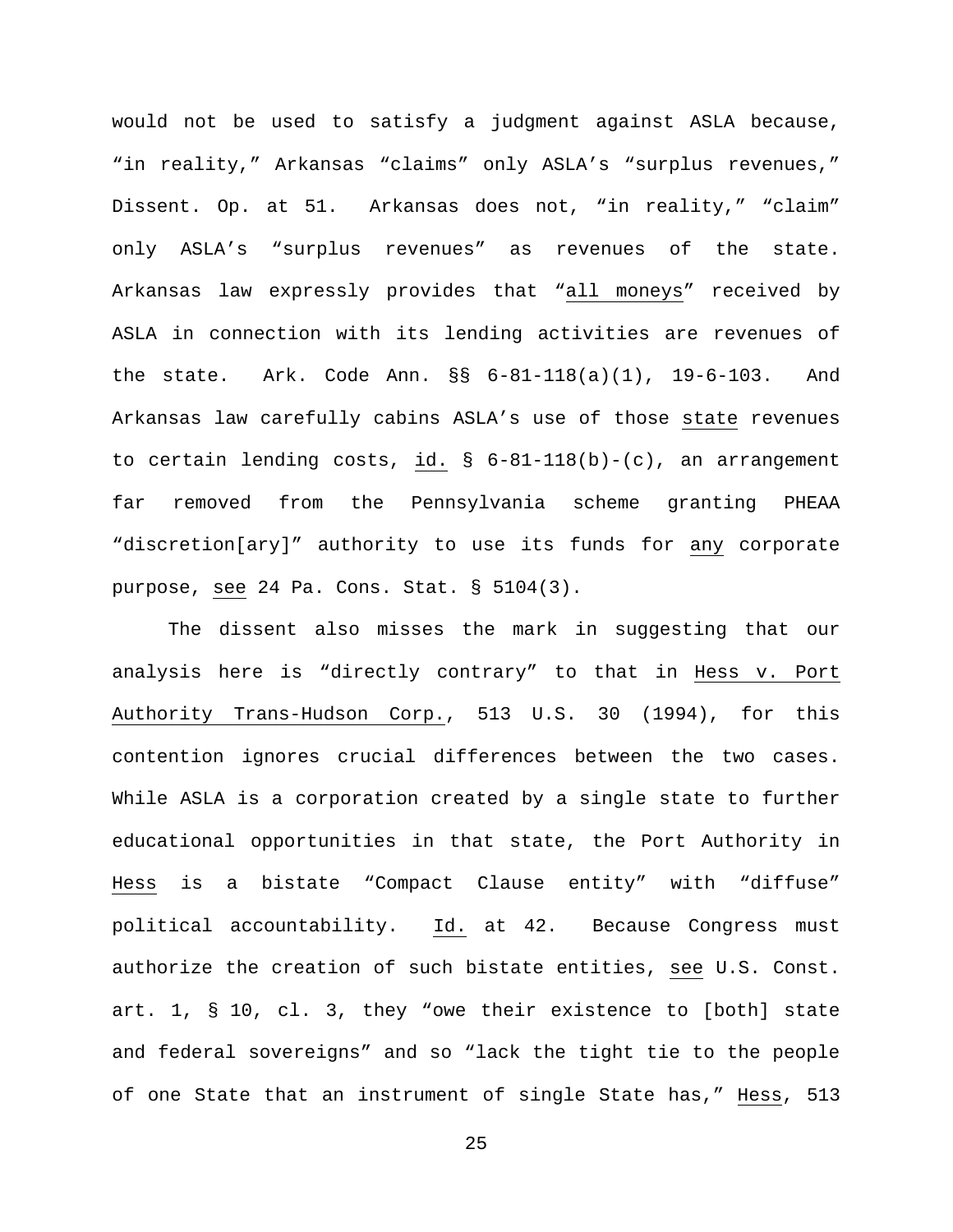U.S. at 42. For this reason, the Supreme Court recognizes a "general approach" for Compact Clause entities, like the Port Authority, under which a court will "presume" that they are not arms of the state. Id. at 43. (Of course, the Court has established no similar "general approach" for state-created corporations like ASLA.)

Notwithstanding this presumption, and even though no state appropriated funds to the Port Authority or claimed the Authority's income as its revenue, the Authority argued that it was an arm of a state because it dedicated some of its surplus to "public projects which the States themselves might otherwise finance." Id. at 50. The Supreme Court had little difficulty rejecting that argument, noting that because the Authority was a profitable Compact Clause entity that retained and controlled its income, the associated states would not pay a judgment against it. Id. at 51. ASLA, by contrast, is "an instrument of a single [s]tate," id. at 43, and state law expressly provides that all of its lending income belongs to that state. Thus, state funds necessarily would be used to pay a judgment against ASLA. In sum, Hess does not in any way undermine our holding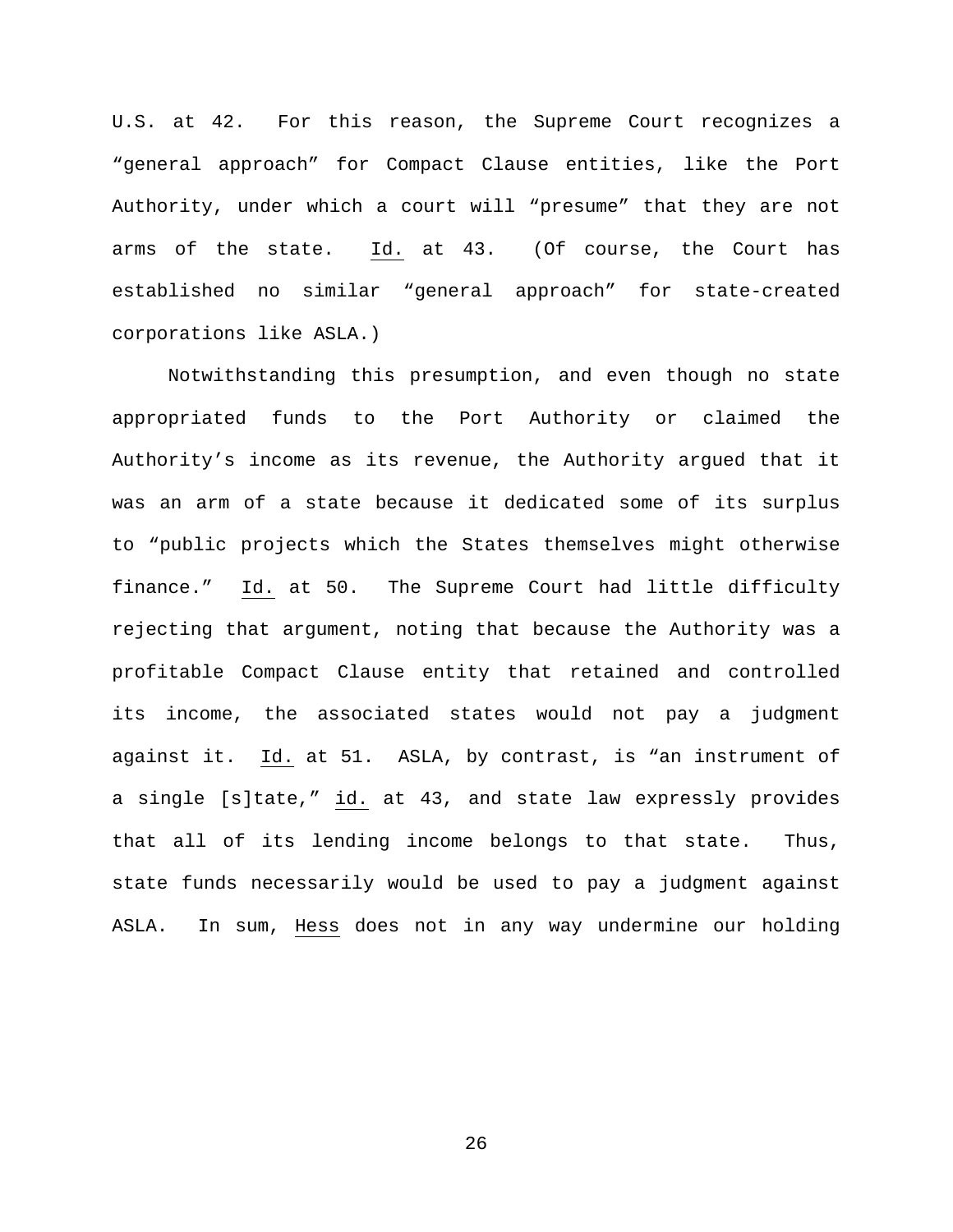that this first factor indicates that ASLA is an arm of the state.<sup>[6](#page-26-0)</sup>

As to the second arm-of-the-state factor, ASLA operates with little autonomy from Arkansas despite its corporate powers. State legislative records establish that, unlike Pennsylvania and Vermont, Arkansas provides its student loan corporation substantial funding.<sup>[7](#page-26-1)</sup> Moreover, the Arkansas Attorney General

<span id="page-26-0"></span><sup>&</sup>lt;sup>6</sup> The dissent disputes this conclusion for two additional reasons. Relying on the principle that the "specific governs Relying on the principle that the "specific governs the general," Morales, 504 U.S. at 384, the dissent notes that only general statutory provisions –- not those "exclusively applicable to ASLA" -– define "cash funds" as "revenues of the state." See Dissent. Op. at 48-49. But the principle of statutory construction on which the dissent relies applies only where general and specific statutory provisions conflict, or where a general provision would render a more specific one superfluous. See RadLAX Gateway Hotel, LLC v. Amalgamated Bank, 132 S. Ct. 2065, 2071 (2012). The principle finds no footing where, as here, specific and general statutory provisions do not conflict, but rather go hand in hand. That is, the specific provision defining ASLA's revenues as "cash funds" is entirely consistent with the general provision declaring that "cash funds" are revenues of the state.

The dissent also posits that "the fact that ASLA's funds are held in a segregated fund outside the state treasury counsels against arm-of-state status." Dissent. Op. at 49. As a general rule, we agree that such an arrangement would weigh against holding that an entity is an arm of its state. But Arkansas is an exception to this general rule, because state law expressly declares agency income deposited outside the state treasury to be revenue of the state. Ark. Code Ann. § 19-6-103. In contrast to the dissent's suggestion, see Dissent. Op. at 50 n.4, ASLA's statutory scheme thus operates nothing like that governing PHEAA.

<span id="page-26-1"></span> $7$  The dissent unconvincingly suggests that this funding is irrelevant to the autonomy inquiry because it derives from ASLA's own cash funds. Dissent. Op. at 51, 55. But the source (Continued)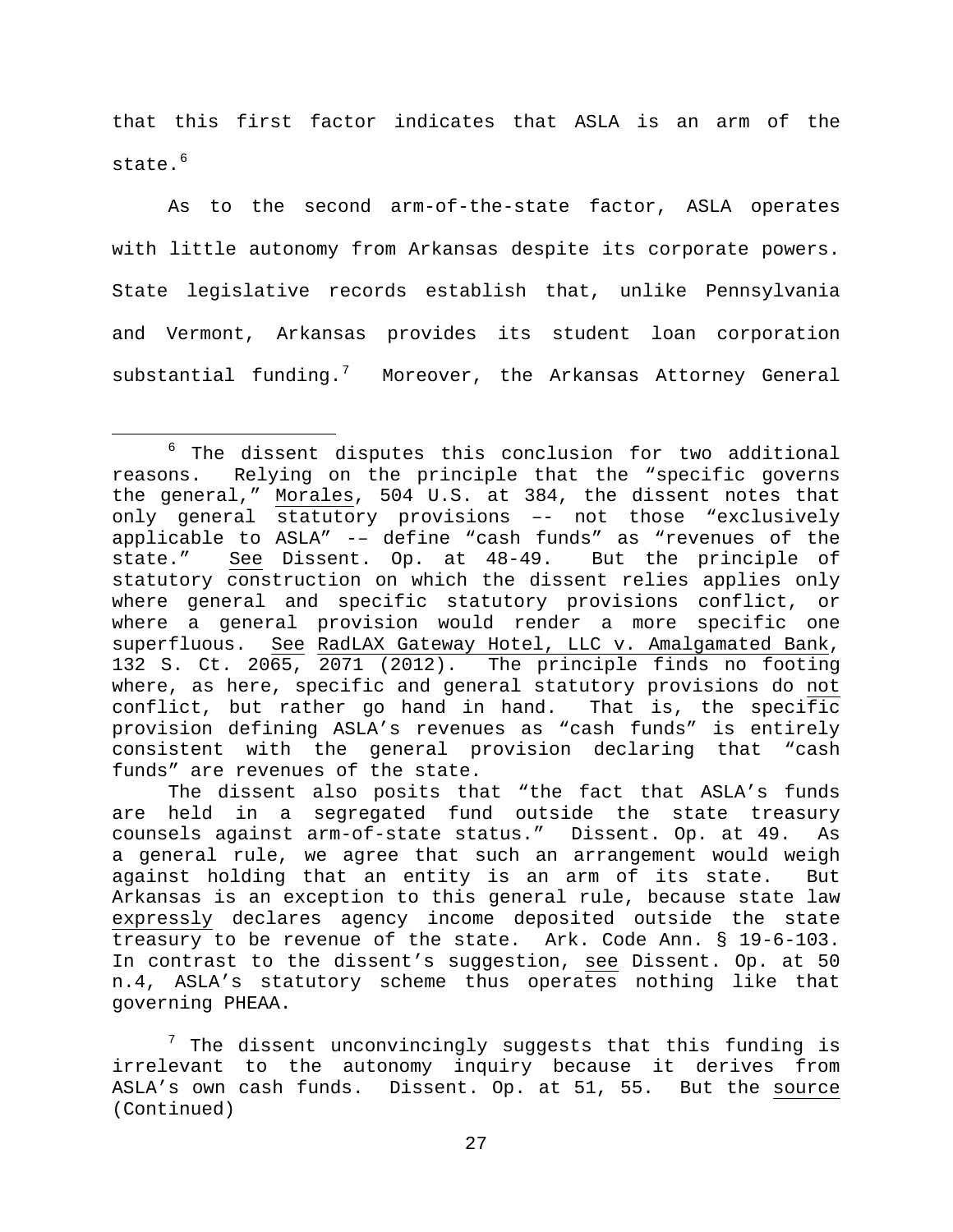represents ASLA in litigation, including the case at hand, and state law limits ASLA's powers in several significant ways. For example, Arkansas subjects ASLA's use of cash funds to approval by the General Assembly, Ark. Code Ann. § 19-4-802, and prevents its sale of bonds "until the bond issue has the written approval of the Governor after he or she has received the approval of the State Board of Finance," id. § 6-81-108.

Critically, the Governor of Arkansas also appoints every member of ASLA's board of directors. See id. § 6-81-102(d). "The fact that all of [an entity's] decisionmakers are appointed by the Governor," we have recognized, "is a key indicator of state control." Md. Stadium Auth., 407 F.3d at 264; see also, Hoover, 353 F.3d at 307; Kitchen, 286 F.3d at 185; Cash, 242 F.3d at 225. The dissent all but ignores this fact, claiming instead that ASLA is autonomous because its board members serve fixed terms and may not be removed at will. Dissent. Op. at 56. This argument fails. Even where board members serve fixed terms, state authority to appoint all of an entity's

Ĩ.

of state funds used to support ASLA's operations matters not. What matters is whether an entity's funds belong to the state. See supra at 25-26. In this case, state law expressly provides that they do. Every dollar ASLA earns through its lending activities becomes a dollar of state revenue "to be used as required and to be expended only for such purposes and in such manner as determined by law." Ark. Code Ann. § 19-6-103. That Arkansas, in its discretion, returns some of this money to ASLA to finance its operations does not change that fact.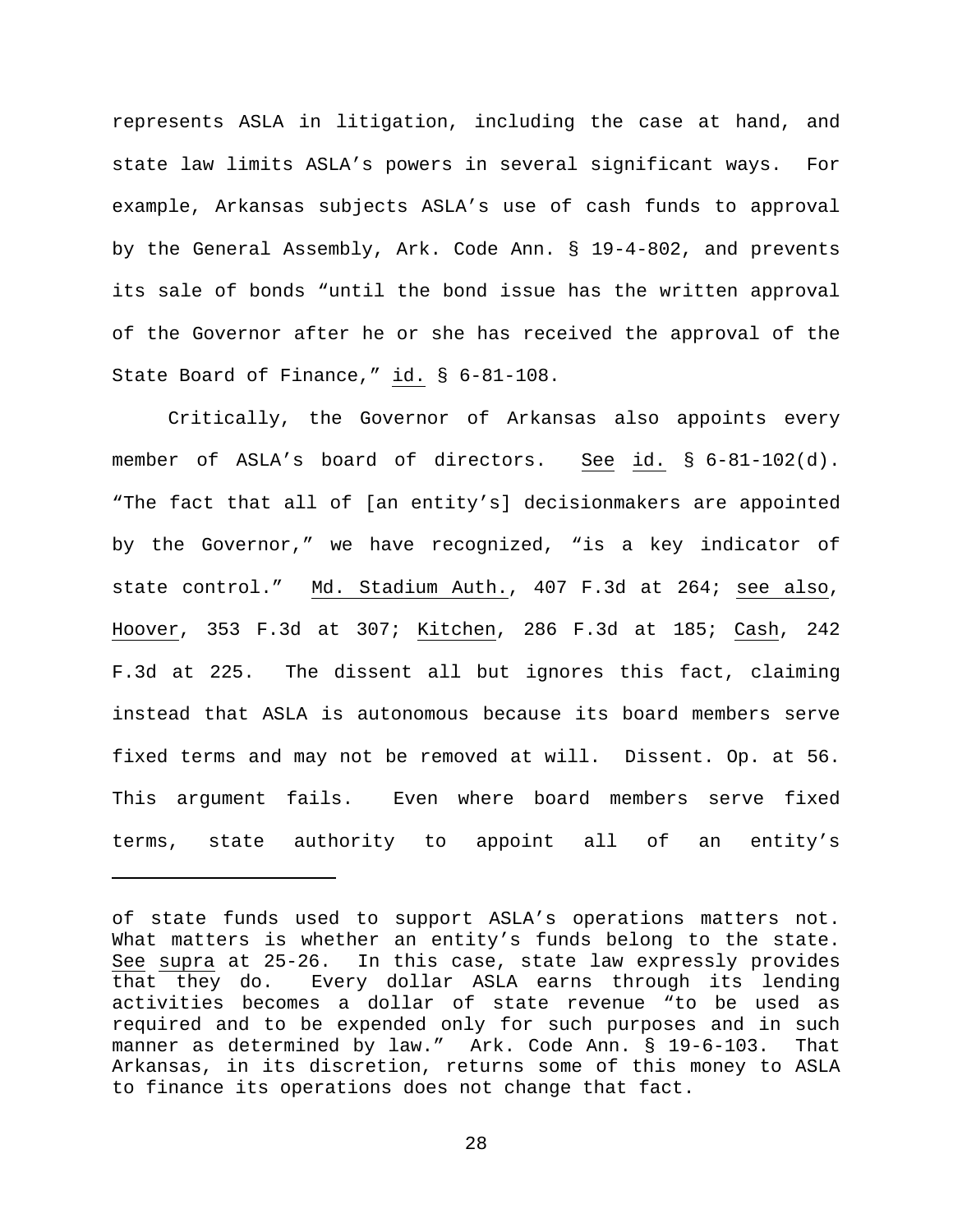decisionmakers remains powerful evidence of state control. See Md. Stadium Auth., 407 F.3d at 258, 264 (stressing importance of power to appoint although board members "serve five year terms"). Arkansas law, moreover, is equivocal with respect to the governor's removal power. Indeed, it suggests that the governor may remove board members simply by selecting new ones, as appointments to ASLA's board are for four-year terms "or until a successor is appointed." Ark. Code Ann. § 6-81-102(e).

Third, with respect to whether ASLA is focused on state concerns, Dr. Oberg merely alleges that Arkansas law "allows ASLA to lend to any qualified borrower nationwide" and that ASLA "can and has entered into contracts with institutions outside Arkansas." The operative question, however, is whether ASLA is primarily involved with state concerns. See Ram Ditta, 822 F.2d at 459. And Dr. Oberg has alleged no facts indicating that ASLA is not primarily involved with the state concern of helping to finance higher education for Arkansas residents. The dissent, while conceding that student-loan financing facilitates the important state goal of educating youth, maintains that ASLA is also engaged in non-state concerns like "the servicing of federal student loans." Dissent. Op. at 55. But ASLA's federal-loan servicing work did not begin until 2012, so is irrelevant to the question whether ASLA was a "person" within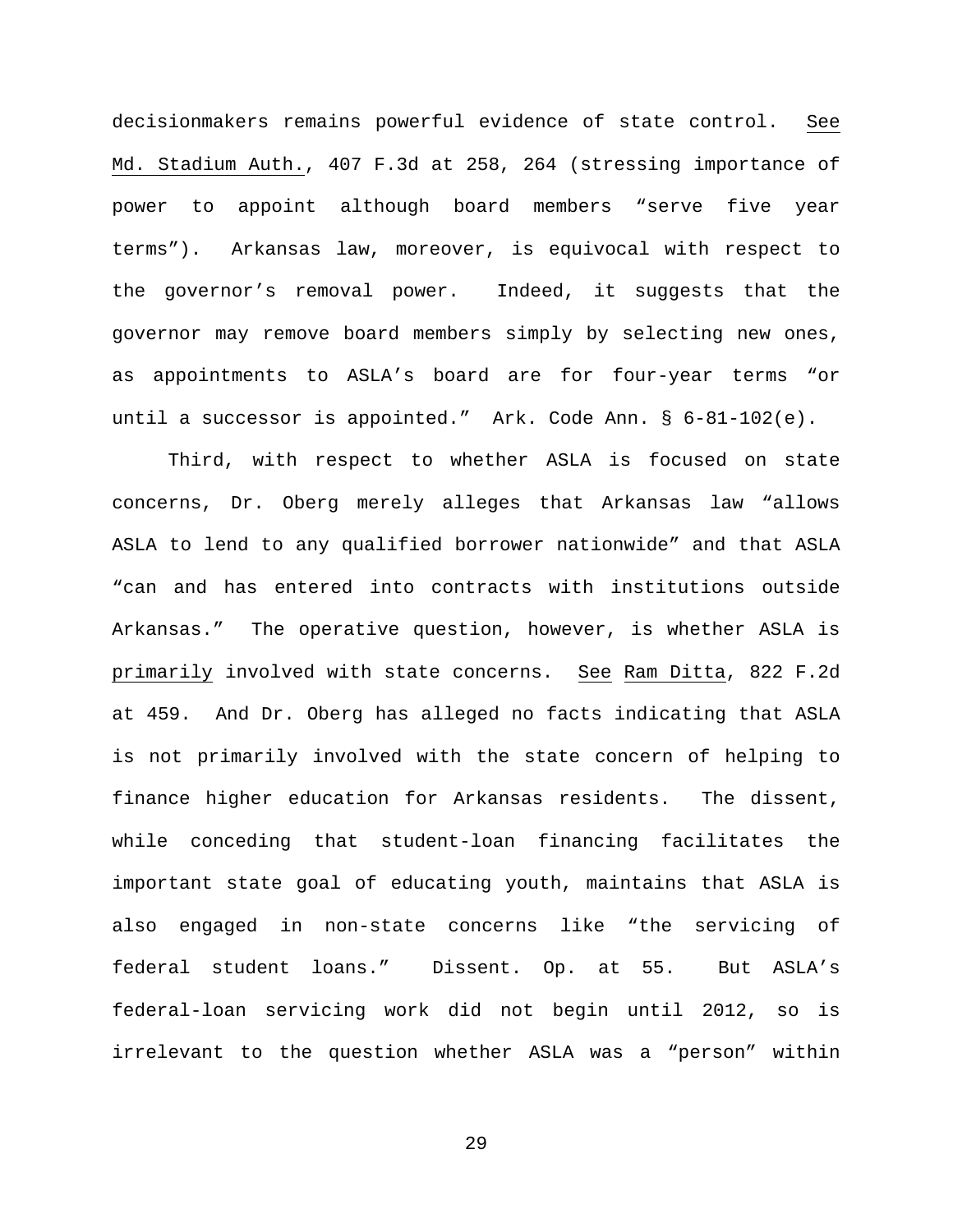the meaning of the FCA from 2002 to 2006 when it allegedly violated the Act.

Fourth, as the dissent agrees, Arkansas law plainly treats ASLA as an arm of the state. ASLA was established by state law as "the instrumentality of the state charged with a portion of the responsibility of the state to provide educational opportunities." Ark. Code Ann. § 6-81-102(c). Its lending revenues are statutorily defined as "revenues of the state," id. §§ 6-81-118, 19-6-103, and the Supreme Court of Arkansas has described ASLA as "a state agency created by . . . the 1977 Acts of Arkansas," Turner v. Woodruff, 689 S.W.2d 527, 528 (Ark. 1985).

In short, we conclude that each of the four factors counsels in favor of holding that ASLA is an arm of the state. To be sure, as the dissent points out, arm-of-the-state analysis is a fact-intensive inquiry often ill suited to judgment on the pleadings. See Dissent. Op. at 58-59. But where, as with ASLA, the relevant facts are clear, Rule 12(b)(6) mandates dismissal. See, e.g., Stoner, 502 F.3d at 1121-23 (dismissing FCA action on 12(b)(6) motion); Adrian, 363 F.3d at 401-02 (same). We therefore hold that ASLA is an arm of Arkansas and so not subject to suit under the FCA.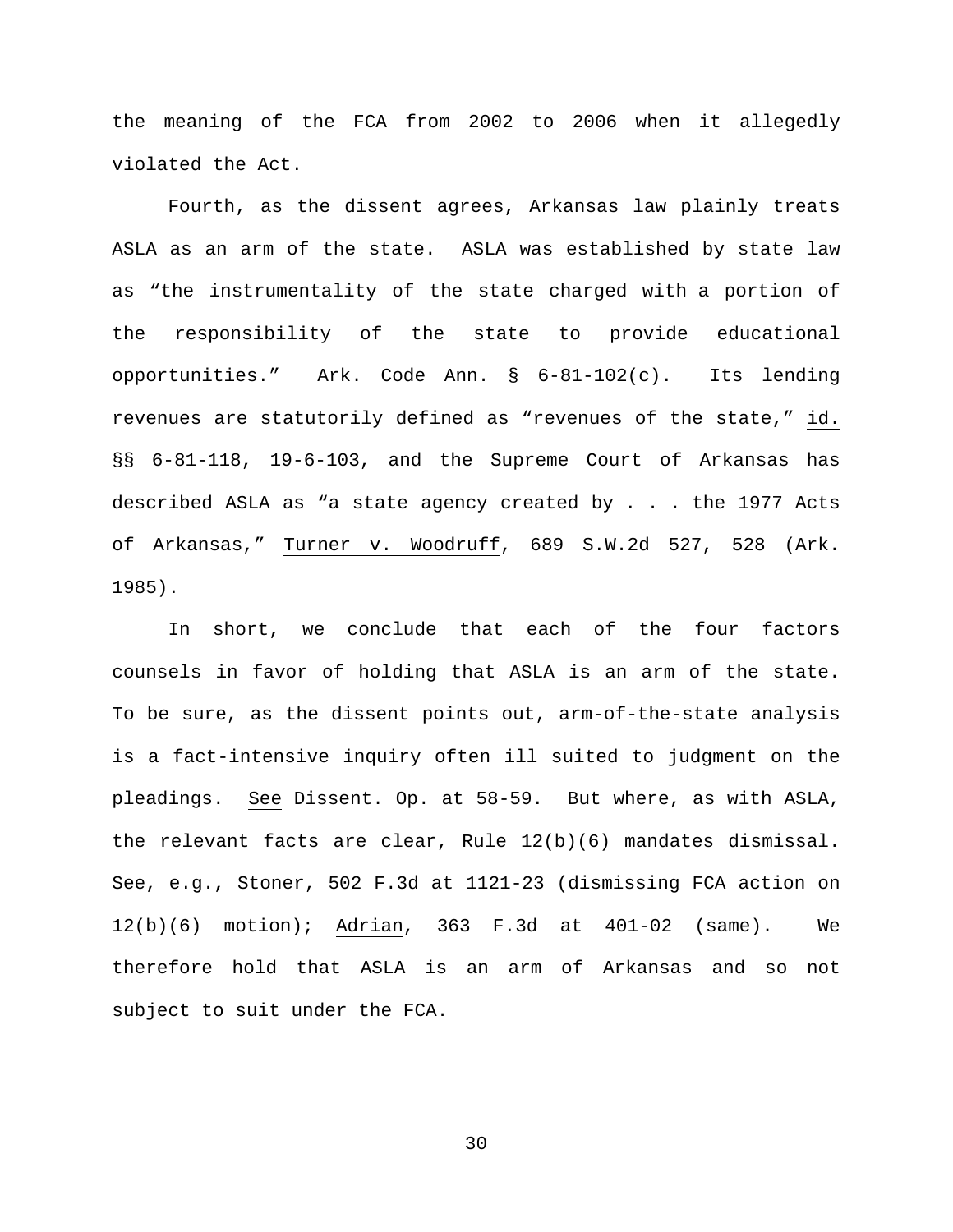We affirm the judgment of the district court with respect to ASLA. We vacate that portion of the district court's judgment dismissing Dr. Oberg's FCA claims against PHEAA and VSAC and remand for further proceedings consistent with this opinion.

> AFFIRMED IN PART, VACATED IN PART, AND REMANDED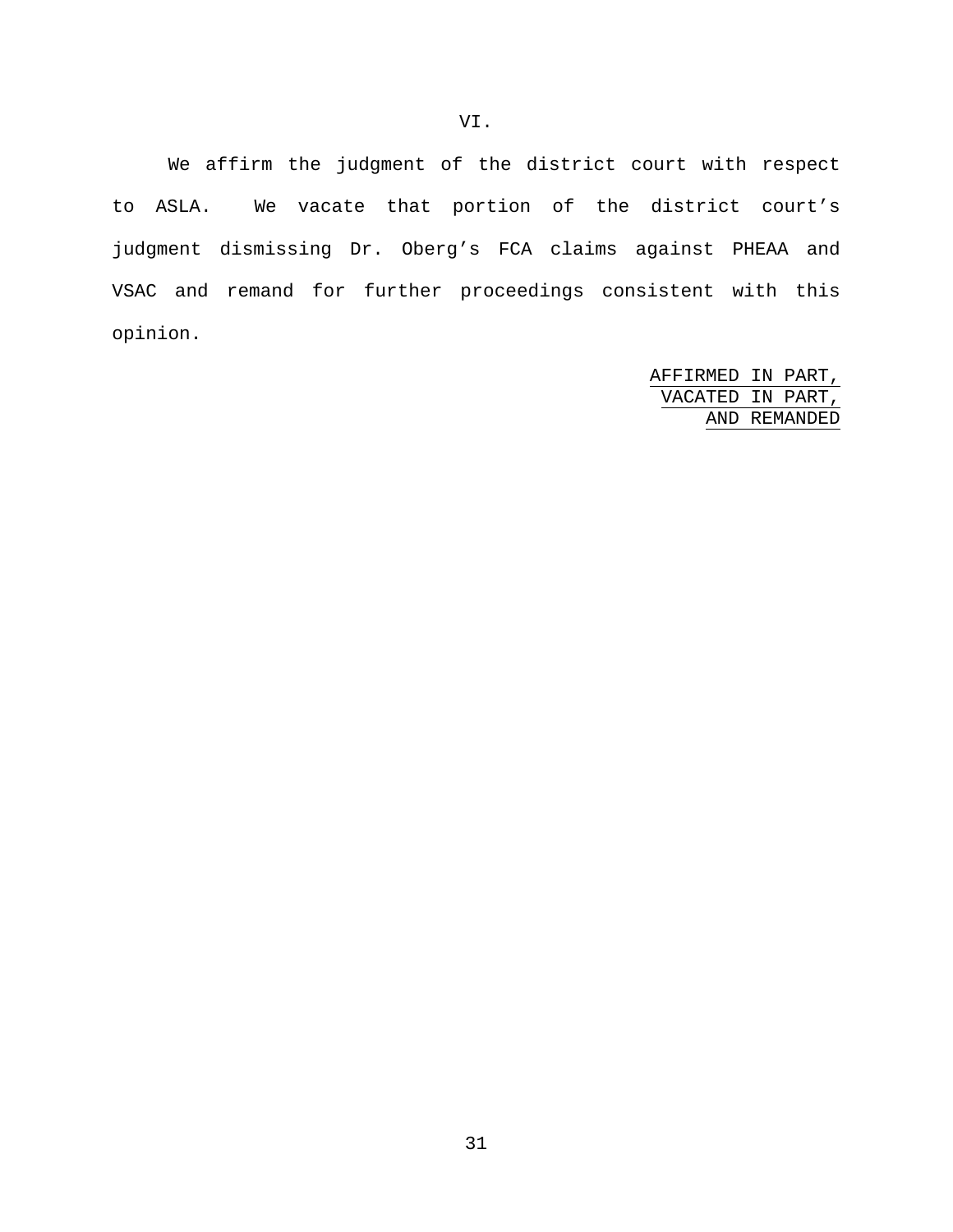TRAXLER, Chief Judge, concurring in the judgment in part and dissenting in part:

This is an appeal from the granting of a Rule  $12(b)(6)$ motion to dismiss, a motion that tests the plausibility of the plaintiff's allegations rather than the plaintiff's ability to ultimately prove his allegations or the defendant's ability to establish a defense. In my view, plaintiff Jon Oberg's Fourth Amended Complaint plausibly alleges that all of the defendant student-loan corporations (together, the "Loan Companies") are "persons" against whom an action under the False Claims Act (the "FCA") can be maintained. Whether the Loan Companies qualify as arms of their creating states is an affirmative defense that need not be anticipated or negated by the allegations of the complaint, see Goodman v. Praxair, Inc., 494 F.3d 458, 466 (4th Cir. 2007) (en banc), and is a question that cannot be finally resolved here without discovery and fact-finding by the district court.

Accordingly, I concur in that portion of the judgment vacating the dismissal of Oberg's False Claims Act claims asserted against the Pennsylvania Higher Education Assistance Agency ("PHEAA") and the Vermont Student Assistance Corporation ("VSAC"), but I dissent from the dismissal of the claims asserted against the Arkansas Student Loan Authority ("ASLA").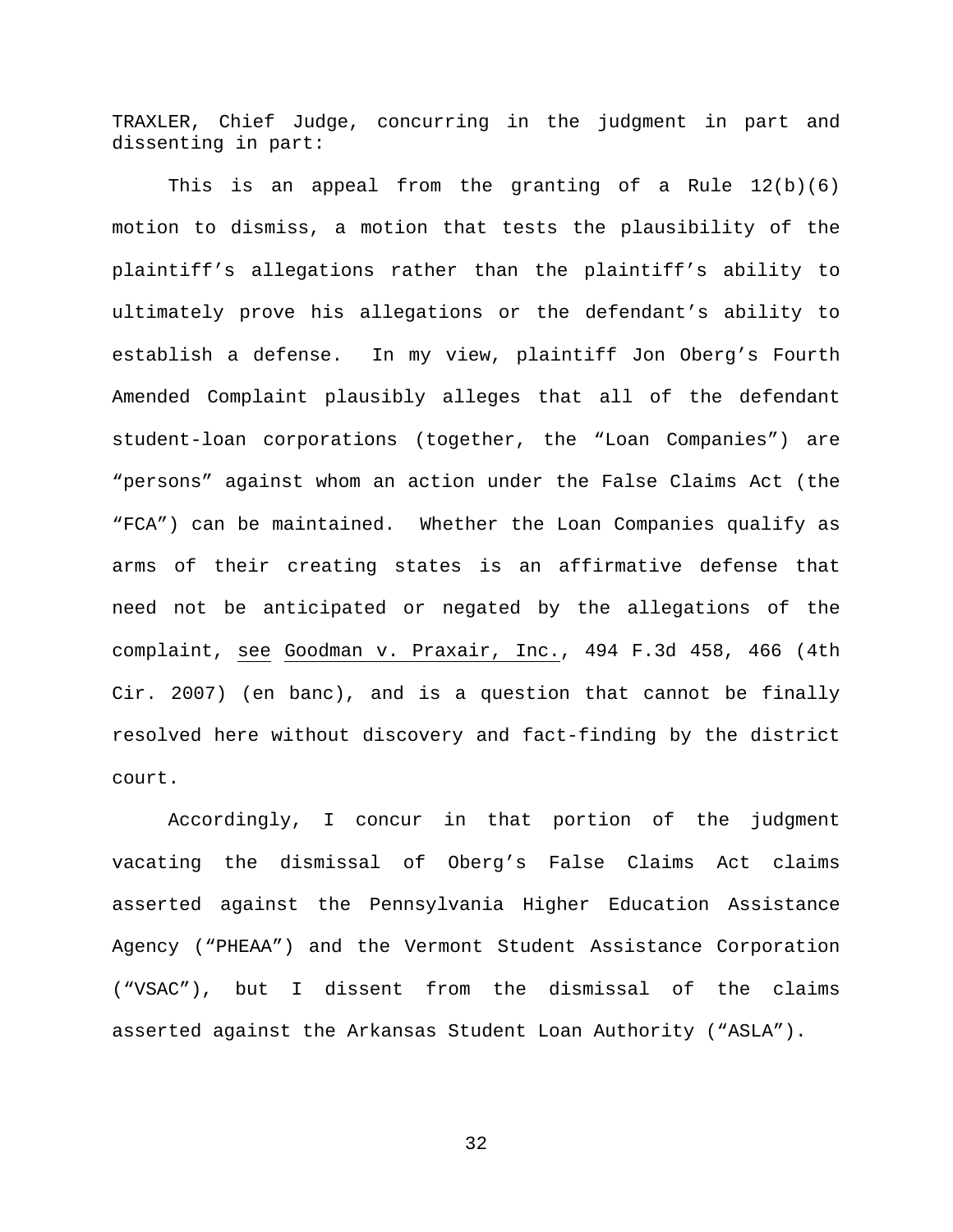"The purpose of a Rule 12(b)(6) motion is to test the sufficiency of a complaint"; the motion "does not resolve contests surrounding the facts, the merits of a claim, or the applicability of defenses." Butler v. United States, 702 F.3d 749, 752 (4th Cir. 2012) (internal quotation marks omitted), cert. denied, 133 S. Ct. 2398 (2014).

To survive a Rule 12(b)(6) motion to dismiss, a plaintiff must allege facts plausibly establishing the elements of his asserted cause of action. See Ashcroft v. Iqbal, 556 U.S. 662, 678 (2009); Walters v. McMahen, 684 F.3d 435, 439 (4th Cir. 2012), cert. denied, 133 S. Ct. 1493 (2013). While the plaintiff is not required to "forecast evidence sufficient to prove the elements of the claim," he "must allege sufficient facts to establish those elements" and "advance [his] claim across the line from conceivable to plausible." Walters, 684 F.3d at 439 (internal quotation marks omitted). When considering a motion to dismiss, we give no deference to legal conclusions asserted in the complaint, but we must accept all factual allegations as true. See id.

# II.

Broadly speaking, the False Claims Act imposes liability on a "person" who knowingly presents a false or fraudulent claim

33

I.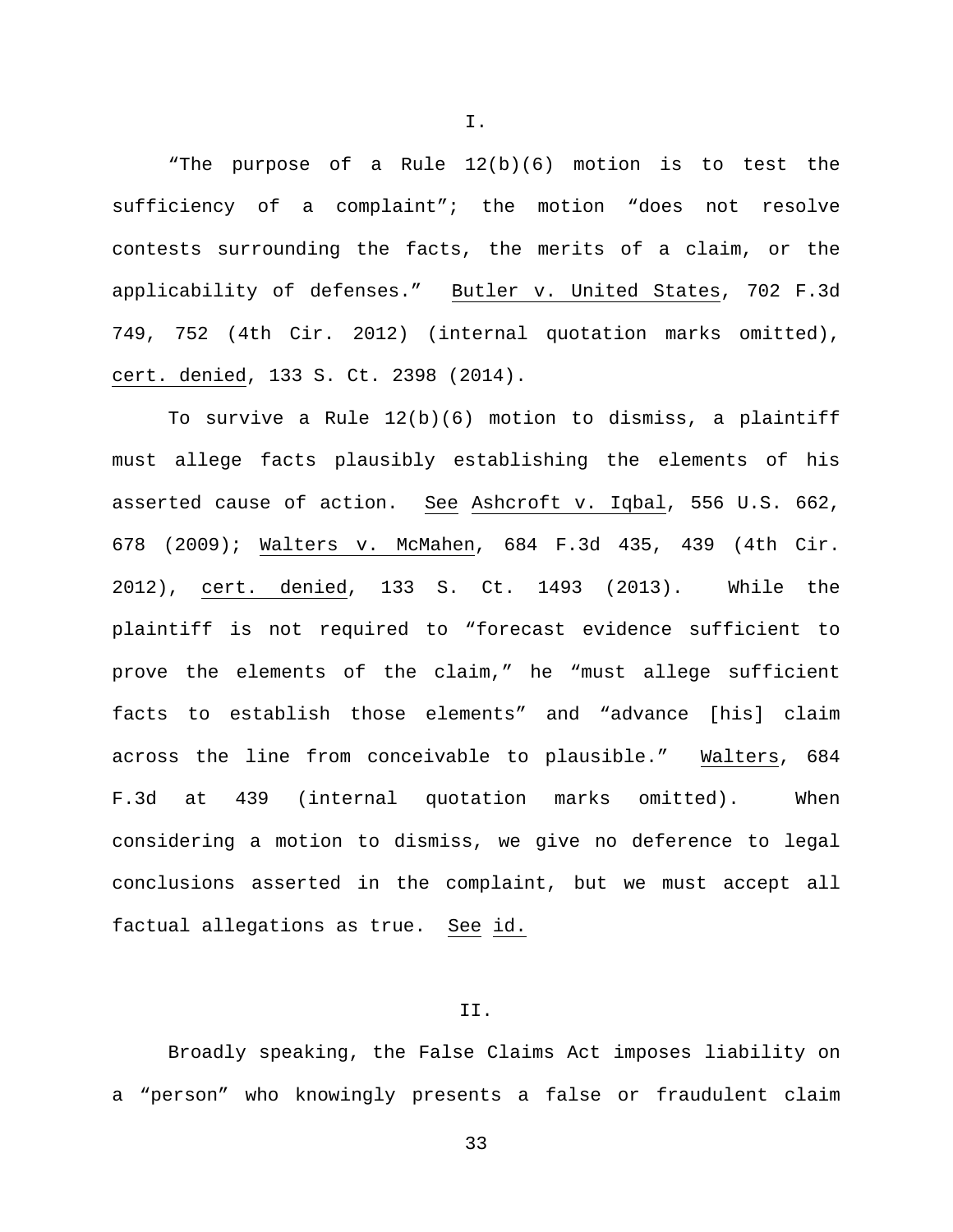for payment or knowingly makes or uses a false record or statement material to a false claim. See 31 U.S.C.  $\S$  3729(a)(1)(A) & (B). In order to survive the motion to dismiss, Oberg was therefore obliged to plead facts plausibly establishing that the named defendants are "persons" within the meaning of the FCA.

While states are not "persons" subject to qui tam actions under the FCA, see Vt. Agency of Natural Res. v. United States ex rel. Stevens, 529 U.S. 765, 787-88 (2000), corporations, including municipal corporations like cities and counties, are "persons" under the Act, see Cook Cnty. v. United States ex rel. Chandler, 538 U.S. 119, 134 (2003); see also 1 U.S.C. § 1 ("In determining the meaning of any Act of Congress, unless the context indicates otherwise[,] . . . the word[] 'person' . . . include[s] corporations . . . ."). There is no dispute that each of the Loan Companies is a corporation, and Oberg alleged the corporate status of each Loan Company in his complaint. Because corporations are presumed to be "persons" under the FCA, Chandler, 538 U.S. at 126, Oberg's allegations of corporate status plausibly established that the Loan Companies are "persons" within the meaning of the FCA, see Bell Atl. Corp. v. Twombly, 550 U.S. 544, 555 (2007) ("Factual allegations must be enough to raise a right to relief above the speculative level.").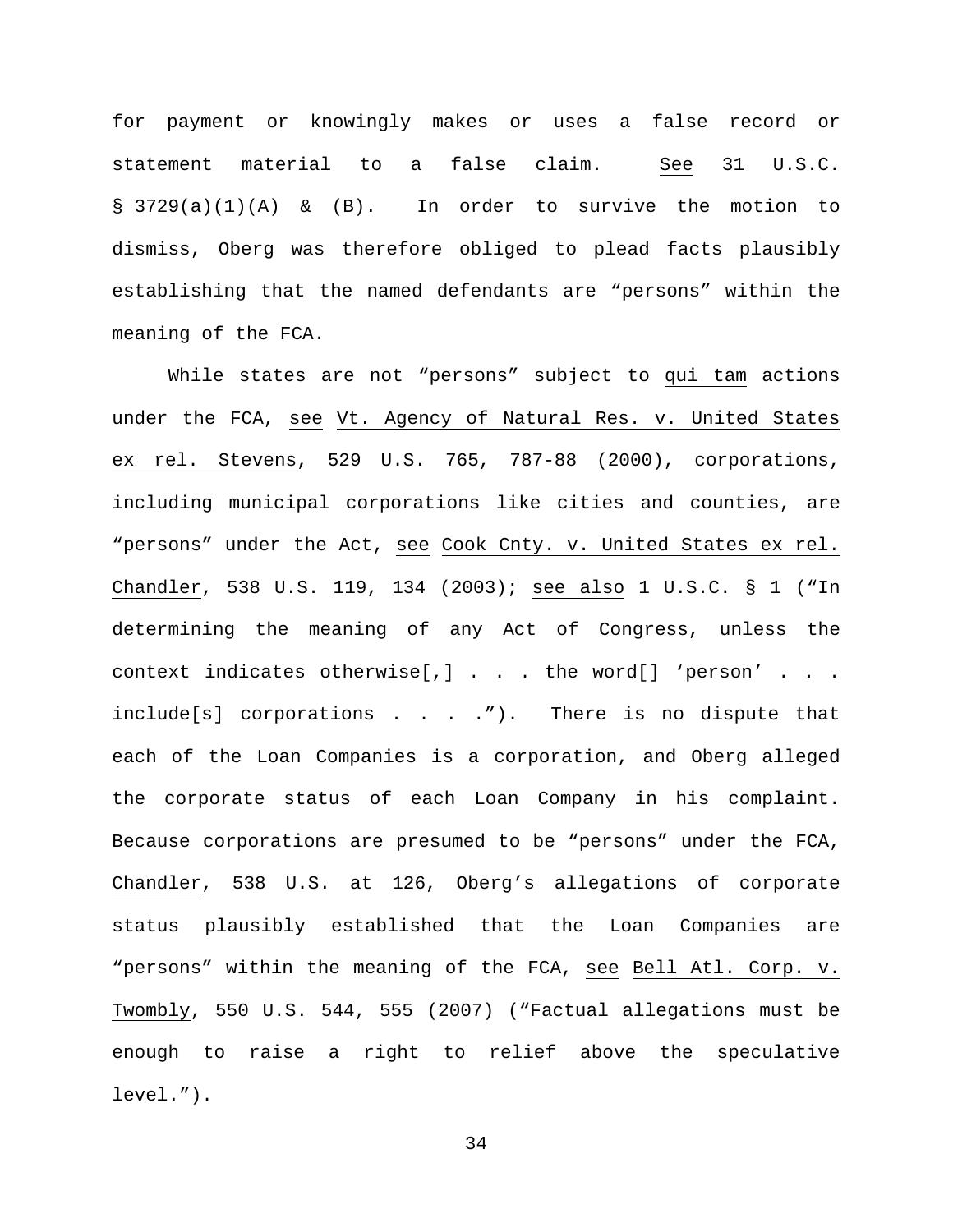The Loan Companies, however, all contend that they are alter-egos or arms of their creating states. The Companies therefore argue that they, like the states themselves, do not qualify as "persons" under the FCA. Arm-of-state status is an Eleventh-Amendment-based inquiry focused on determining whether a state-created entity is so closely related to the state that it should be permitted to share in the state's sovereign immunity. See United States ex rel. Oberg v. Ky. Higher Educ. Student Loan Corp., 681 F.3d 575, 580 (4th Cir. 2012) ("Oberg I"). Although this court has not addressed the issue, the circuits that have considered similar assertions of arm-of-state status have uniformly concluded that it is an affirmative defense to be raised and established by the entity claiming to be an arm of the state. See Sung Park v. Ind. Univ. Sch. of Dentistry, 692 F.3d 828, 830 (7th Cir. 2012) ("[S]overeign immunity is a waivable affirmative defense."); Aholelei v. Dep't of Pub. Safety, 488 F.3d 1144, 1147 (9th Cir. 2007) ("Eleventh Amendment immunity is an affirmative defense . . . . " (internal quotation marks omitted)); Woods v. Rondout Valley Cent. Sch. Dist. Bd. of Educ., 466 F.3d 232, 237-39 (2d Cir. 2006) (treating Eleventh Amendment immunity "as akin to an affirmative defense"); see also Gragg v. Ky. Cabinet for Workforce Dev., 289 F.3d 958, 963 (6th Cir. 2002) ("[T]he entity asserting Eleventh Amendment immunity has the burden to show that it is entitled to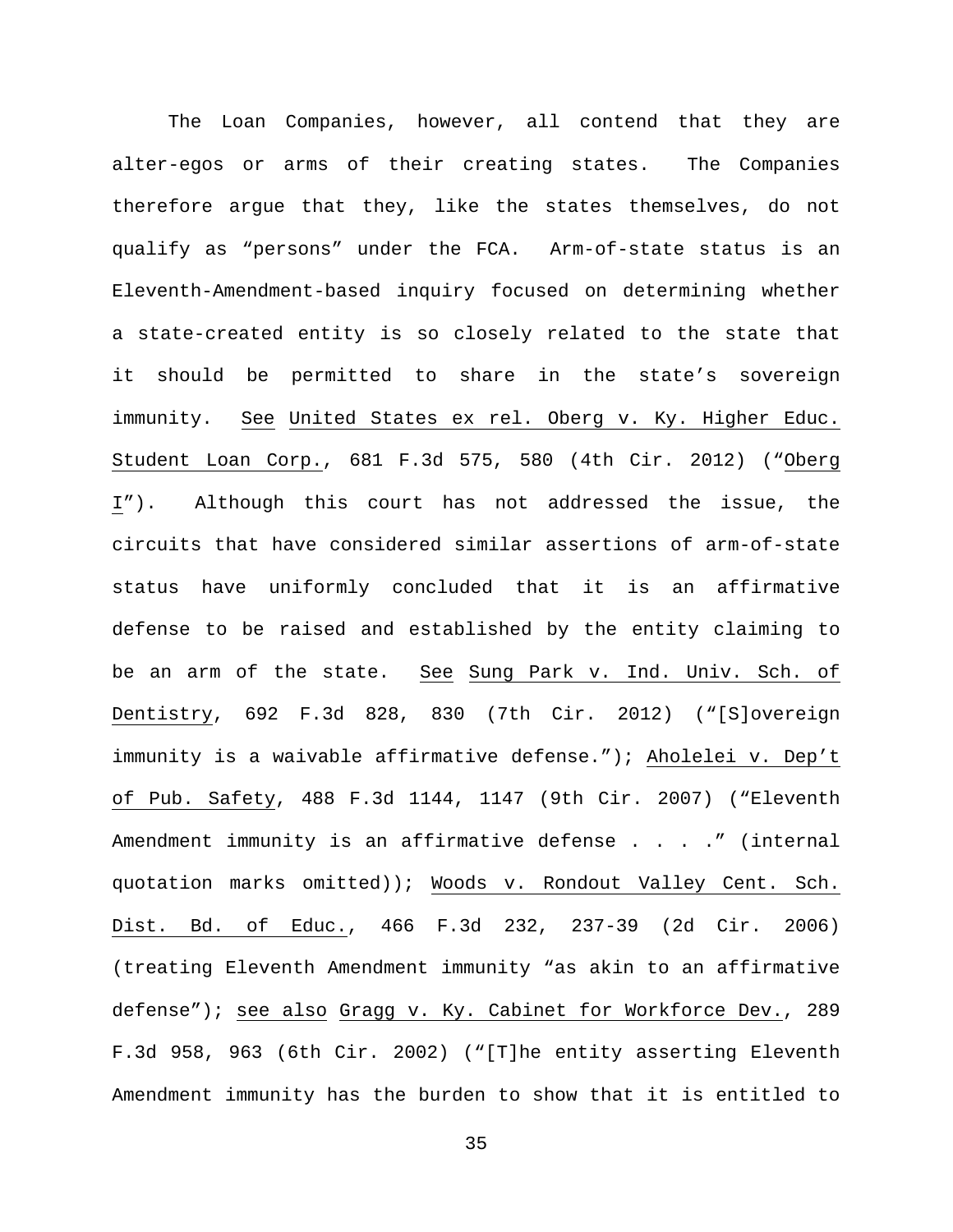immunity, i.e., that it is an arm of the state."); Skelton v. Camp, 234 F.3d 292, 297 (5th Cir. 2000) (holding that the party seeking immunity "bear[s] the burden of proof in demonstrating that [it] is an arm of the state entitled to Eleventh Amendment immunity"); Christy v. Pa. Turnpike Comm'n, 54 F.3d 1140, 1144 (3d Cir. 1995) ("[T]he party asserting Eleventh Amendment immunity (and standing to benefit from its acceptance) bears the burden of proving its applicability."). I believe these decisions were correctly decided and that the arm-of-state issue raised by the Loan Companies is an affirmative defense.<sup>[1](#page-35-0)</sup>

Preliminarily, although a plaintiff must plead facts establishing that the court has jurisdiction over his claim, see, e.g., Pinkley, Inc. v. City of Frederick, 191 F.3d 394, 399 (4th Cir. 1999), the arm-of-state issue here is not jurisdictional. Instead, as the Supreme Court made clear in Stevens, it is a statutory question of whether the defendants named by Oberg qualify as "persons" under the FCA. See Stevens, 529 U.S. at 779 (distinguishing the question whether the FCA

<span id="page-35-0"></span> $1$  In our first opinion, we concluded that the district court had not applied the arm-of-state analysis, and we remanded the case for the district court to apply that analysis in the first instance. See United States ex rel. Oberg v. Ky. Higher Educ. Student Loan Corp., 681 F.3d 575, 581 (4th Cir. 2012). While we noted that the ultimate question of whether the Loan Companies were subject to suit under the FCA did not turn solely on their corporate status, see id. at 579, we did not consider the sufficiency of Oberg's allegations or address whether arm-ofstate status was an affirmative defense.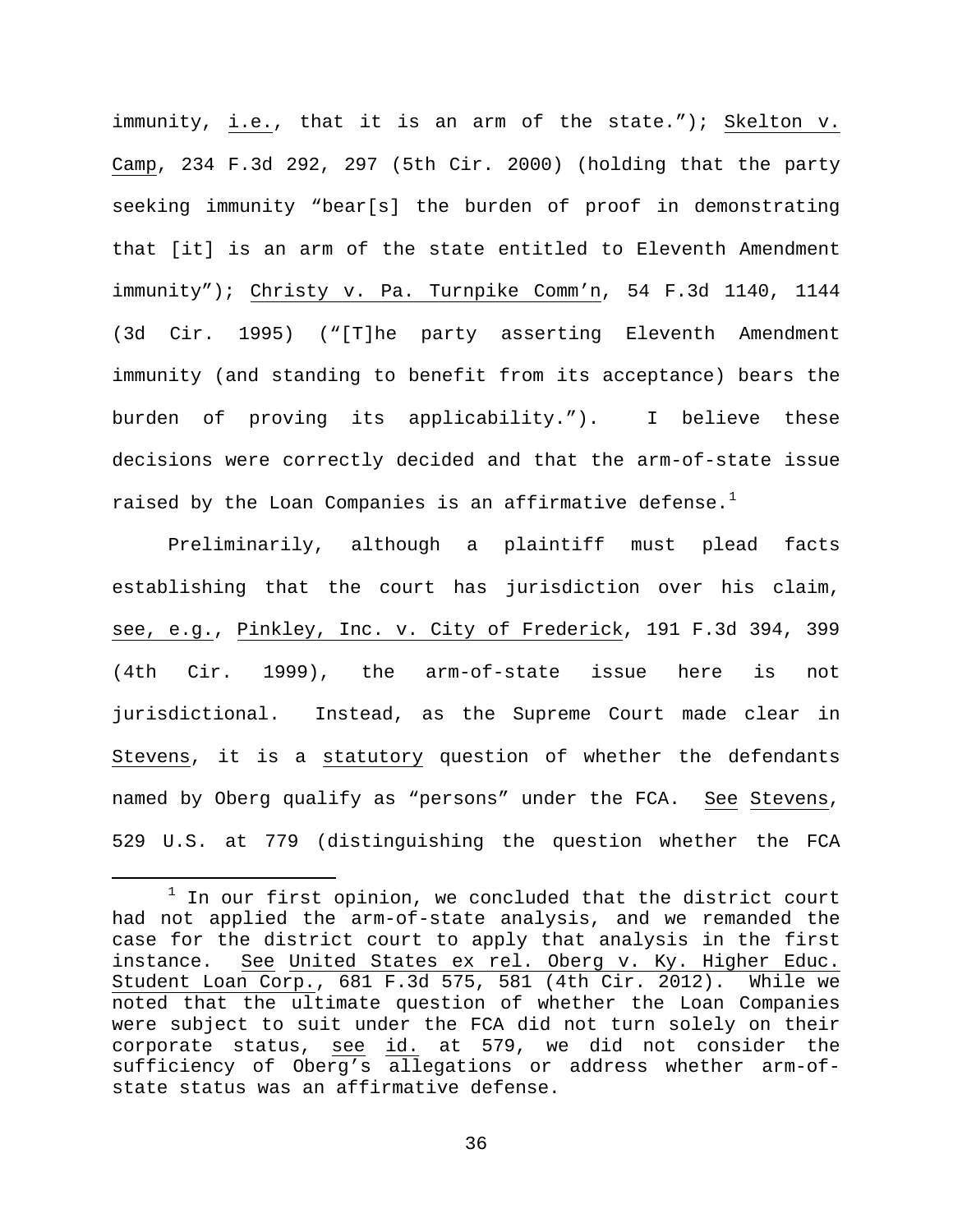permits actions against states from whether the Eleventh Amendment would prohibit such an action and electing to resolve the case on statutory grounds).

Moreover, the arm-of-state claim operates like other affirmative defenses, in that the claim would preclude liability even if all of Oberg's allegations of wrongdoing are true. See Emergency One, Inc. v. Am. Fire Eagle Engine Co., 332 F.3d 264, 271 (4th Cir. 2003) ("[A]ffirmative defenses share the common characteristic of a bar to the right of recovery even if the general complaint were more or less admitted to." (internal quotation marks and alteration omitted)); Black's Law Dictionary (9th ed. 2009) (defining "affirmative defense" as "[a] defendant's assertion of facts and arguments that, if true, will defeat the plaintiff's or prosecution's claim, even if all the allegations in the complaint are true."). In my view, then, the arm-of-state status asserted by the Loan Companies must be treated as an affirmative defense. And once the arm-of-state issue in this case is recognized as an affirmative defense, the error in dismissing Oberg's claims on the pleadings becomes apparent.

As noted above, a Rule 12(b)(6) motion "test[s] the sufficiency of a complaint" but "does not resolve contests . . . [about] the merits of a claim or the applicability of defenses." Butler, 702 F.3d at 752 (internal quotation marks omitted). A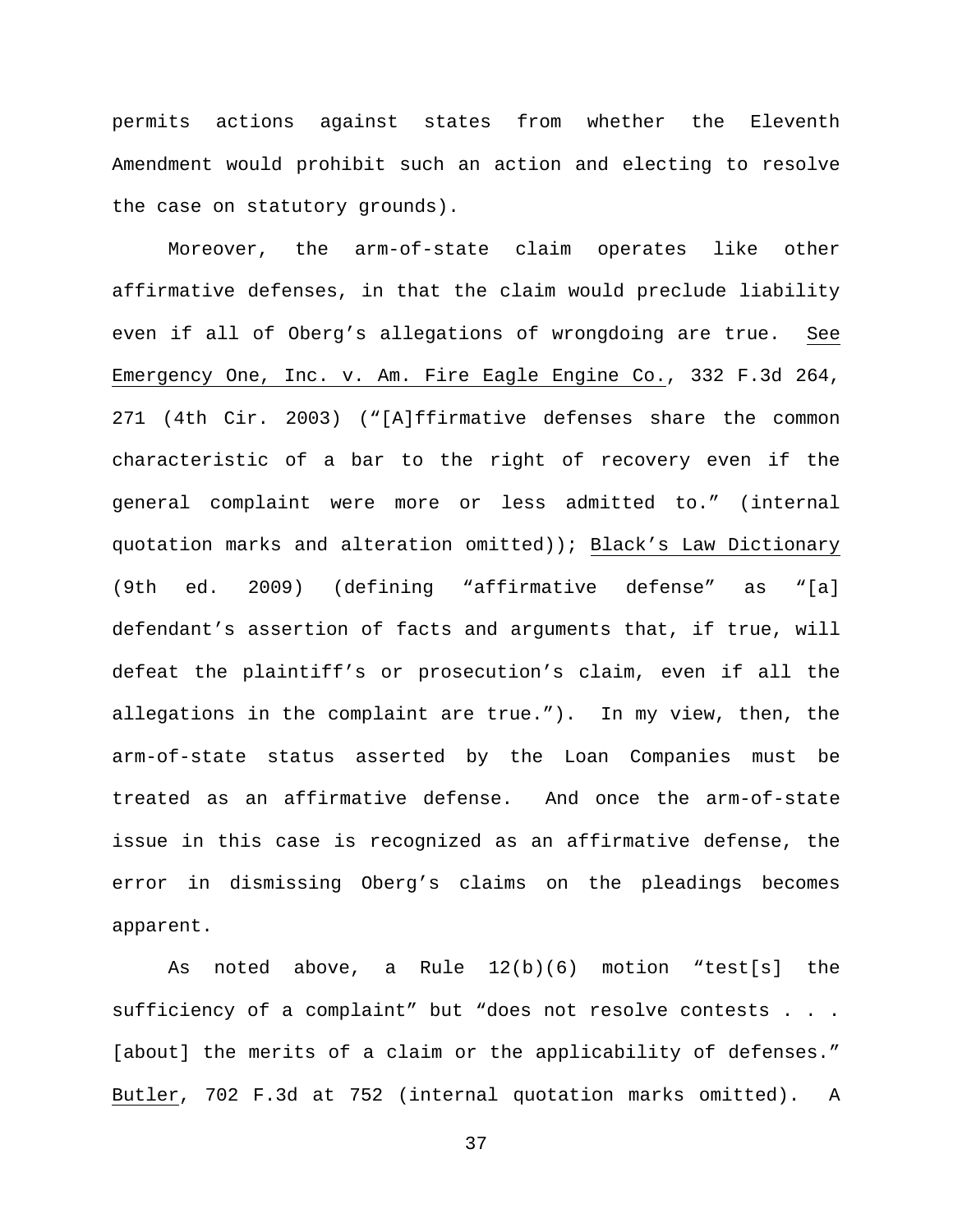plaintiff therefore has no "obligation to anticipate" an affirmative defense by pleading facts that would refute the asyet unasserted defense. Gomez v. Toledo, 446 U.S. 635, 640 (1980); see McMillan v. Jarvis, 332 F.3d 244, 248 (4th Cir. 2003); Guy v. E.I. DuPont de Nemours & Co., 792 F.2d 457, 460 (4th Cir. 1986); accord de Csepel v. Republic of Hungary, 714 F.3d 591, 607-08 (D.C. Cir. 2013) ("[A]lthough it is certainly true that plaintiffs must plead the elements of their claims with specificity, they are not required to negate an affirmative defense in their complaint . . . . " (internal quotation marks and alteration omitted)).

As our en banc court explained in Goodman, an affirmative defense may provide the basis for a Rule  $12(b)(6)$  dismissal only "in the relatively rare circumstances . . . [where] all facts necessary to the affirmative defense clearly appear on the face of the complaint." Goodman, 494 F.3d at 464 (internal quotation marks and alteration omitted); see also Xechem, Inc. v. Bristol– Myers Squibb Co., 372 F.3d 899, 901 (7th Cir. 2004) ("Only when the plaintiff pleads itself out of court--that is, admits all the ingredients of an impenetrable defense--may a complaint that otherwise states a claim be dismissed under Rule 12(b)(6).").

Application of these principles to this case requires Oberg to plausibly allege that the Loan Companies are "persons" within the meaning of the FCA. Oberg did just that by alleging that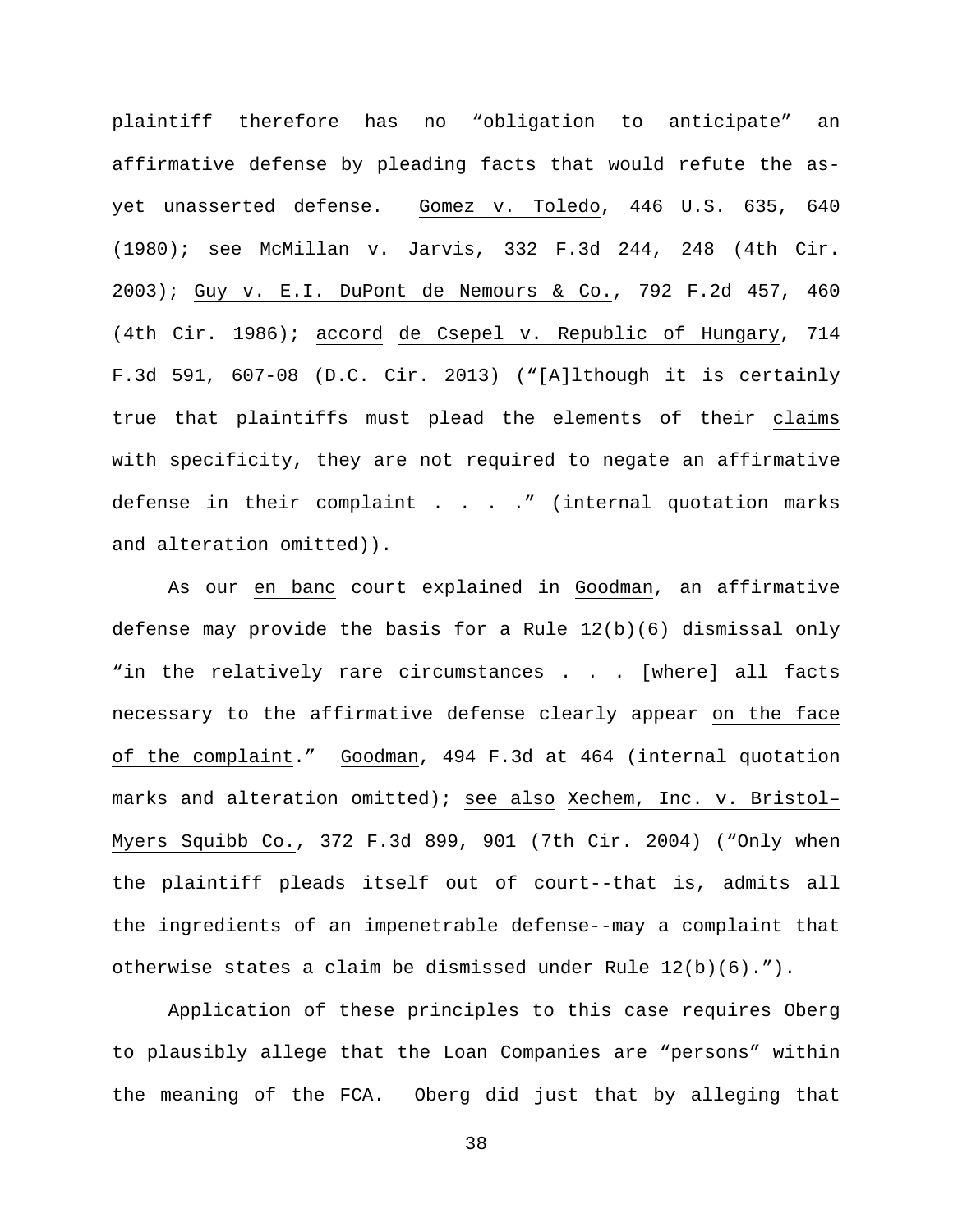the Companies are corporations operating independently of their creating states. The Loan Companies' contrary claim that they are alter-egos of their creating states is an affirmative defense which they bear the burden of pleading and proving. Because Oberg had no obligation to anticipate that defense by alleging facts establishing that the multi-factored, factually intensive arm-of-state inquiry should be resolved in his favor, the dismissal of his claims at this stage of the proceedings is improper. See Butler, 702 F.3d at 752; Goodman, 494 F.3d at 464, 466.<sup>[2](#page-38-0)</sup>

<span id="page-38-0"></span> $2$  The majority's apparent view that arm-of-state status is an affirmative defense in the Eleventh Amendment context but not in this case is puzzling. Although the arm-of-state inquiry here presents a statutory rather than constitutional question, the principles at stake are the same as in any case raising Eleventh Amendment issues. If arm-of-state status is a waivable affirmative defense when the Eleventh Amendment is directly implicated, so too should it be a waivable affirmative defense when the Eleventh Amendment is indirectly implicated. While "personhood" is clearly an element of a plaintiff's claim under the FCA, Oberg, as previously discussed, carried his burden of demonstrating the Loan Companies' personhood by alleging their independent corporate status. The burden should then fall to the defendants to plead and prove that they are not persons but rather are arms of their creating state. United States ex rel. Adrian v. Regents of University of California, 363 F.3d 398 (5th Cir. 2004), the case relied on by the majority, does not suggest otherwise. In that case, the plaintiff brought an FCA action against an entity – the Regents of the University of California – that courts had repeatedly found to be an arm of the state. The Fifth Circuit did not address the affirmative-defense issue, but its affirmance of a Rule 12(b)(6) dismissal of the claims against an entity previously found to be an arm of the state is consistent with the rule recognized by this court in Goodman that an affirmative defense may be (Continued)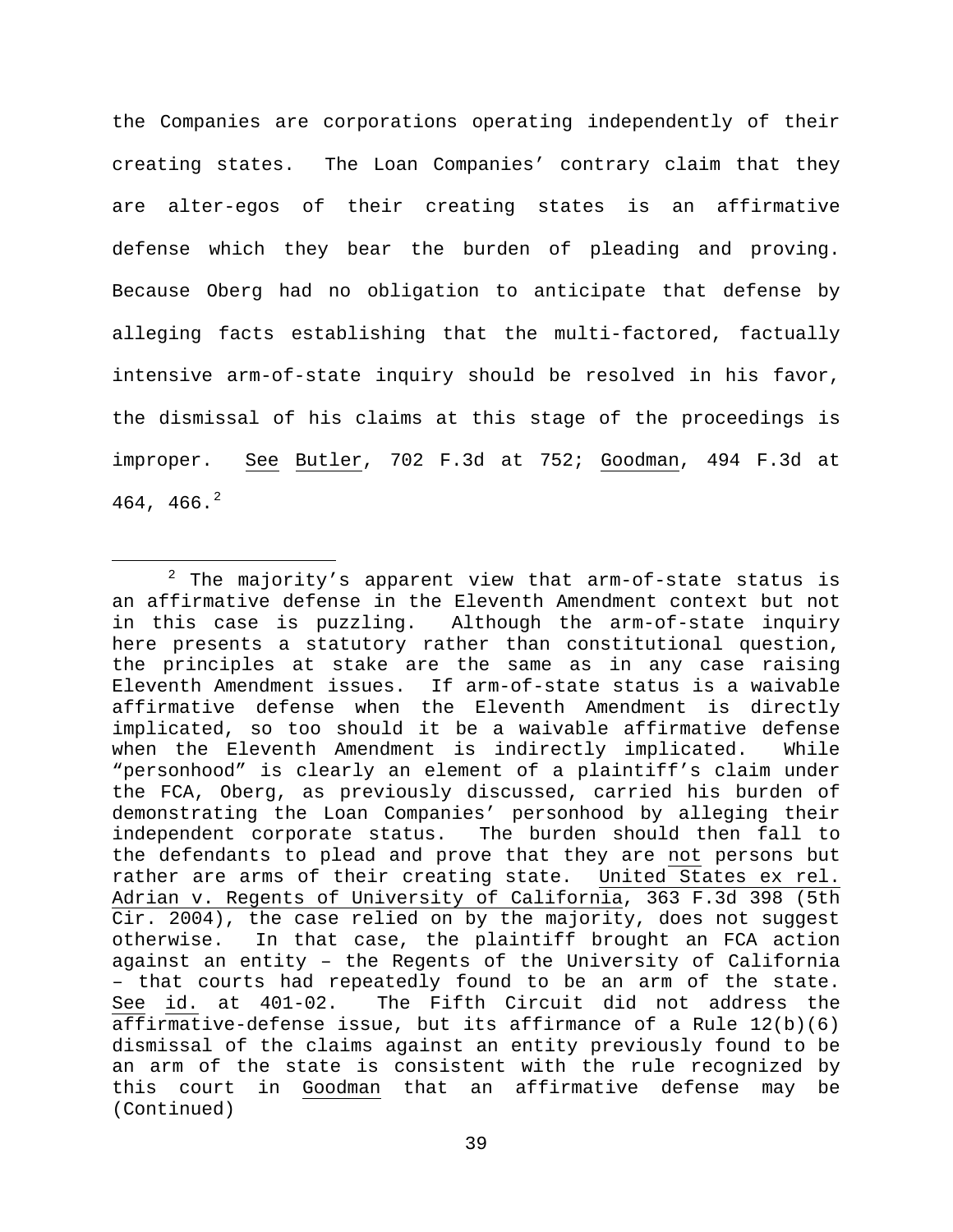Even if Oberg were somehow required to allege that the Loan Companies are not arms of their states, I believe the allegations of the complaint are still more than sufficient to withstand the motion to dismiss.

As to PHEAA and VSAC, the majority concludes that Oberg's allegations plausibly establish that the companies are not alter-egos of their creating states. Although I agree with the majority's ultimate conclusion as to these defendants, I do not agree with the majority's application of the Rule  $12(b)(6)$ standard to the arm-of-state state factors. The sufficiency of the complaint as to PHEAA and VSAC is not a close question in my view, and I therefore concur only in the judgment vacating the dismissal of Oberg's claims against PHEAA and VSAC. While the question is perhaps a bit closer as to the claims against ASLA, I nonetheless believe the Oberg has plausibly alleged facts establishing that ASLA is not an arm of the state of Arkansas. Accordingly, for the reasons set out below, I dissent from the majority's affirmance of the Rule 12(b)(6) dismissal of Oberg's claims against ASLA.

Ĩ.

III.

resolved on a Rule 12(b)(6) motion when the facts necessary to<br>the defense appear on the face of the complaint. See Goodman v. the defense appear on the face of the complaint. Praxair, Inc., 494 F.3d 458, 464 (4th Cir. 2007) (en banc).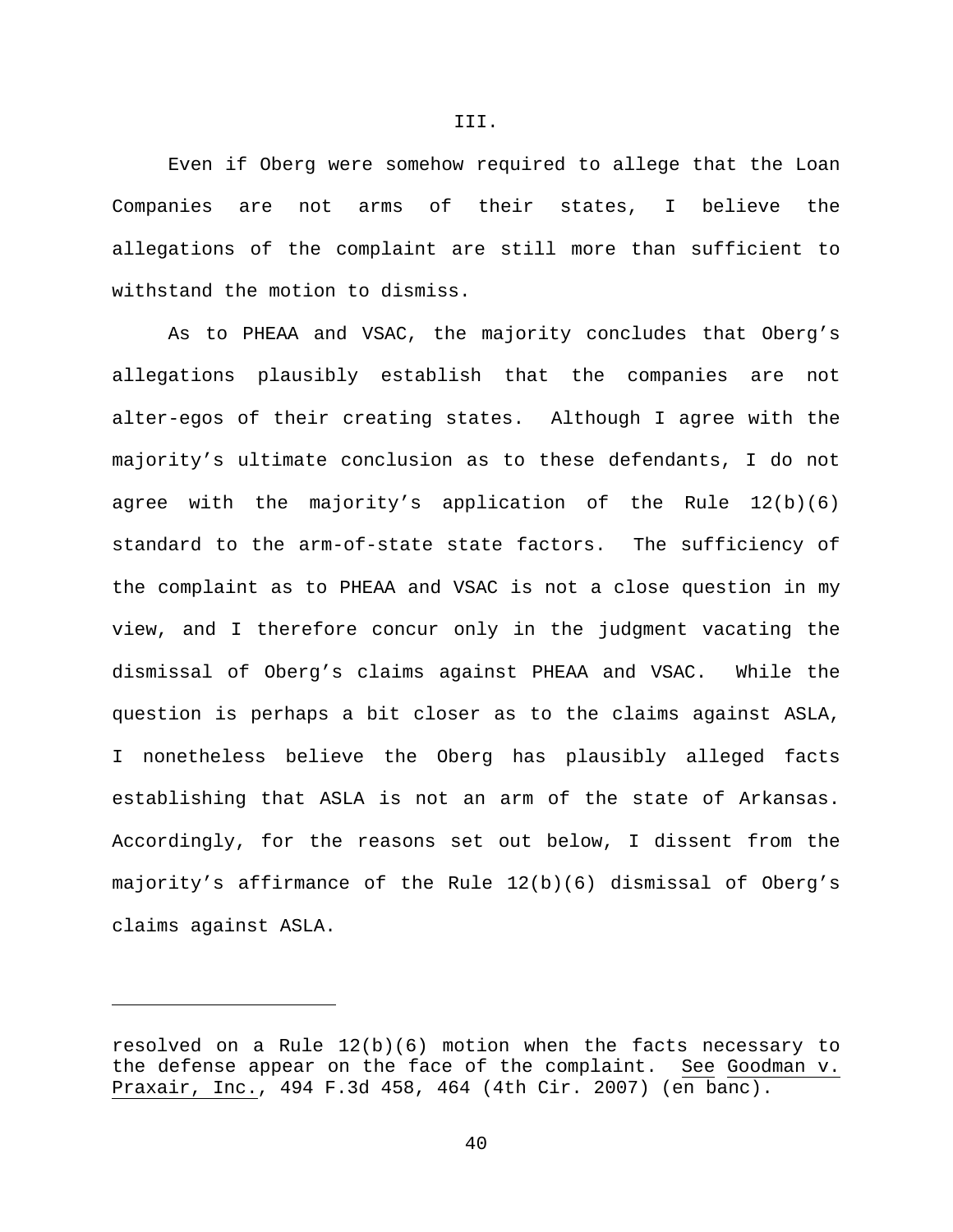When determining whether an entity qualifies as an arm of the state, we consider four non-exclusive factors:

(1) whether any judgment against the entity as defendant will be paid by the State or whether any recovery by the entity as plaintiff will inure to the benefit of the State;

(2) the degree of autonomy exercised by the entity, including such circumstances as who appoints the entity's directors or officers, who funds the entity, and whether the State retains a veto over the entity's actions;

(3) whether the entity is involved with state<br>rns as distinct from non-state concerns, concerns as distinct from non-state concerns, including local concerns; and

(4) how the entity is treated under state law, such as whether the entity's relationship with the State is sufficiently close to make the entity an arm of the State.

Oberg I, 681 F.3d at 580 (quoting Dep't of Disabilities & Special Needs v. Hoover Universal, Inc., 535 F.3d 300, 303 (4th Cir. 2008)).

While the focus of the first factor is whether the "primary legal liability" for a judgment will fall on the state, Regents of Univ. of Ca. v. Doe, 519 U.S. 425, 428 (1997), we must also consider the practical effect of a judgment against the entity, see Hess v. Port Auth. Trans-Hudson Corp., 513 U.S. 30, 51 (1994). "[I]f the State treasury will be called upon to pay a judgment against a governmental entity, then Eleventh Amendment immunity applies to that entity, and consideration of any other factor becomes unnecessary." Cash v. Granville Cnty. Bd. of Educ., 242 F.3d 219, 223 (4th Cir. 2001). "[S]peculative,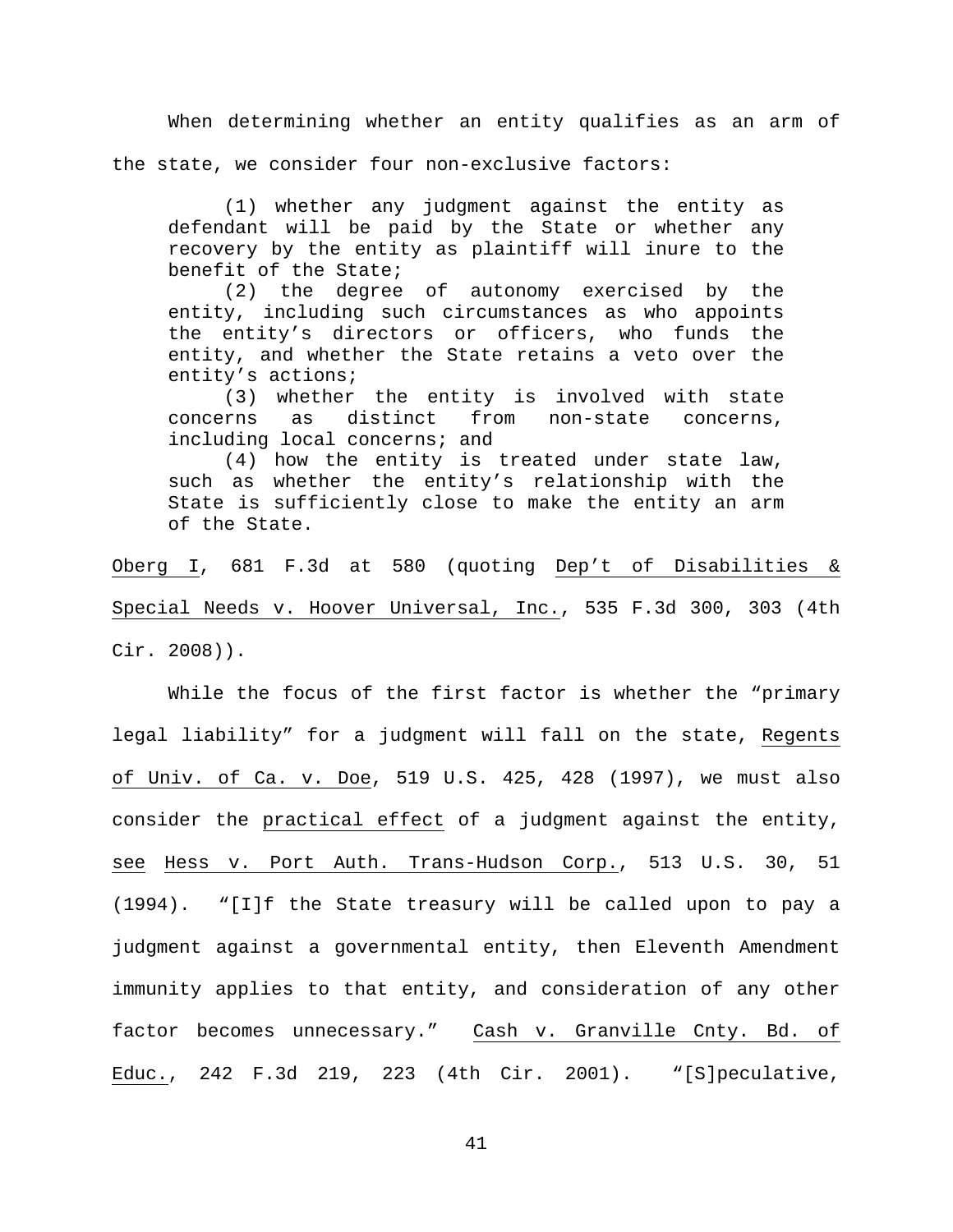indirect, and ancillary impact[s] on the State treasury," however, are insufficient to trigger immunity. Id. at 225.

If the state would not be liable for a judgment rendered against the entity, we must then consider the remaining factors, which serve to determine whether the entity "is so connected to the State that the legal action against the entity would, despite the fact that the judgment will not be paid from the State treasury, amount to the indignity of subjecting a State to the coercive process of judicial tribunals at the instance of private parties." Id. at 224 (internal quotation marks omitted); see Fed. Mar. Comm'n v. S.C. State Ports Auth., 535 U.S. 743, 760 (2002) ("The preeminent purpose of state sovereign immunity is to accord States the dignity that is consistent with their status as sovereign entities."). In my view, Oberg's complaint contains factually detailed, specific allegations addressing the treasury factor and the dignity factors so as to preclude the granting of the motion to dismiss.

### A.

The complaint alleges that ASLA, not its creating state, would be liable for any judgment rendered against it. See J.A. 116-18. While that assertion is arguably a legal conclusion not entitled to be treated as true, see, e.g., Iqbal, 556 U.S. at 678, the assertion is supported by specific factual allegations that are supported by statutes, financial reports, and other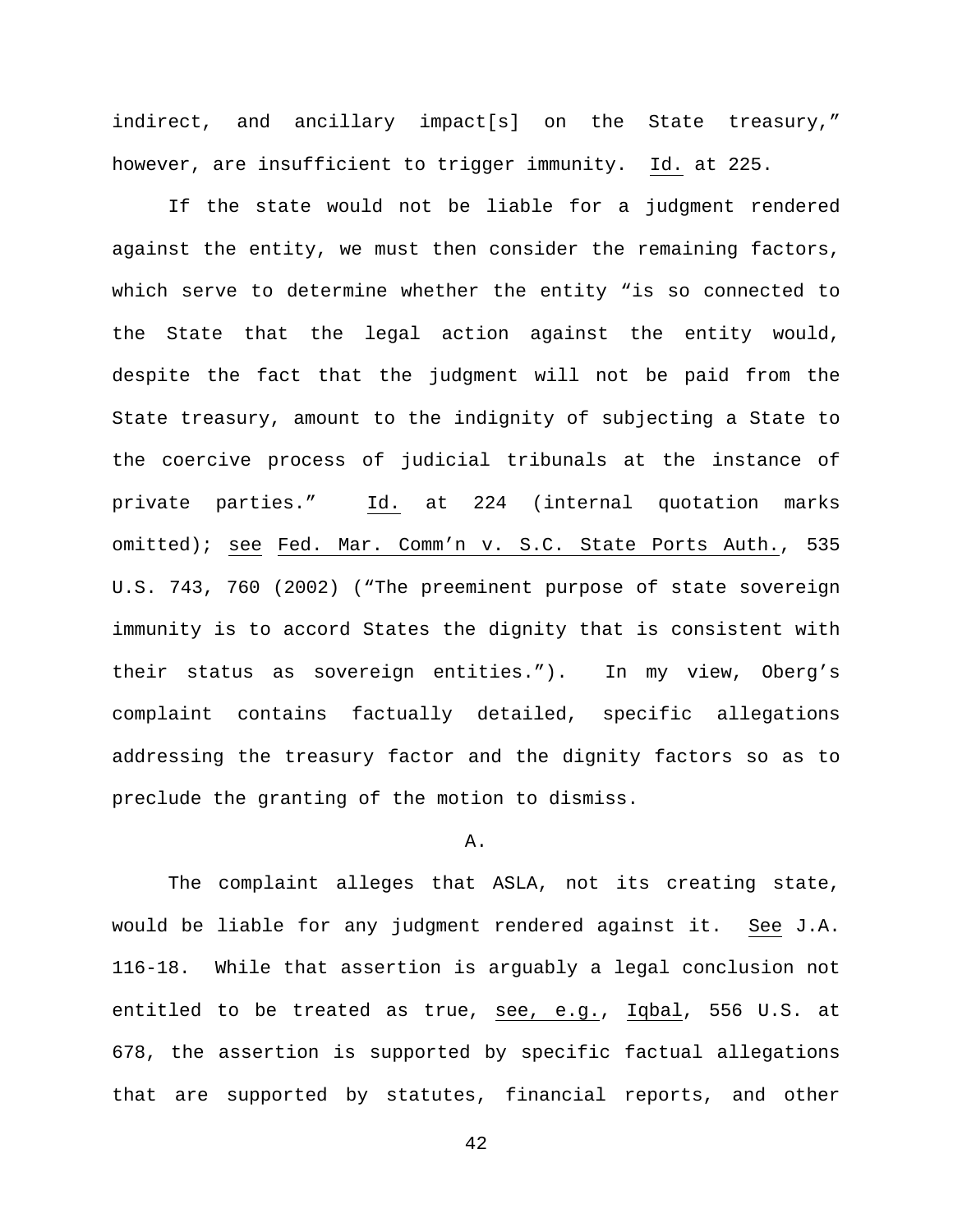information specifically referenced in the complaint and properly considered in the context of a motion to dismiss. See Tellabs, Inc. v. Makor Issues & Rights, Ltd., 551 U.S. 308, 322 (2007); Philips v. Pitt Cnty. Mem'l Hosp., 572 F.3d 176, 180 (4th Cir. 2009). These allegations and information establish the following:

ASLA is a corporation entitled to enter into contracts, own property, and sue and be sued in its own name. See Ark. Code Ann. § 6-81-102(c) (establishing ASLA as a "public body politic and corporate, with corporate succession").

Arkansas has specifically disclaimed liability for ASLA's obligations. See Ark. Code Ann. § 6-81- 113(a)(3).

Arkansas law authorizes ASLA to pay expenses associated with its lending activities from the revenues earned from those activities. See Ark. Code Ann. §§ 6-81-  $118(c)(3)$ ,  $6-81-124(c)(1)$ .

ASLA generates substantial income streams and<br>n those income streams, rather than state relies on those income streams, rather than state appropriations, to support its business operations, and ASLA has substantial assets from which a judgment could be paid. See J.A 781-827 (ASLA financial statements).

ASLA has a line of credit provided by Arkansas. ASLA borrowed \$50,000,000 under the line of credit in 2008<br>and repaid the note in full by September 2010. See J.A. and repaid the note in full by September 2010. 802. ASLA has also borrowed money from a private lender to improve its liquidity, with student loan revenues providing the source of repayment. See J.A. 802.

ASLA has commercial insurance to protect itself from losses arising out of torts and its errors and omissions. See J.A. 805.

In my view, these allegations are more than sufficient to make plausible Oberg's assertion that the Arkansas state treasury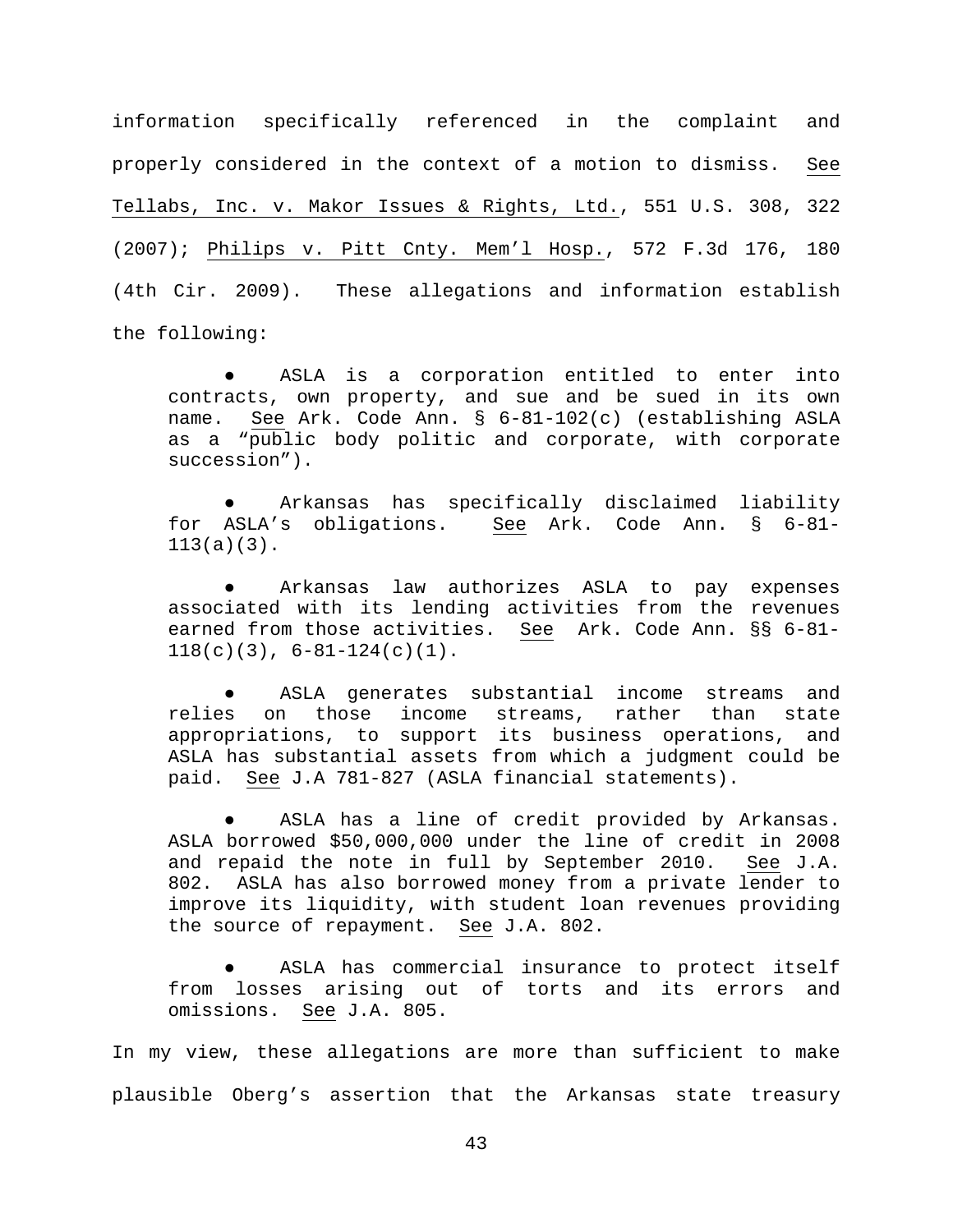would not be liable for a judgment rendered against ASLA. See Robertson v. Sea Pines Real Estate Cos., 679 F.3d 278, 288 (4th Cir. 2012) ("Plausibility requires that the factual allegations be enough to raise a right to relief above the speculative level on the assumption that all the allegations in the complaint are true." (internal quotation marks and alteration omitted)).

Although the majority considers ASLA's status as a corporation only when analyzing the state-dignity factors, that fact is clearly relevant to the state-treasury factor as well. See Cash, 242 F.3d at 224 (considering entity's corporate form when analyzing state-treasury factor). The fact that Arkansas elected to structure ASLA as a corporation makes it plausible that the state will not be liable for any judgments in this case, since insulating others from liability for corporate debt is one of the signal attributes of the corporate form. See, e.g., Musikiwamba v. ESSI, Inc., 760 F.2d 740, 753 (7th Cir. 1985) ("General corporation law is clear that personal liability for a corporation's debts cannot be imposed on a person merely because he is an officer, shareholder, and incorporator of that corporation."). That Arkansas has specifically disclaimed liability for ASLA's obligations further establishes plausibility, particularly given the absence of any statute requiring Arkansas to pay a judgment against ASLA. See Cash, 242 F.3d at 224-25 (noting the absence of statute authorizing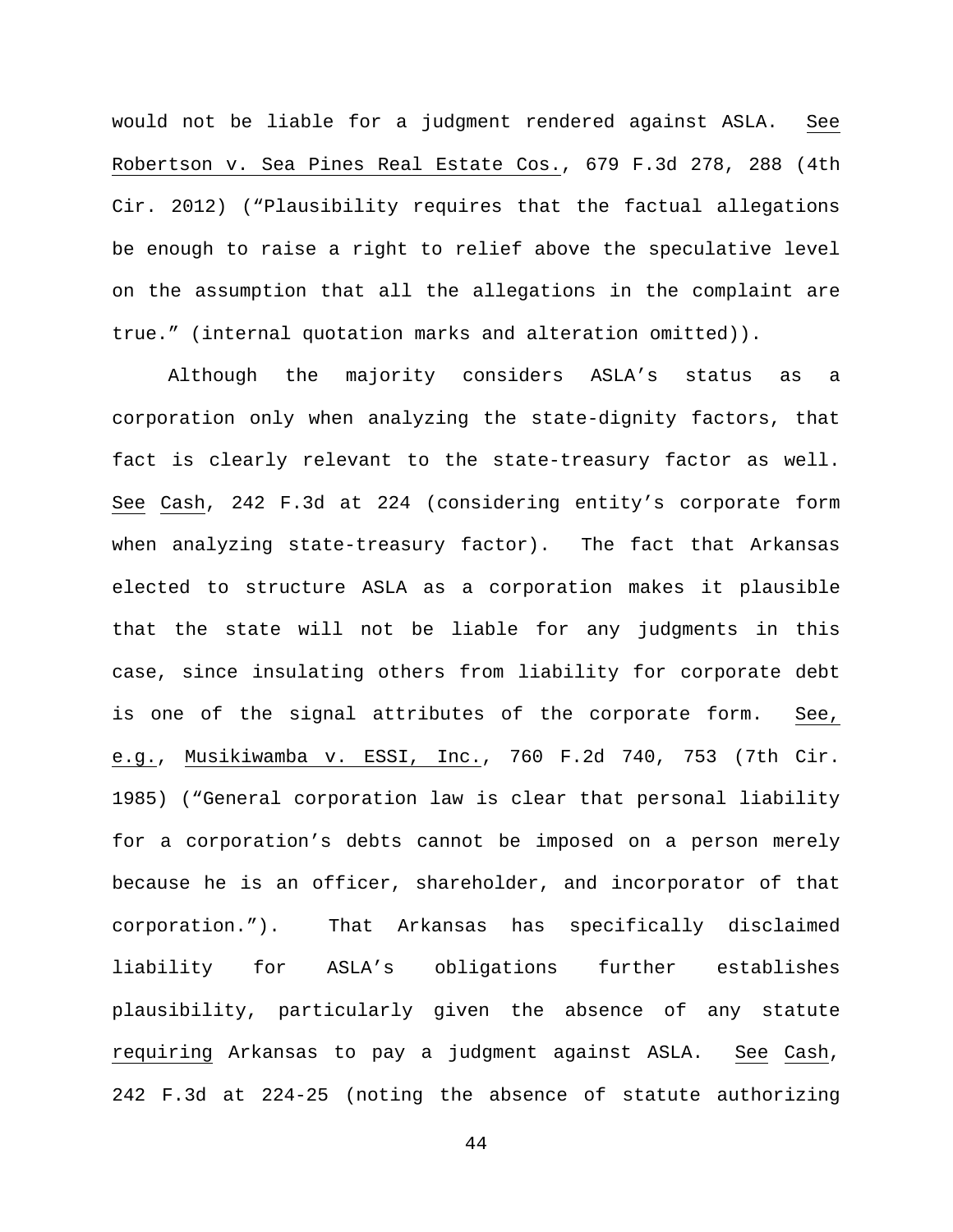recovery from state coffers when concluding that judgment against entity would not affect state treasury); Gray v. Laws 51 F.3d 426, 436 (4th Cir. 1995) (noting the absence of statute requiring payment by state).

Moreover, the allegations of the complaint and the financial documents referenced in the complaint show that ASLA generates significant revenue streams through its lending and other business activities. ASLA uses those revenues, as required by state law, to pay the expenses of its business activities. In light of these revenue streams, ASLA's ability to raise revenues through other sources, see J.A. 802 (line of credit and private lending available to ASLA), and its insurance protection, it is entirely plausible a judgment in this case will have no legal or practical effect on the Arkansas state treasury. See Burrus v. State Lottery Comm'n, 546 F.3d 417, 420 (7th Cir. 2008) (concluding that state lottery commission was not an arm of the state, in part because the lottery "has no need for recourse to the state treasury" given the "large stream of revenue" it generates).

### B.

The allegations of Oberg's complaint likewise plausibly demonstrate that ASLA has significant autonomy and independence from its creating state. The allegations of the complaint and the documents referenced therein establish the following: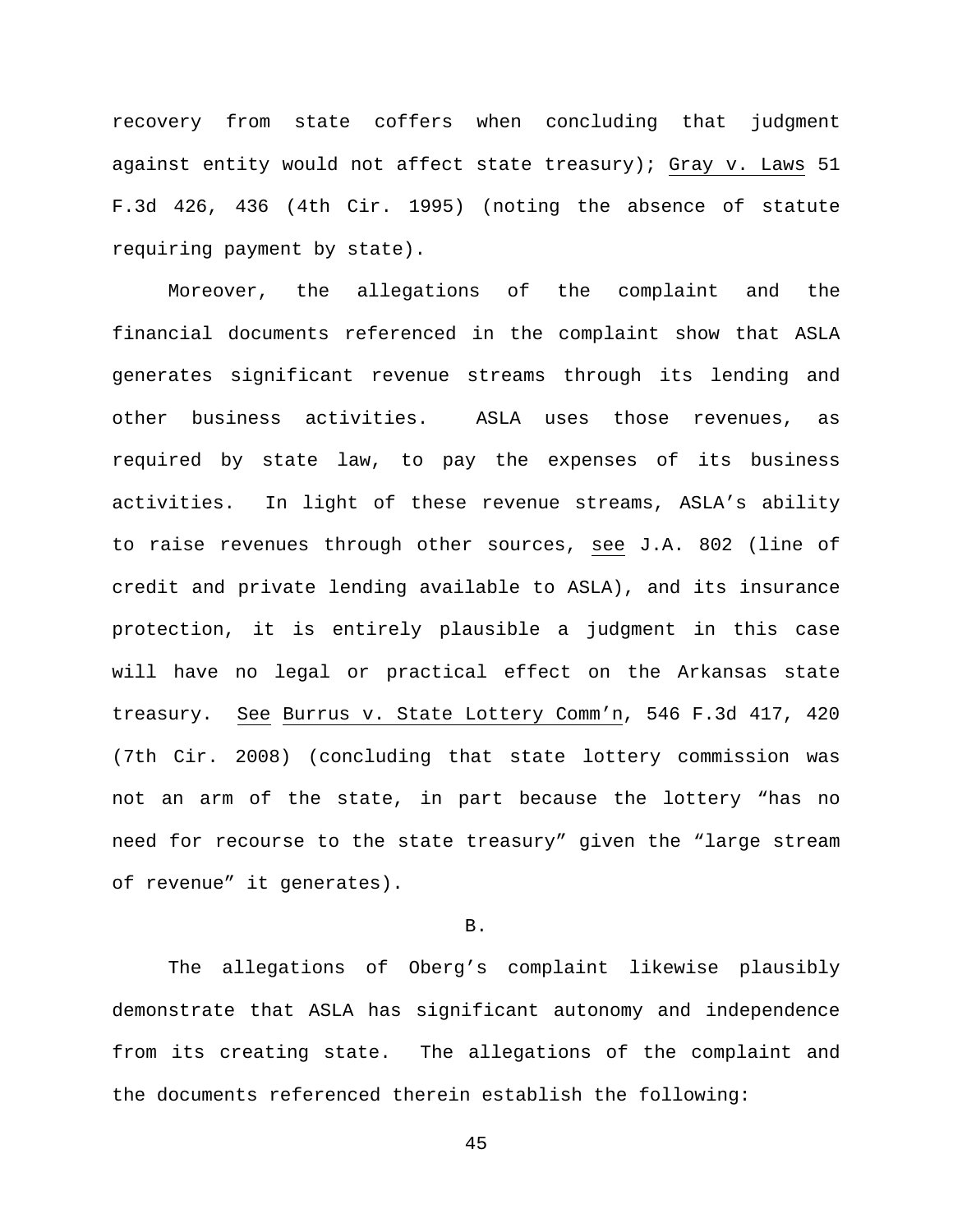ASLA is a corporation entitled to enter into contracts, own property, and sue and be sued in its own name. See Ark. Code Ann. § 6-81-102(l).

ASLA is governed by a board of directors, none of whom are state officials, who serve fixed terms and are not removable by the governor. See id.  $\S$  6-81-102(d) & (e).

ASLA has authority to structure and operate its business activities as it deems proper, including the authority to issue general obligation bonds secured by its revenues and to create subsidiary corporations. See id.  $\S$ § 6-81-102(k), 6-81-102(1)(8)-(10) & (25).

ASLA is supported by the revenues it earns from its business activities, not by the state. Although ASLA receives appropriations from the state earmarked for salaries and certain operating expenses, the funds so appropriated are "cash funds" earned by ASLA through its business activities. See Ark. Code Ann. § 6-18-118; J.A. 412.

ASLA's revenues are not deposited into the state treasury, but are deposited into various accounts controlled by ASLA. See Ark. Stat.  $\S$  6-81-118(a) & (f).

ASLA's business activities extend outside the state of Arkansas and include the buying and selling of loan pools on the secondary market and the servicing of loans made directly by the federal government.

ASLA has borrowed and repaid money from the state of Arkansas, executing a promissory in favor of the state and using its revenues to repay the loan. See J.A. 802.

These allegations are not naked factual assertions that need not be accepted as true, nor are they mere legal conclusions that can be disregarded. See Iqbal, 556 U.S. at 678. Instead, they are specific, detailed factual allegations that paint a plausible picture of an autonomous corporation operating in the commercial sphere largely free of state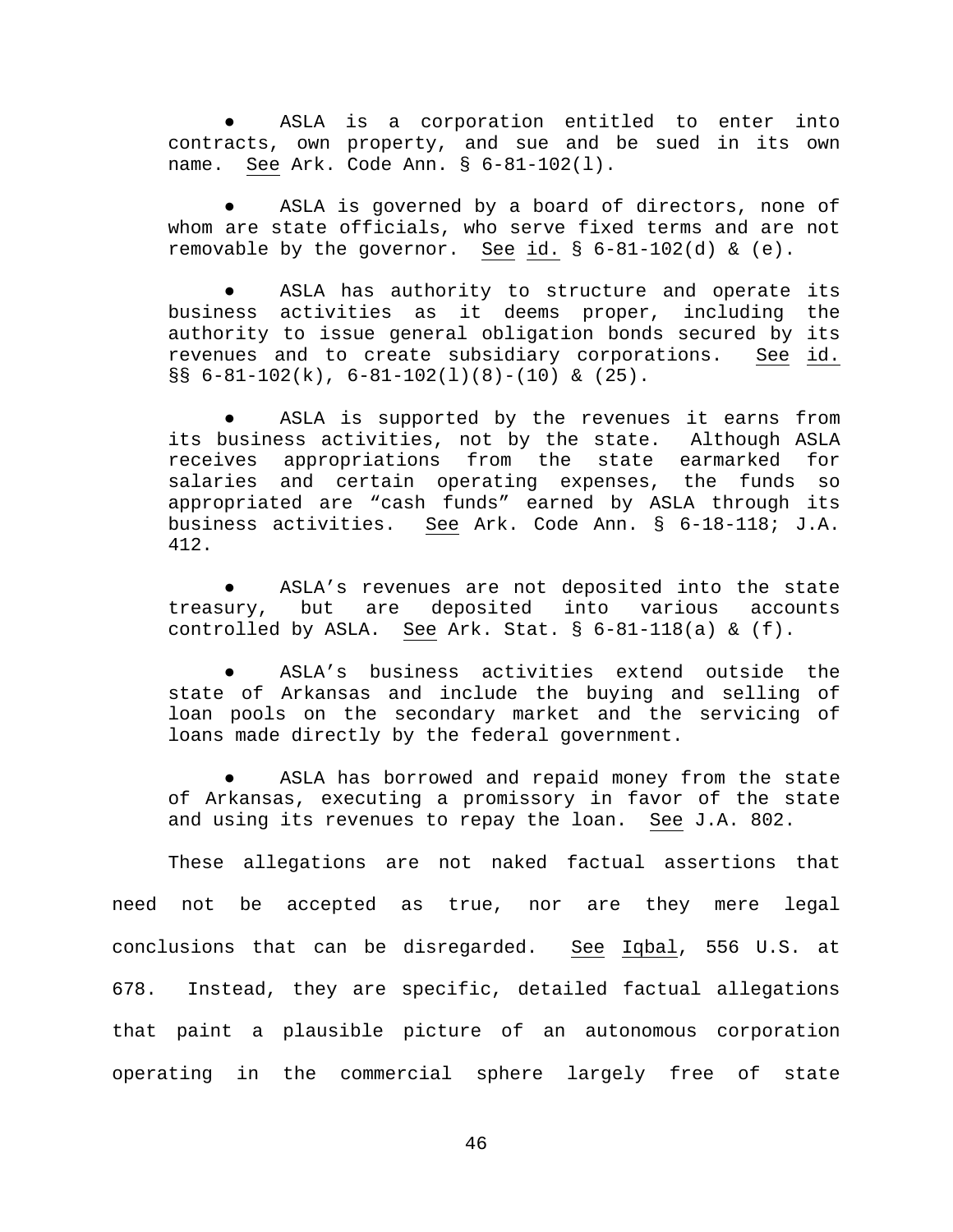oversight or interference, such that it would not be an affront to the dignity of Arkansas to permit this action to proceed.

Accordingly, given the operational independence established by these allegations, and the financial independence established by the state-treasury allegations discussed above, I believe it is at least plausible that ASLA is a "person" within the meaning of the FCA, not an arm of the state of Arkansas. See id. ("A claim has facial plausibility when the plaintiff pleads factual content that allows the court to draw the reasonable inference that the defendant is liable for the misconduct alleged.").

### IV.

ASLA, however, makes various arguments about how a judgment could affect the state treasury and points to various statutes indicating that the state has more control over it than Oberg's allegations suggest. In my view, these arguments do not provide a basis for granting the motion to dismiss. Even after Twombly and Iqbal, we still must view the properly alleged facts in the plaintiff's favor and must give the plaintiff the benefit of all reasonable inferences that can be drawn from those facts. See E.I. du Pont de Nemours & Co. v. Kolon Indus., Inc., 637 F.3d 435, 440 (4th Cir. 2011); see also Sepulveda–Villarini v. Dep't. of Educ. of P.R., 628 F.3d 25, 30 (1st Cir. 2010) (Souter, J.) ("A plausible but inconclusive inference from pleaded facts will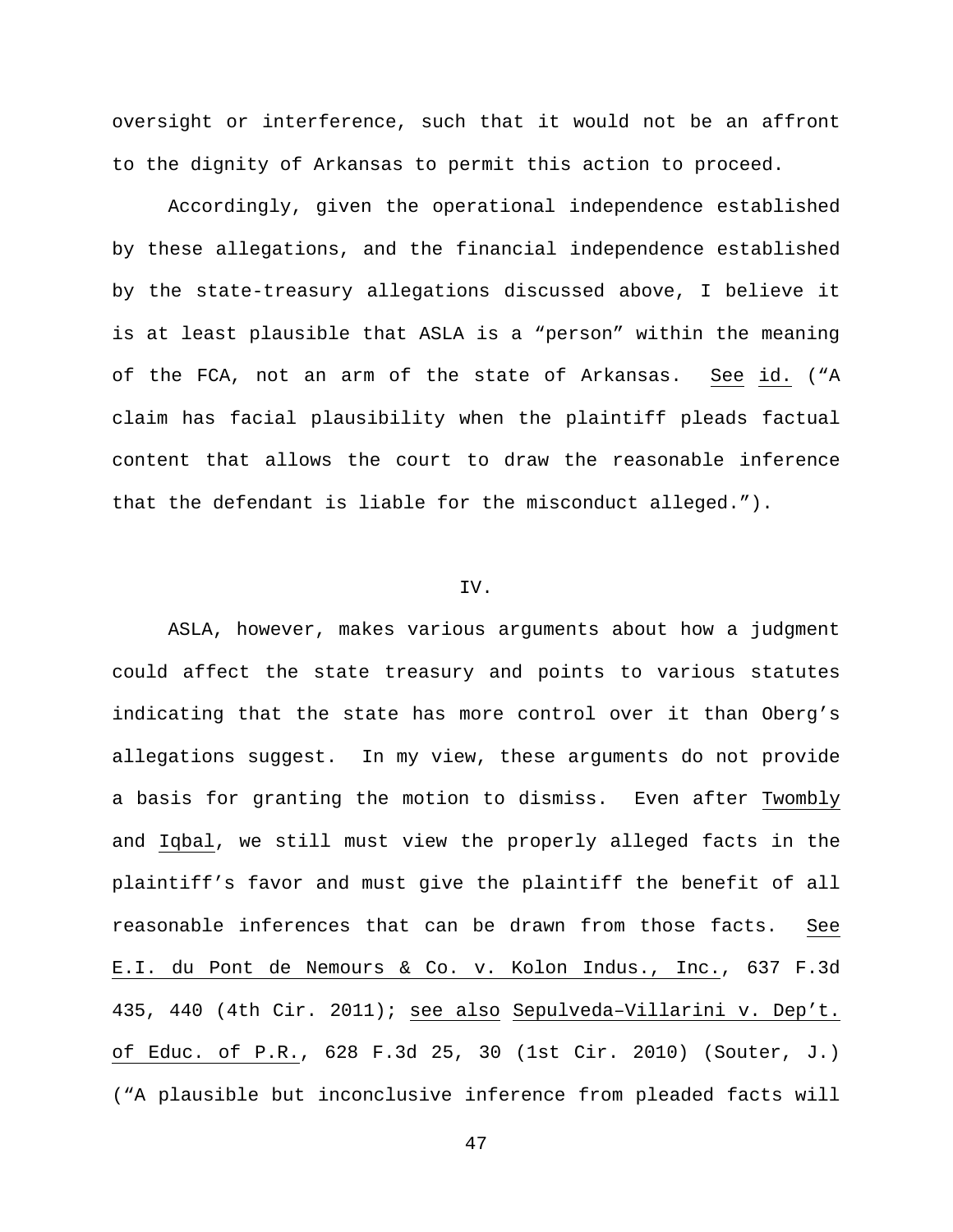survive a motion to dismiss  $\ldots$  . . . . . While ASLA's arguments are not frivolous, they are not so conclusive as to render Oberg's allegations implausible for purposes of Rule 12(b)(6). See Starr v. Baca, 652 F.3d 1202, 1216 (9th Cir. 2011) ("Plaintiff's complaint may be dismissed only when defendant's plausible alternative explanation is so convincing that plaintiff's explanation is implausible."); Watson Carpet & Floor Covering, Inc. v. Mohawk Indus., Inc., 648 F.3d 452, 458 (6th Cir. 2011) ("[T]he plausibility of [the defendants' theory] does not render all other reasons implausible.").

### A.

ASLA argues that a judgment against it would affect the state treasury. Arkansas law requires the revenues from ASLA's business activities to be deposited into accounts outside the state treasury. See Ark. Code Ann.  $\S$  6-81-118(a), (b) & (f). Under provisions of Arkansas law not exclusively applicable to ASLA, all funds required to be deposited somewhere other than the state treasury are "'cash funds'" that are "declared to be revenues of the state to be used as required and to be expended only for such purposes and in such manner as determined by law." Ark. Code Ann. § 19-6-103. Such cash funds must be "budgeted and proposed expenditures approved by enactments of the General Assembly." Id. § 19-4-802(a). Relying on these statutes, ASLA contends that a judgment against it is, as a practical matter, a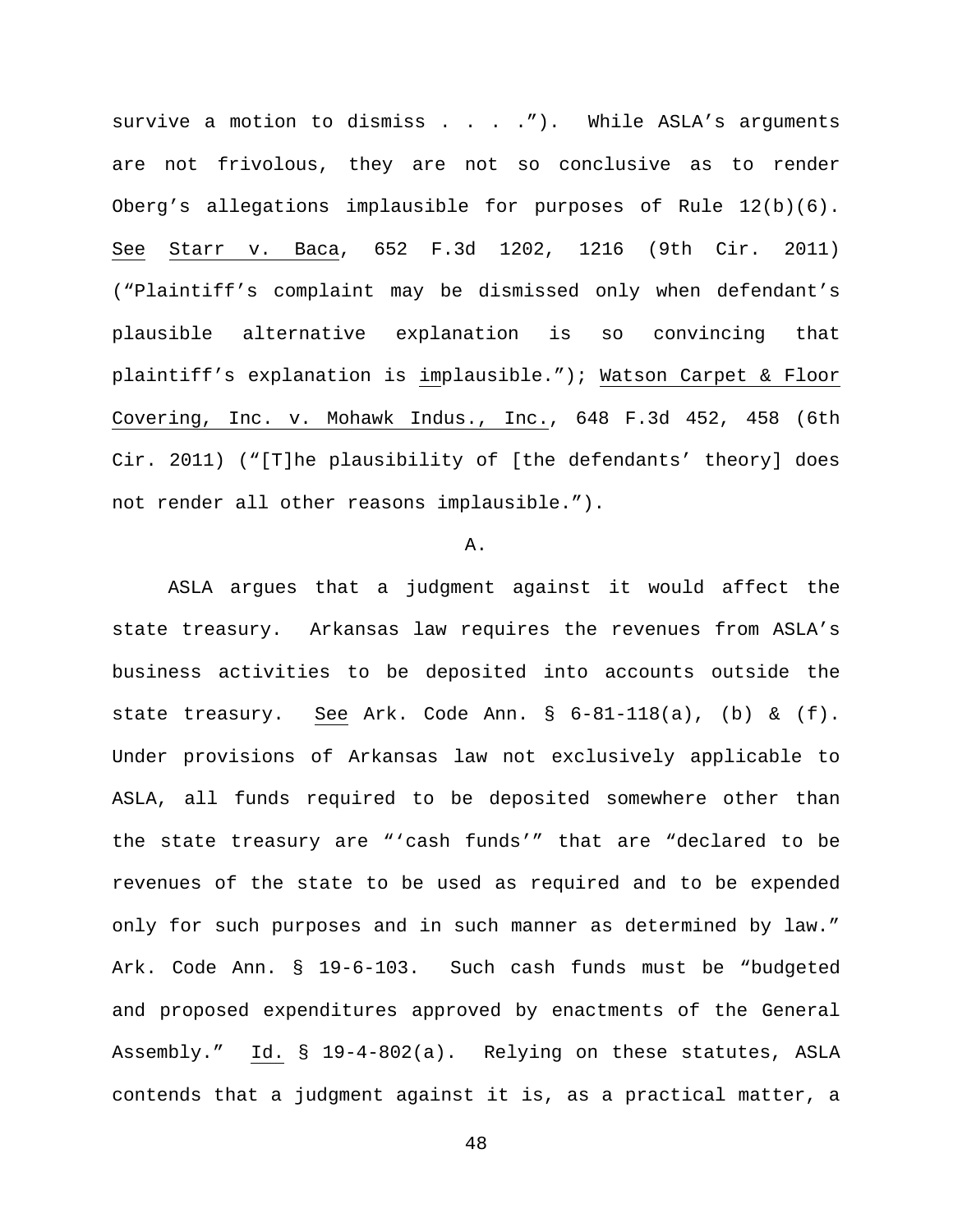judgment against Arkansas, since all of ASLA's money is really the state's money under § 19-6-103.

ASLA's argument overlooks several important points. First of all, as the majority noted in its discussion of PHEAA's armof-state assertion, the fact that ASLA's funds are held in a segregated fund outside the state treasury counsels against armof-state status. See Majority Op. at 13-14; see also Burrus, 546 F.3d at 420; Univ. of R.I. v. A.W. Chesterton Co., 2 F.3d 1200, 1210 (1st Cir. 1993). Moreover, unlike the generally applicable § 19-6-103, the statute specifically addressing ASLA's funds does not declare ASLA's cash funds to be revenues of the state, see Ark. Code Ann. § 6-18-118, and nothing in § 6- 18-118 appears to subject ASLA's use of the funds to wholesale control by the General Assembly.<sup>[3](#page-48-0)</sup> Instead, §  $6-18-118$  simply requires ASLA's segregated cash funds to be "used as provided in this subchapter" – subchapter 1 of Chapter 81 governing student loans. Id. § 6-18-118(b) (emphasis added). Subchapter 1, in turn, gives ASLA -- not the state legislature -- nearly complete authority over the use of its funds, including the authority to pay expenses arising from its lending activities. See Ark. Code

<span id="page-48-0"></span> $3$  As the majority recognized when considering PHEAA's claim, the terms of the statute specifically governing ASLA should be given priority over the generally applicable § 19-6-103. See Morales v. Trans World Airlines, Inc., 504 U.S. 374, 384 (1992) ("[I]t is a commonplace of statutory construction that the specific governs the general  $\ldots$ .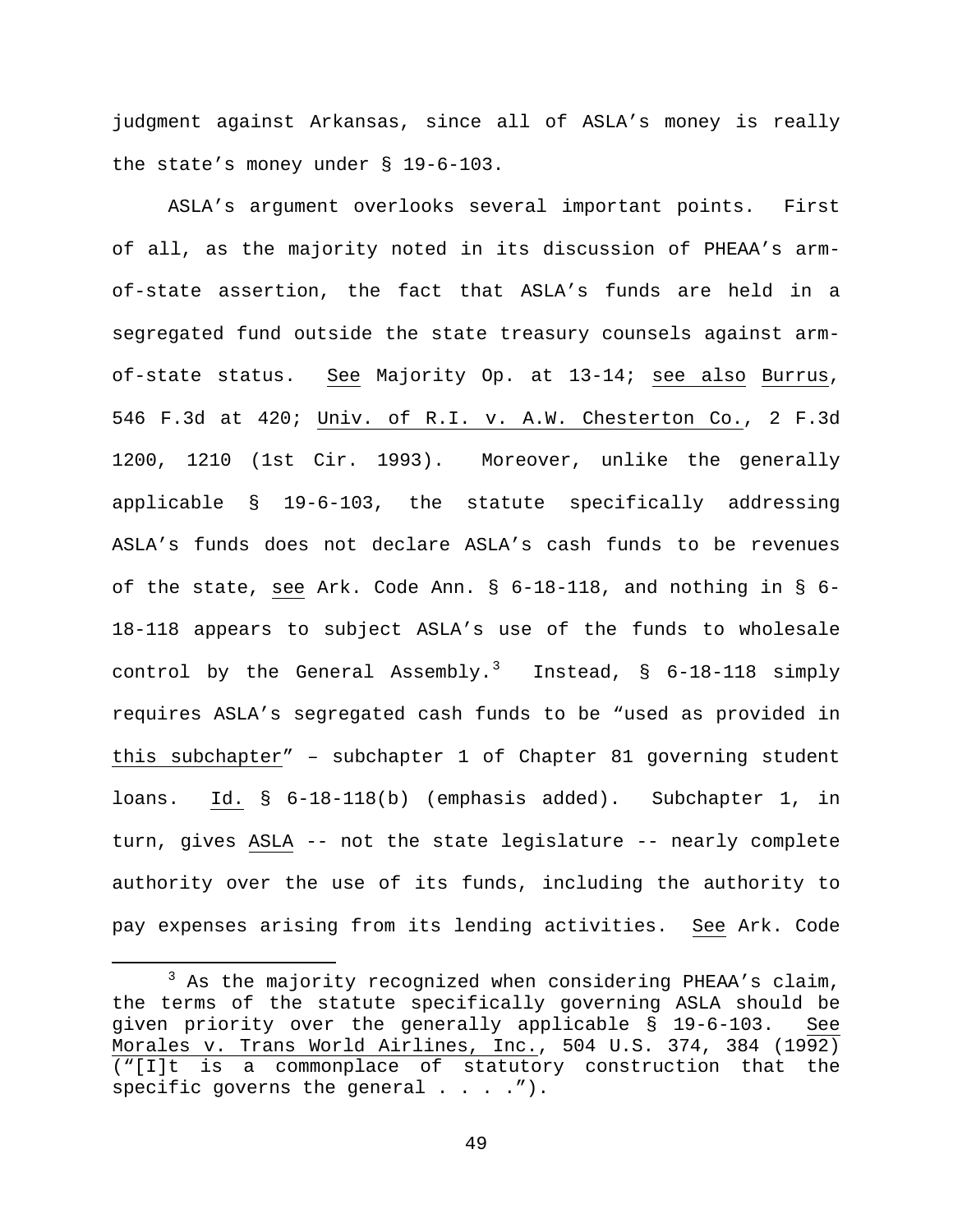Ann. § 6-81-118(c)(3) & (4) (giving ASLA authority to "use the proceeds of any bond issues, together with any other available funds" for "[p]aying incidental expenses in connection with loans" and "[p]aying expenses of authorizing and issuing bonds"); id. § 6-81-118(f) ("The revenues not deposited into the State Treasury shall be deposited into an account or accounts specified by resolution of the authority and used for carrying out the provisions of any resolution, indenture securing bonds of the authority, or other agreement of the authority under this subchapter."); id. § 6-81-124(a) (requiring "[a]ll proceeds derived from a particular obligation" to be deposited into a "proceeds fund" to be "expended only on approval of [ASLA]"); id. § 6-81-124(c)(1) (authorizing funds contained in proceeds fund to be used for "payment of the necessary expenses, including, without limitation, the costs of issuing the authority's obligations, incurred by the authority in carrying out its responsibilities under this subchapter"). $4$ 

<span id="page-49-0"></span> <sup>4</sup> Arkansas' statutory arrangement thus is similar in many ways to that in Pennsylvania. Like Arkansas, Pennsylvania law appears to treat the Loan Company's funds as state funds, see 24 Pa. Cons. Stat. § 5104(3) (requiring PHEAA's funds to be deposited into state treasury), and to require state approval of any expenditure of those funds, see 72 Pa. Cons. Stat. § 307, but the statute specifically governing PHEAA's operation gives control of those funds to the company, see 24 Pa. Cons. Stat. § 5104(3); see Majority Op. at 11-13 (describing operation of<br>Pennsylvania statutes governing PHEAA). After considering Pennsylvania statutes governing PHEAA). Pennsylvania's statutory structure, the majority concluded that (Continued)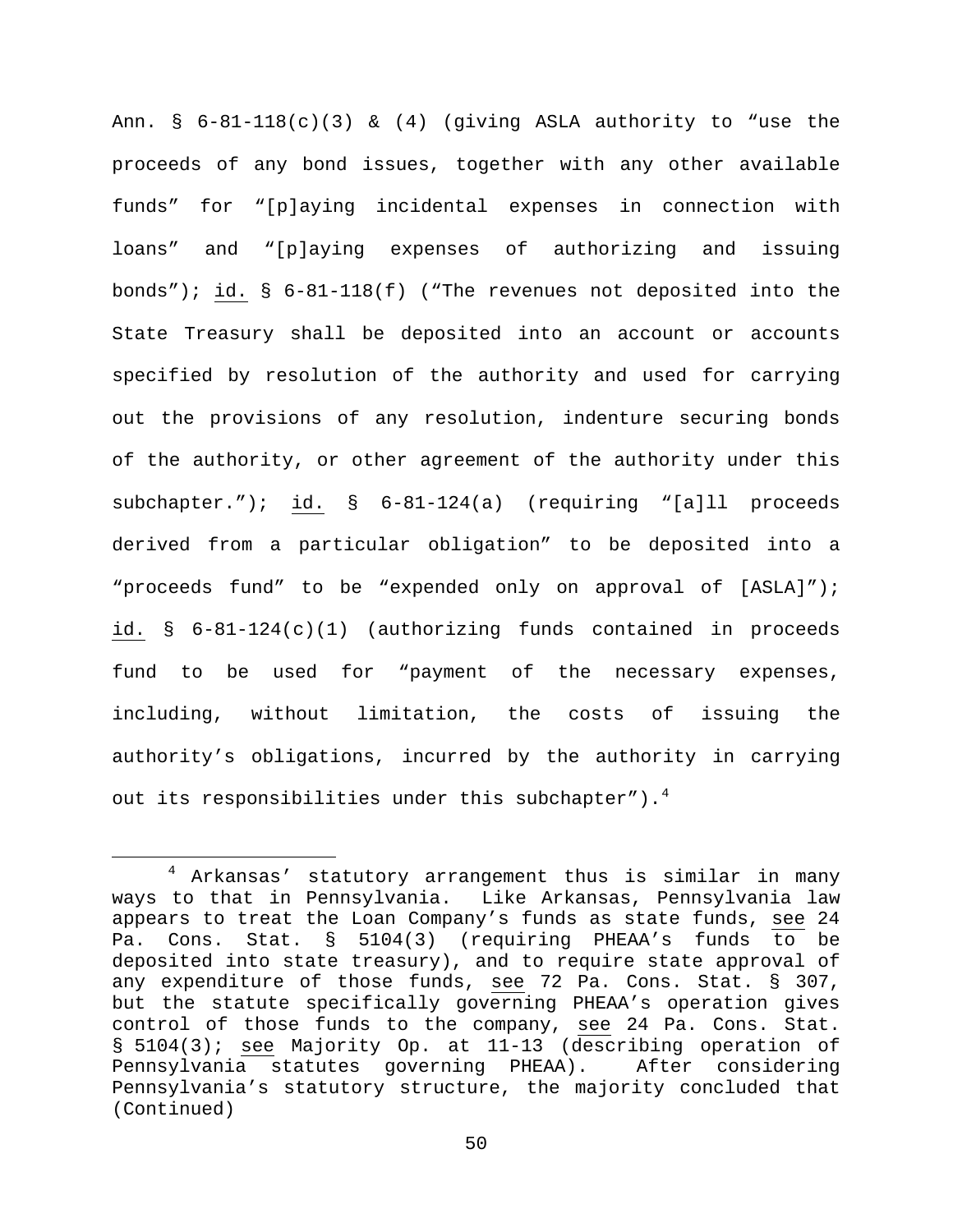More importantly, however, the fact that Arkansas declares all of ASLA's cash funds to be state funds does not conclusively establish that the Arkansas state treasury would be affected by a judgment against ASLA in this case. As shown by the relevant statutes and other information in the record, the cash funds "claimed" by the state consist entirely of revenues generated by ASLA's lending and other business activities. And because the expenses of those business activities must be paid from the cash funds, the funds so claimed by the state in reality consist only of ASLA's surplus revenues.

As the Supreme Court has explained, however, the statetreasury factor focuses "not on the use of profits or surplus, but rather . . . on losses and debts." Hess, 513 U.S. at 51 (emphasis added)). "If the expenditures of the enterprise exceed receipts, is the State in fact obligated to bear and pay the resulting indebtedness of the enterprise? When the answer is 'No' -- both legally and practically -- then the Eleventh Amendment's core concern is not implicated." Id.

The majority's assertion that the source of the cash funds claimed by Arkansas does not matter because Arkansas claims all

Ĩ.

the state-treasury factor "weighs heavily against holding that PHEAA is an arm of the state." Majority Op. at 14. In my view, Arkansas' similar statutory scheme also weighs against arm-ofstate status.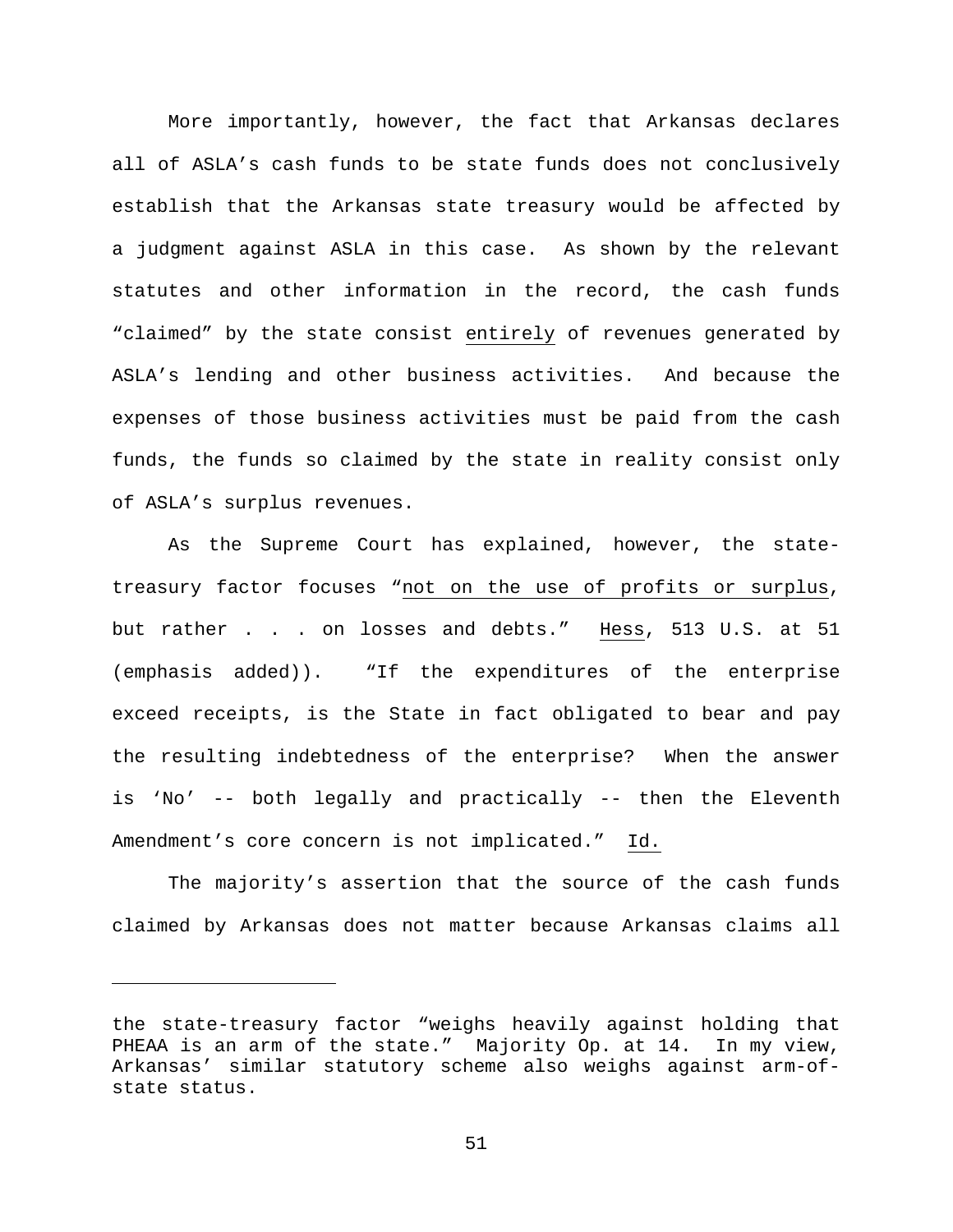of the cash funds as its own, see Majority Op. at 27-28 n.7, thus seems directly contrary to the Supreme Court's analysis in Hess. Under the majority's view, a self-supporting entity – that is, an entity that supports itself not through state appropriations but through the revenues earned from its own commercial activities – is dependent on the state as a matter of law because a state statute arguably declares the entity's profits to be revenues of the state. The Supreme Court raised a suspicious eyebrow at such an argument in Hess, see 513 U.S. at 51 n.21 (observing that "[i]t would indeed heighten a mystery of legal evolution were we to spread an Eleventh Amendment cover over an agency that consumes no state revenues but contributes to the State's wealth" (internal quotation marks and alteration omitted)), and the argument is no more persuasive here.

Oberg's allegations of a self-supporting, commercially insured corporation with tens of millions of dollars in annual revenue and access to a \$50 million line of credit and other private loans provide a non-speculative basis for concluding that ASLA would not need Arkansas's help to pay a judgment rendered against it.<sup>[5](#page-51-0)</sup> Nothing more need be established at this point in the proceedings. See Twombly, 550 U.S. at 555

<span id="page-51-0"></span><sup>&</sup>lt;sup>5</sup> Indeed, the financial statements referenced in the pleadings show that ASLA absorbed an operational loss in 2011 without any financial assistance from the state. See J.A. 790.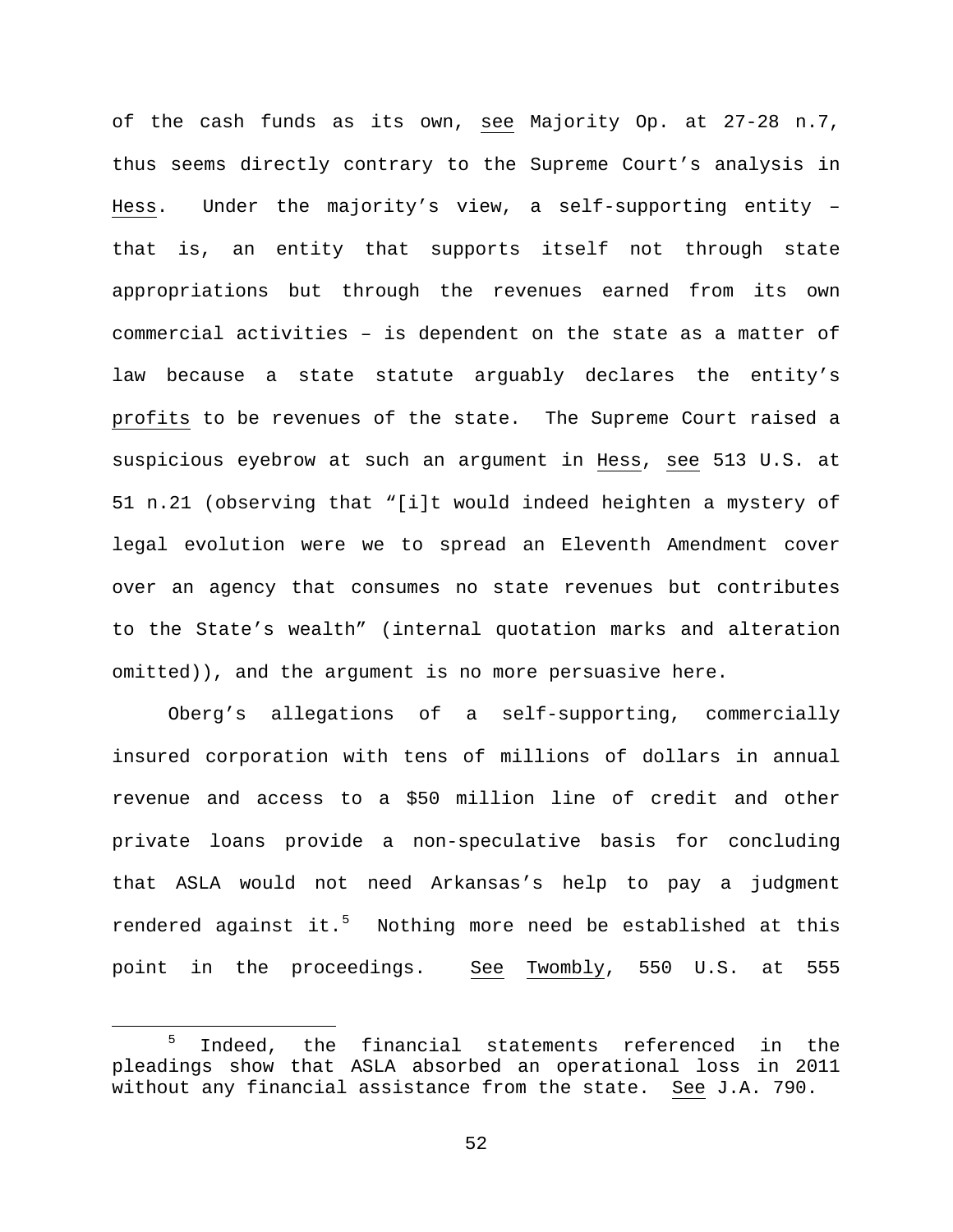("Factual allegations must be enough to raise a right to relief above the speculative level."); Walters, 684 F.3d at 439 (plaintiff's allegations must be sufficient to "advance [his] claim across the line from conceivable to plausible").

# B.

The state-dignity factors of the arm-of-state inquiry include (1) "the degree of autonomy exercised by the entity"; (2) "whether the entity is involved with state concerns as distinct from non-state concerns, including local concerns"; and (3) "how the entity is treated under state law." Oberg I, 681 F.3d at 580. As previously discussed, I believe that Oberg's allegations of a corporate entity that is answerable to boards of directors rather than elected state officials and that operates largely free of state interference plausibly establish that ASLA is not "so connected to the State that the legal action against the entity would, despite the fact that the judgment will not be paid from the State treasury, amount to the indignity of subjecting a State to the coercive process of judicial tribunals at the instance of private parties." Cash, 242 F.3d at 224 (internal quotation marks omitted).

I recognize, however, that other inferences can reasonably be drawn from the information alleged in the complaint and contained in the record. Nonetheless, the question at this stage of the proceedings is not whether the defendant's view of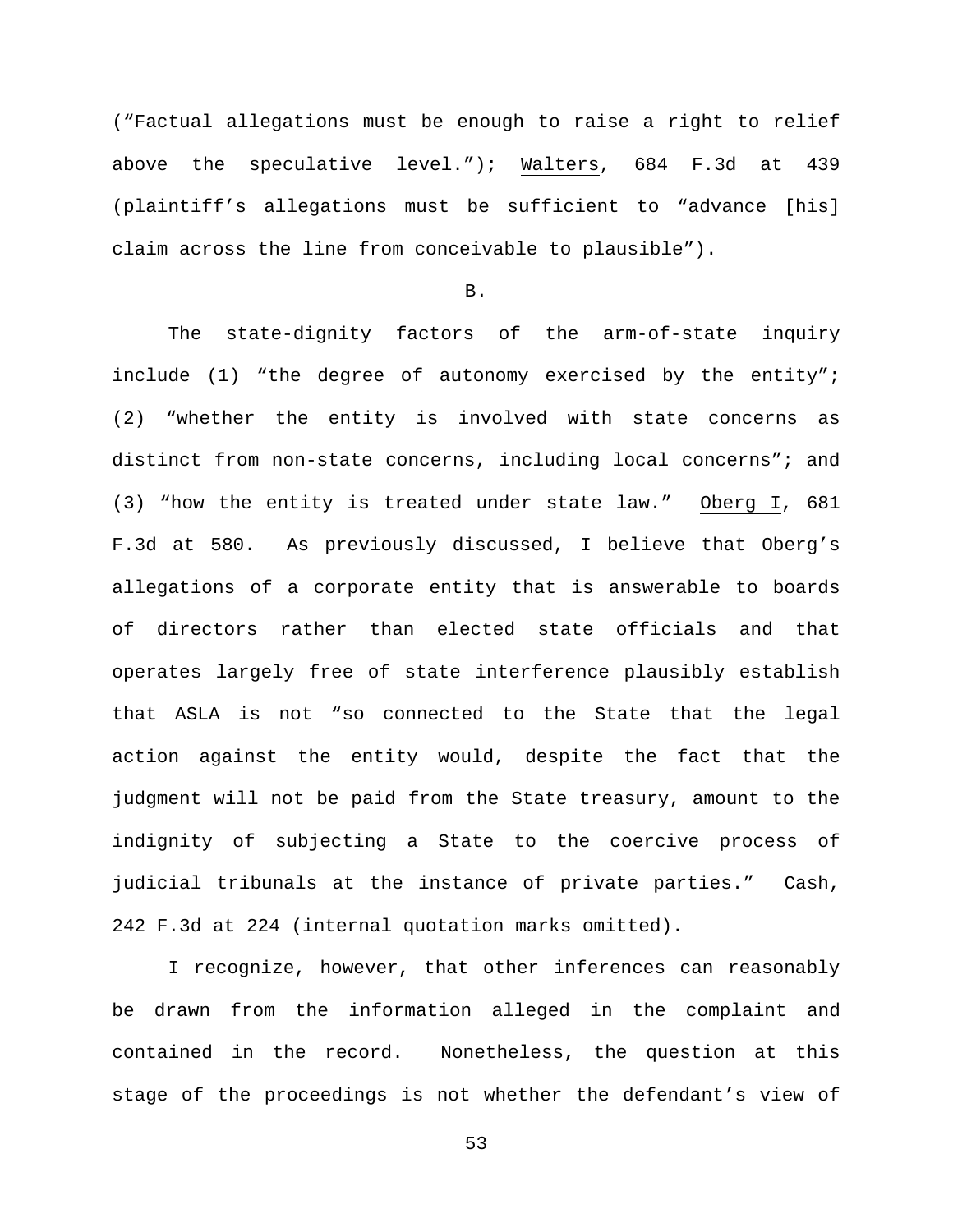the issues is reasonable, but whether the plaintiff has plausibly alleged an entitlement to relief. See, e.g., Butler 702 F.3d at 752 (motion to dismiss "test[s] the sufficiency of a complaint" but "does not resolve contests surrounding the facts, the merits of a claim, or the applicability of defenses" (internal quotation marks omitted)). And in my view, the statedignity factors do not conclusively establish that the Loan Companies are arms of their creating states, notwithstanding the fact that some of the factors might reasonably support that conclusion.

For example, Arkansas appears to treat ASLA as a state agency. See Ark. Code Ann. § 6-81-102(c) (describing ASLA an "an instrumentality of the state"); Turner v. Woodruff, 689 S.W.2d 527, 528 (Ark. 1985) (describing ASLA as a "state agency"). While this factor thus points toward a finding of arm-of-state status, whether an entity qualifies as an arm of its creating state is a matter of federal law, see Regents, 519 U.S. at 429 n.5, and this single factor is not dispositive of the inquiry.

In addition, there can be no dispute that ASLA is involved, at least in part, in matters of statewide concern. "[E]ducating the youth" of a state and providing higher education is "clearly an area of statewide concern," Md. Stadium Auth. v. Ellerbe Becket Inc., 407 F.3d 255, 265 (4th Cir. 2005), and making loans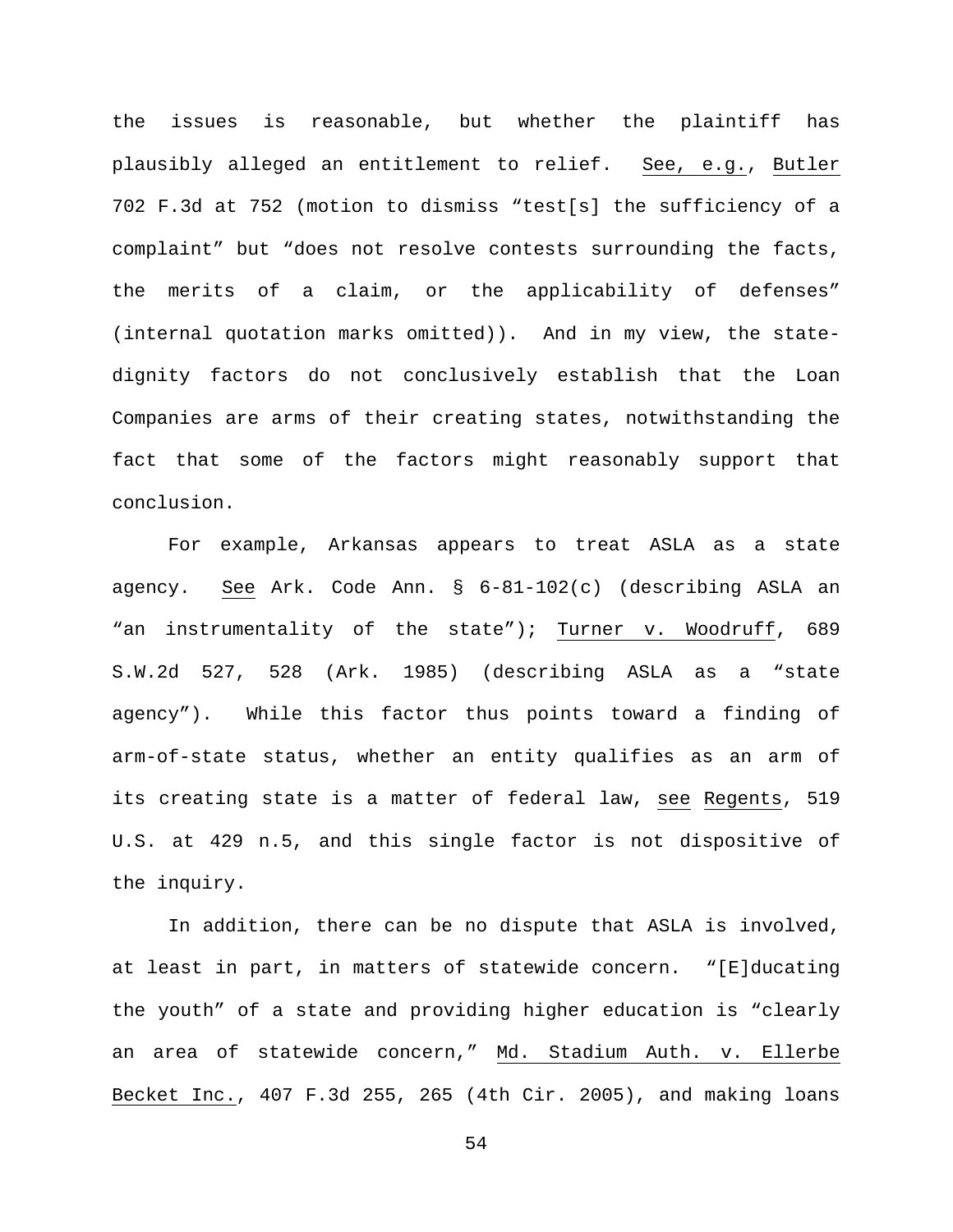available to students certainly facilitates that goal. However, ASLA is also engaged in other, more commercial activities, such as the buying and selling of loan pools on the secondary market and the servicing of federal student loans, that arguably are more appropriately characterized as "non-state concerns." See Hoover Universal, 535 F.3d at 307 (considering "whether the entity is involved with statewide, as opposed to local or other non-state concerns" (emphasis added)); cf. Fresenius Med. Care Cardiovascular Res., Inc. v. Puerto Rico, 322 F.3d 56, 64 (1st Cir. 2003) ("Not all entities created by states are meant to share state sovereignty. . . . Some entities may be meant to be commercial enterprises, viable and competitive in the marketplace in which they operate.").

As to the question of autonomy, the fact that ASLA generates its own revenues and is not dependent on state appropriations is a strong indication of the Loan Companies' operational independence from the states. While ASLA receives an appropriation earmarked for salaries and certain other expenses, it is an appropriation of ASLA's own "cash funds," J.A. 412, which, as previously discussed, are funds generated by ASLA through its business activities. That kind of appropriation does not make ASLA dependent on the state. See Burrus, 546 F.3d at 422 (appropriation of funds generated by entity claiming arm-of-state status "is of a different kind than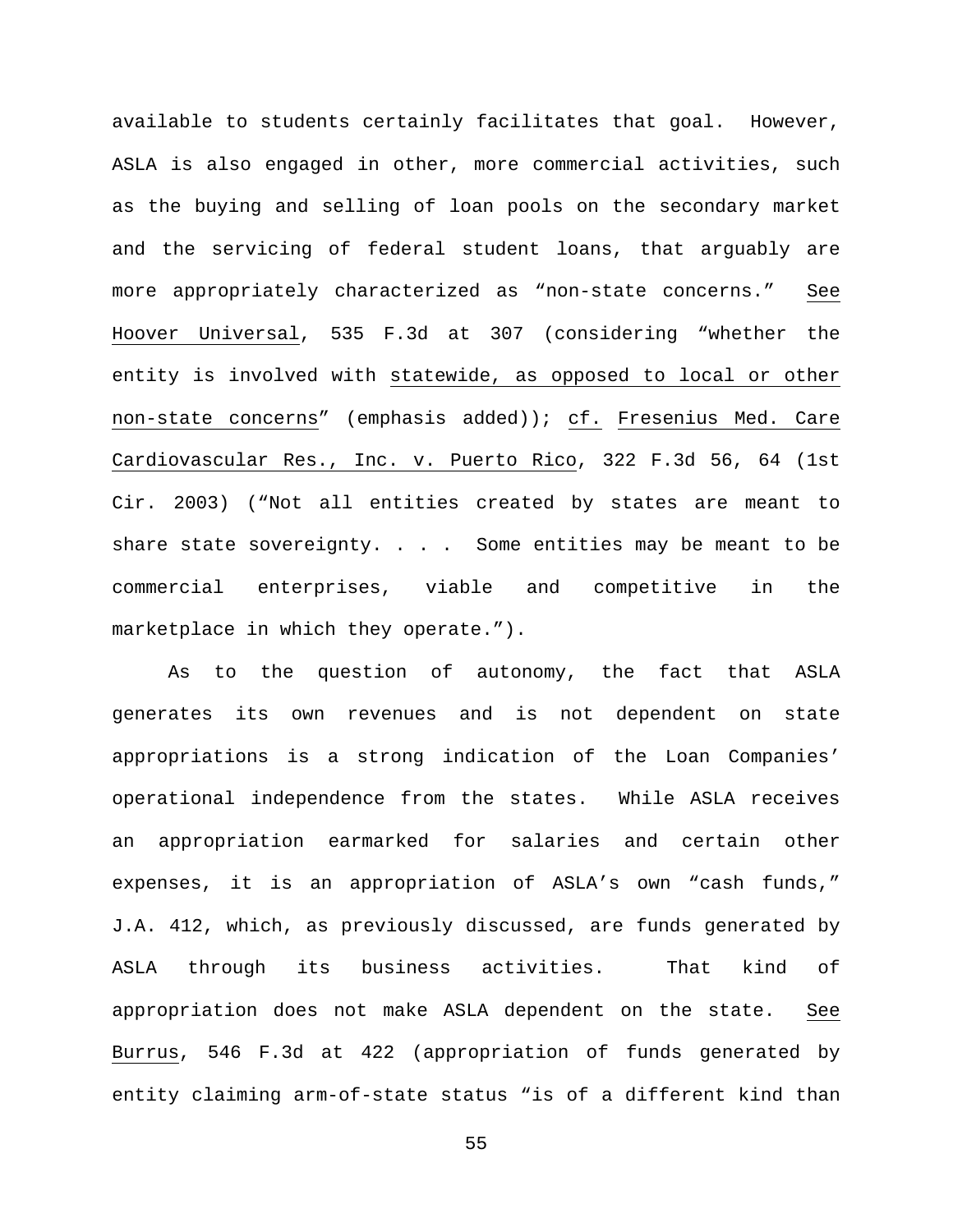the appropriations we have found to be the mark of a state agency, namely, those appropriations that come directly from the state." (internal quotation marks omitted)). $^{6}$  $^{6}$  $^{6}$ 

Other facts, however, suggest that ASLA is not entirely autonomous. For example, all members of ASLA's board of directors are appointed by the governor, see Ark. Stat. Ann. § 6-81-102(d), a fact that clearly provides some indication of state control. See Md. Stadium Auth., 407 F.3d at 264. Arkansas law, however, provides that the board members serve fixed terms, see Ark. Stat. Ann. § 6-81-102(e), with no suggestion that they may be removed by the governor at will. $^7$  $^7$ See Edmond v. United States, 520 U.S. 651, 664 (1997) ("The power to remove officers, we have recognized, is a powerful tool

<span id="page-55-0"></span> $6$  In any event, even if ASLA did receive some money from the state, that fact alone would not conclusively establish that ASLA is dependent on the state. See, e.g., Kitchen v. Upshaw, 286 F.3d 179, 184-85 (4th Cir. 2002) (finding that an entity that received some state funding was not an arm of the state); Cash, 242 F.3d at 224, 226 (same).

<span id="page-55-1"></span> $7$  According to the majority, the fact that ASLA board members serve for four years "or until a successor is appointed," Ark. Code § 6-81-102(e), "suggests that the governor may remove board members simply by selecting new ones." Majority Op. at 29 (emphasis added). It seems highly unlikely that the Arkansas legislature would hide removal-at-will authority in a clause that more reasonably seems to authorize terms of more than four years in cases where an appointment is not timely made. In any event, an ambiguous statutory scheme is far from sufficient to establish for purposes of a Rule  $12(b)(6)$ motion that ASLA's board is subject to the direct control of the governor.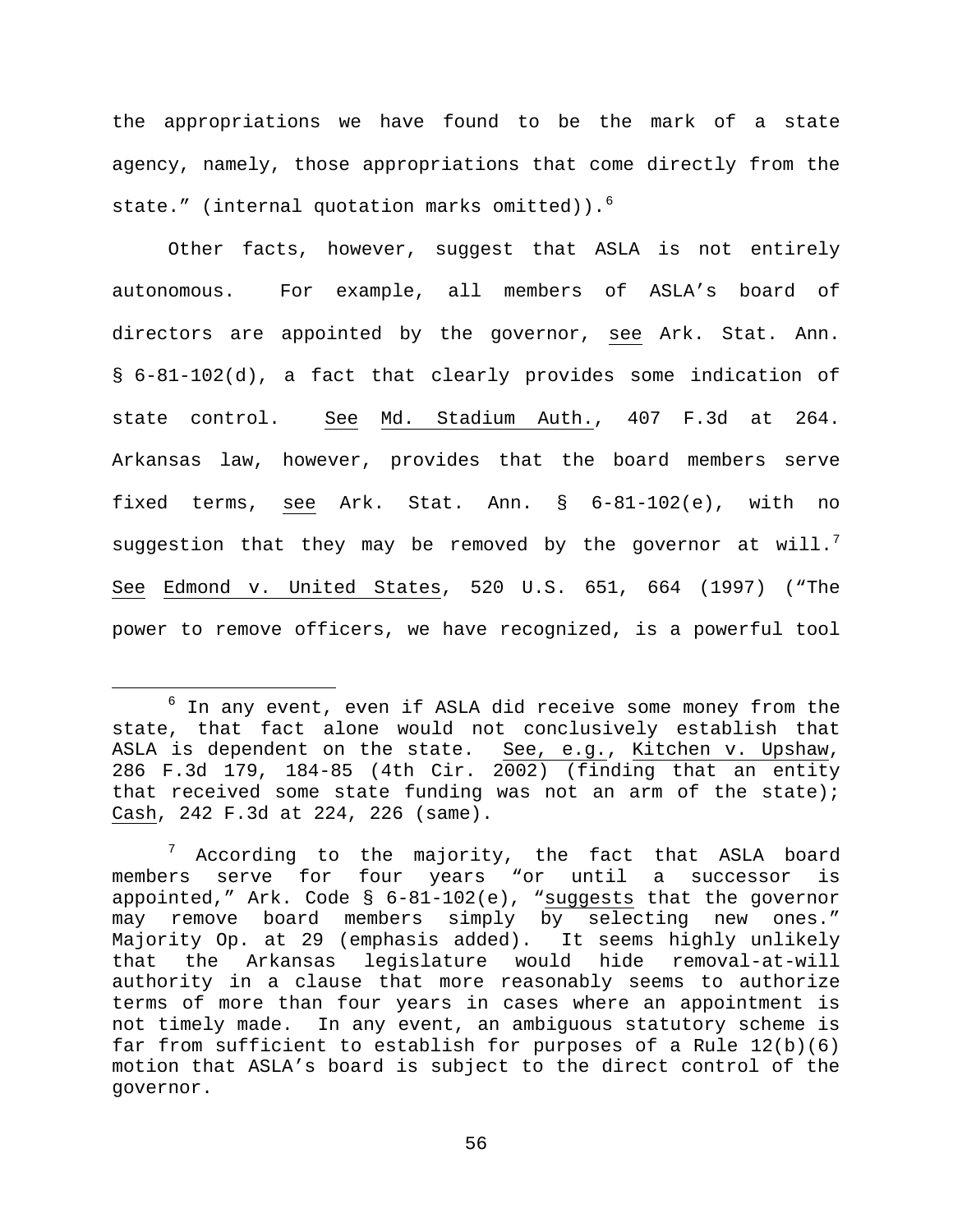for control."); Auer v. Robbins, 519 U.S. 452, 456 n.1 (1997) (concluding that Board of Police Commissioners was not an arm of the state because the state was not responsible for the Board's financial liabilities and the only form of state control was the governor's power to appoint four of five Board members); P.R. Ports Auth. v. Fed. Mar. Comm'n, 531 F.3d 868, 877 (D.C. Cir. 2008) ("The Governor's power to remove a majority of the Board at will allows him to directly supervise and control PRPA's ongoing operations."); Takle v. Univ. of Wisc. Hosp. & Clinics Auth., 402 F.3d 768, 770 (7th Cir. 2005) ("[T]he power to appoint is not the power to control."). $8$ 

In addition, all bonds issued by ASLA must be approved by the governor, a fact the majority finds significant. See Majority Op. at 27-28 (including gubernatorial approval requirement among the facts establishing that ASLA "operates with little autonomy"). The approval requirement, however, is a function of federal law, which places a ceiling on the volume of

<span id="page-56-0"></span> $8$  Contrary to the majority's characterization of my views, I do not contend that ASLA "is autonomous" because of the manner in which its board is appointed, Majority op. at 28 (emphasis added), only that Oberg has alleged specific facts relevant to ASLA's autonomy sufficient to survive a Rule 12(b)(6) motion. As I have previously discussed, the fact that other inferences can be drawn from the information in the record does not render<br>Oberg's allegations implausible. See Sepulveda-Villarini v. Oberg's allegations implausible. Dep't. of Educ. of P.R., 628 F.3d 25, 30 (1st Cir. 2010) (Souter, J.) ("A plausible but inconclusive inference from pleaded facts will survive a motion to dismiss . . . .").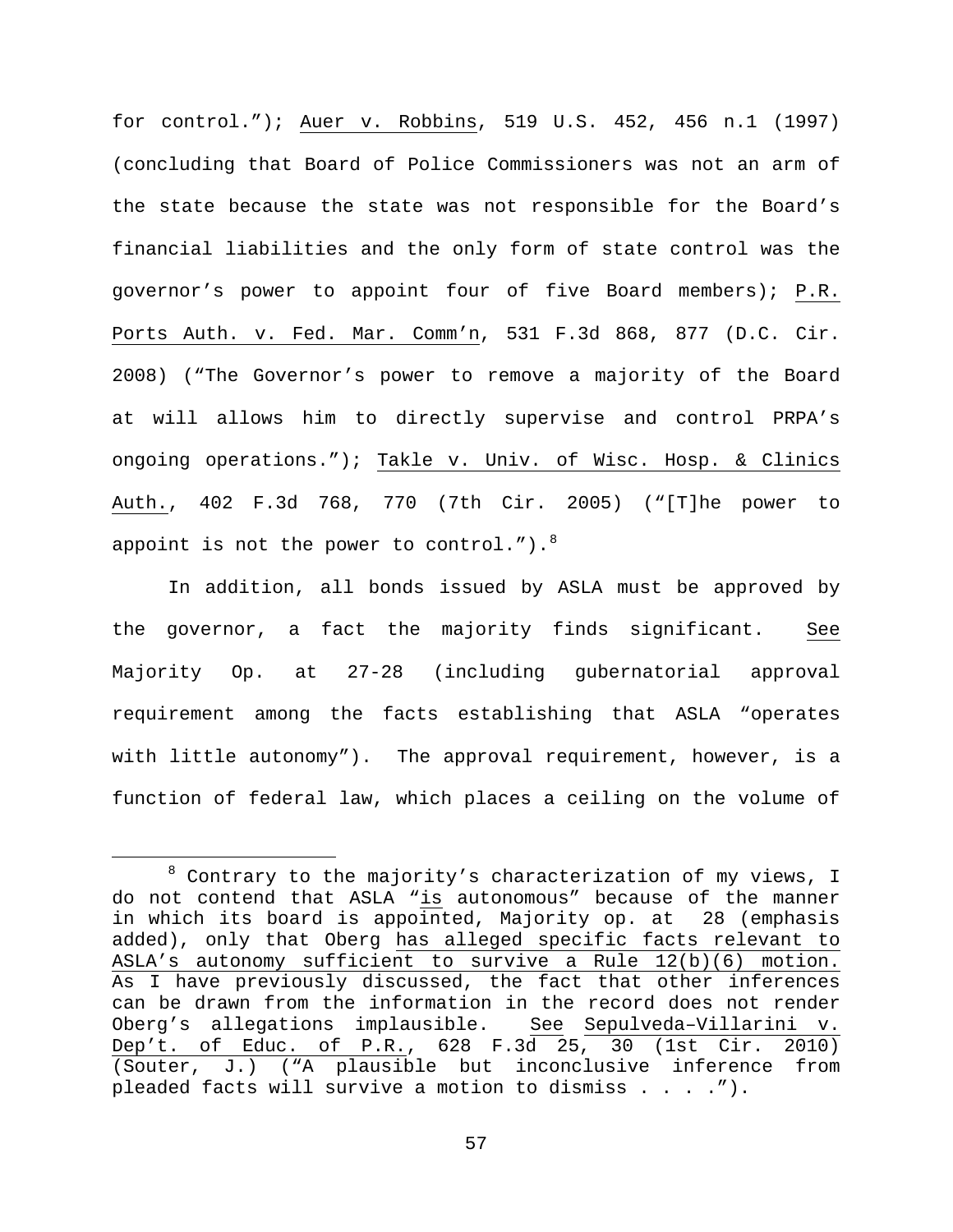certain tax-exempt "private activity" bonds (including student loan bonds) that can be issued within a state and vests with the state governor the authority to change the allocation of the state ceiling among issuers, and which requires state approval of such bond issues. See 26 U.S.C.  $\S$  141(e)(1)(E); id. § 144(b); id. § 146(a)-(e); id. § 147(f); see generally Steele v. Indus. Dev. Bd. of Metro. Gov't Nashville, 301 F.3d 401, 404 (6th Cir. 2002); Congressional Research Service, Tax-Exempt Bonds: A Description of State & Local Government Debt at 9-11 (June 19, 2012). Under these circumstances, the gubernatorialapproval requirement is less indicative of a lack of autonomy than it might otherwise be. In any event, the gubernatorialapproval requirement does not conclusively establish that ASLA lacks autonomy.

Thus, on the record before us, the facts relevant to the state-dignity factors cut both ways, with some supporting Oberg's claim that ASLA is not an arm of the state, and others supporting ASLA's contrary claim. But because Oberg's allegations on this point more than satisfy the Iqbal-Twombly plausibility requirement, ASLA's arguments provide no basis for affirming the dismissal of Oberg's claims.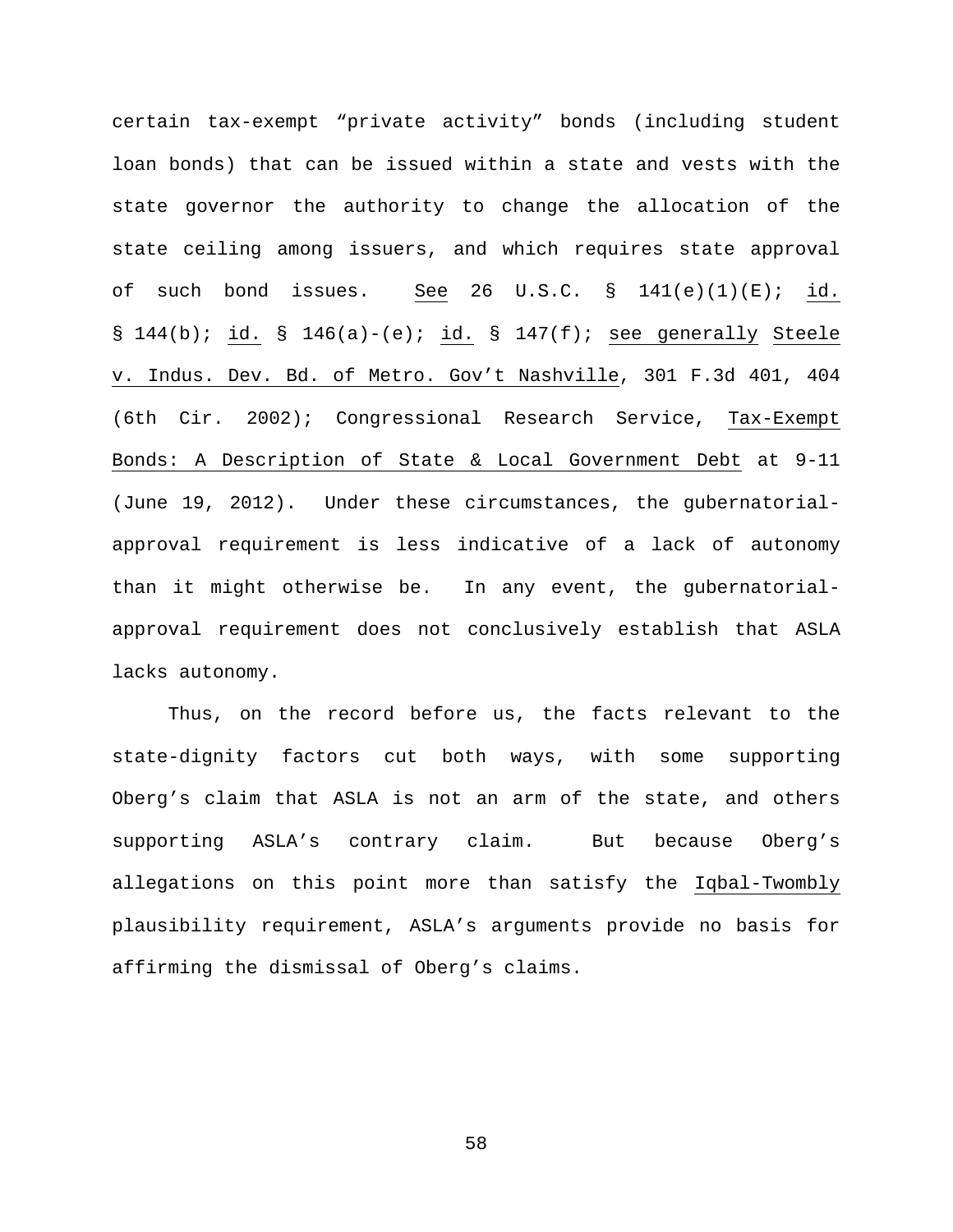As is apparent from the arm-of-state test itself and the nature of the considerations it entails, whether a state-created entity is so closely connected to its creating state that it should be permitted to share in the state's immunity from suit generally is a fact-intensive inquiry dependent on an understanding of the actual operations of the entity and the actual relationship between the entity and the state. See, e.g., Hess, 513 U.S. at 49 (considering the entity's "anticipated and actual financial independence (emphasis added)); Hoover, 535 F.3d at 303 ("The line separating a Statecreated entity functioning independently of the State from a State-created entity functioning as an arm of the State or its alter ego is determined by the particular legal and factual circumstances of the entity itself." (emphasis added)); Gray, 51 F.3d at 434 (remanding case to the district court because it was "in the best position to address in the first instance the competing questions of fact and state law necessary to resolve the eleventh amendment issue" (internal quotation marks omitted)). While there certainly have been and will continue to be cases where the arm-of-state issue can be resolved on the pleadings, multi-factored balancing tests "do[] not easily lend [themselves] to dismissal on a Rule 12(b)(6) motion." Decotiis v. Whittemore, 635 F.3d 22, 35 n.15 (1st Cir. 2011). In my

V.